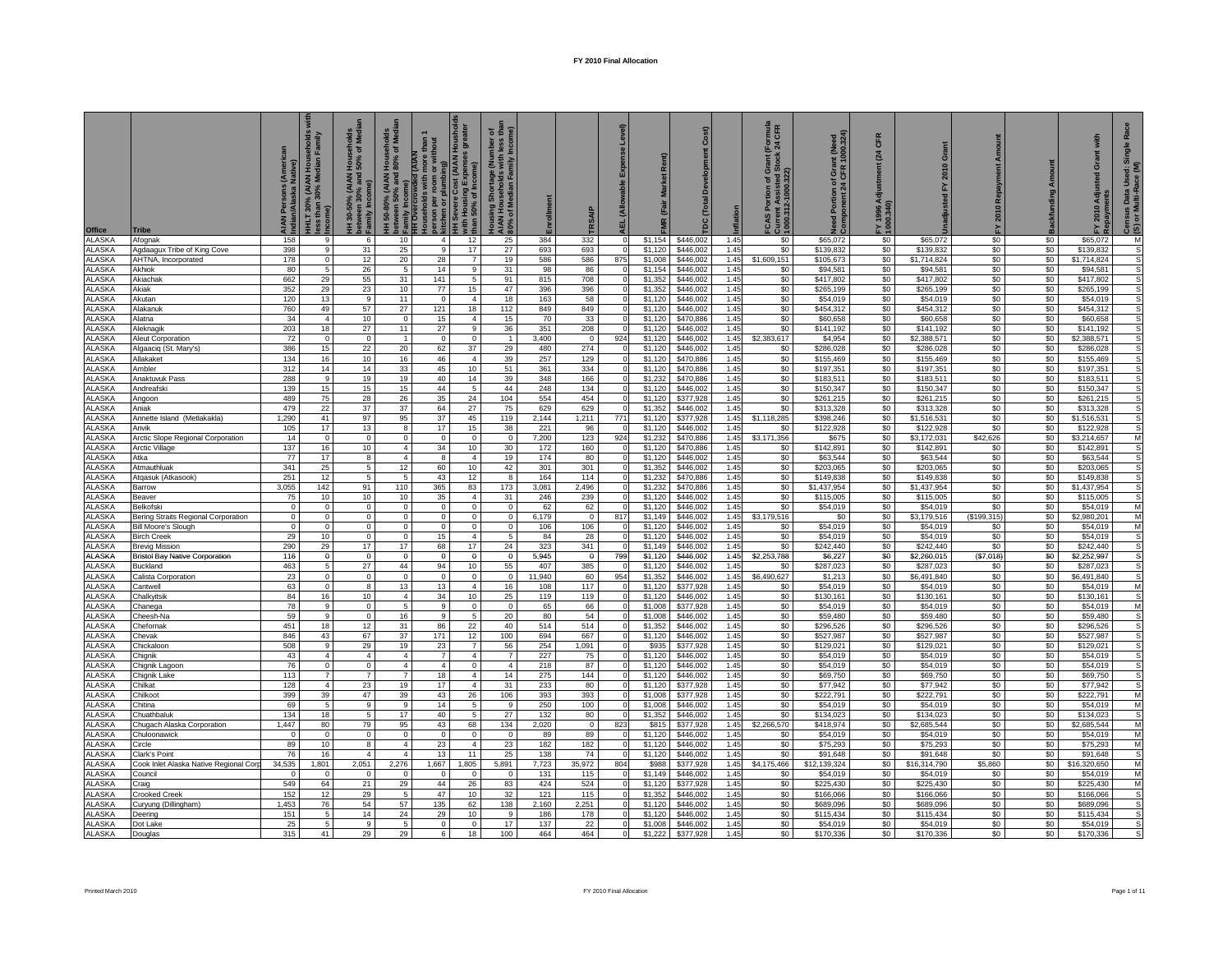| <b>Office</b>                  | Tribe                             | Persons (American<br>//Alaska Native) | seholds<br>Family<br>r,<br>HLT 30% (AIAN Hou:<br>ss than 30% Median | Households<br>50% of Medi<br>130-50% (AIAN I<br>:ween 30% and :<br>between 3<br>Family Inc | <del>I</del> H 50-80% (AIAN Households<br>etween 50% and 80% of Med<br><sup>family</sup> Income) | son per room or | Severe Cost (AIAN Housholds<br>I Housing Expenses greater<br>שונו היסטים<br>than 50% of Income) | mber of<br>I less thai<br>Income)<br>lousing Shortage (Number<br>JAN Households with less<br>10% of Median Family<br><b>AIAN</b> |              |                   | Expense Level)<br><b>ALL (Alloy</b> | (Fair              | Cost)<br>Development<br><b>DC</b> (Total | iflation     | (Formula<br><24 CFR<br>FCAS Portion of Gra<br>Current Assisted Std<br>1000.312-1000.322) | ed Portion of Grant (Need<br>mponent 24 CFR 1000.324) | CFR<br>(24) | $\sigma$                 | 2010<br>놊   | <b>Backfunding Amount</b> | with<br>Grant<br>2010 Adj | Race<br>Single<br>Census Data Used:<br>(S) or Multi-Race (M |
|--------------------------------|-----------------------------------|---------------------------------------|---------------------------------------------------------------------|--------------------------------------------------------------------------------------------|--------------------------------------------------------------------------------------------------|-----------------|-------------------------------------------------------------------------------------------------|----------------------------------------------------------------------------------------------------------------------------------|--------------|-------------------|-------------------------------------|--------------------|------------------------------------------|--------------|------------------------------------------------------------------------------------------|-------------------------------------------------------|-------------|--------------------------|-------------|---------------------------|---------------------------|-------------------------------------------------------------|
| <b>ALASKA</b>                  | Doyon, Ltd.                       | 10,569                                | 626                                                                 | 574                                                                                        | 649                                                                                              | 757             | 483                                                                                             | 1,835                                                                                                                            | 6,971        | 6,971             | 762                                 | \$957              | \$446,002                                | 1.45         | \$1,223,054                                                                              | \$4,651,747                                           | \$0         | \$5,874,801              | (\$131,261) | \$0                       | \$5,743,540               | M                                                           |
| <b>ALASKA</b>                  | Eagle                             | 34                                    | 16                                                                  | $\Omega$                                                                                   | -9                                                                                               | 21              | $\Omega$                                                                                        | 18                                                                                                                               | 113          | 30                |                                     | \$1,008            | \$446,002                                | 1.45         | \$0                                                                                      | \$66,331                                              | \$0         | \$66,331                 | \$0         | \$0                       | \$66,331                  | s                                                           |
| ALASKA                         | Eek                               | 329                                   | 43                                                                  | 5                                                                                          | 18                                                                                               | 78              | 29                                                                                              | 54                                                                                                                               | 375          | 278               |                                     | \$1,352            | \$446,002                                | 1.45         | \$0                                                                                      | \$316,383                                             | \$0         | \$316,383                | \$0         | \$0                       | \$316,383                 | s                                                           |
| ALASKA<br><b>ALASKA</b>        | Egegik<br>Eklutna                 | 80<br>61                              | $\overline{4}$<br>5                                                 | $\overline{4}$<br>10                                                                       | 16<br>$\Omega$                                                                                   | 14<br>15        | $\overline{4}$<br>$\Omega$                                                                      | 23<br>15                                                                                                                         | 326<br>246   | 109<br>191        |                                     | \$1,120<br>\$990   | \$446,002<br>\$377,928                   | 1.45<br>1.45 | \$0<br>\$0                                                                               | \$56,867<br>\$54,019                                  | \$0<br>\$0  | \$56,867<br>\$54,019     | \$0<br>\$0  | \$0<br>\$0                | \$56,867<br>\$54,019      | M<br>s                                                      |
| <b>ALASKA</b>                  | Ekuk                              | $\Omega$                              | $\circ$                                                             | $\mathbf 0$                                                                                | $\Omega$                                                                                         | $\mathbf 0$     | $\mathbf 0$                                                                                     | $\mathbf 0$                                                                                                                      | 66           | $\overline{2}$    |                                     | \$1,120            | \$446,002                                | 1.45         | \$0                                                                                      | \$54,019                                              | \$0         | \$54,019                 | \$0         | \$0                       | \$54,01                   | M                                                           |
| <b>ALASKA</b>                  | Ekwok                             | 133                                   | 16                                                                  | 18                                                                                         | $\overline{9}$                                                                                   | 31              | 11                                                                                              | 30                                                                                                                               | 242          | 130               |                                     | \$1,120            | \$446,002                                | 1.45         | \$0                                                                                      | \$139,410                                             | \$0         | \$139,410                | \$0         | \$0                       | \$139,410                 | S                                                           |
| ALASKA                         | Elim                              | 497                                   | 16                                                                  | 21                                                                                         | 19                                                                                               | 54              | 13                                                                                              | 54                                                                                                                               | 450          | 453               |                                     | \$1,149            | \$446,002                                | 1.45         | \$0                                                                                      | \$220,924                                             | \$0         | \$220,924                | \$0         | \$0                       | \$220,924                 | S                                                           |
| ALASKA                         | Emmonak                           | 855                                   | 39                                                                  | 45                                                                                         | 66                                                                                               | 119             | 15                                                                                              | 112                                                                                                                              | 984          | 984               |                                     | \$1,120            | \$446,002                                | 1.45         | \$0                                                                                      | \$447,596                                             | \$0         | \$447,596                | \$0         | \$0                       | \$447,596                 | S                                                           |
| <b>ALASKA</b>                  | Evansville (Bettles Field)        | 23                                    | $\overline{4}$                                                      | $\overline{4}$                                                                             | $\overline{4}$                                                                                   | 13              | $\overline{4}$                                                                                  | 13                                                                                                                               | 22           | 22                |                                     | \$1,120            | \$446,002                                | 1.45         | \$0                                                                                      | \$54,019                                              | \$0         | \$54,019                 | \$0         | \$0                       | \$54,019                  | s                                                           |
| <b>ALASKA</b>                  | Eyak                              | 479                                   | 29                                                                  | 29                                                                                         | 30                                                                                               | 20              | 20                                                                                              | 87                                                                                                                               | 557          | 461               |                                     | \$1,008            | \$377,928                                | 1.45         | \$0                                                                                      | \$157,424                                             | \$0         | \$157,424                | \$0         | \$0                       | \$157,424                 | M                                                           |
| <b>ALASKA</b>                  | False Pass                        | 43                                    | $\overline{9}$                                                      | $\overline{0}$                                                                             | $\mathbf{A}$                                                                                     | 13              | $\overline{4}$                                                                                  | 6                                                                                                                                | 96           | 102               |                                     | \$1,120            | \$446,002                                | 1.45         | \$0                                                                                      | \$54,019                                              | \$0         | \$54,019                 | \$0         | \$0                       | \$54,019                  | s                                                           |
| <b>ALASKA</b>                  | Fort Yukon                        | 534                                   | 50                                                                  | 39                                                                                         | 71                                                                                               | 165             | 23                                                                                              | 157                                                                                                                              | 581          | 512               |                                     | \$1,120            | \$446,002                                | 1.45         | \$0                                                                                      | \$564,170                                             | \$0         | \$564,170                | \$0         | \$0                       | \$564,170                 | s                                                           |
| <b>ALASKA</b><br>ALASKA        | Gakona<br>Galena                  | 20<br>446                             | 5<br>23                                                             | $\overline{0}$<br>$\overline{4}$                                                           | 14<br>15                                                                                         | 5<br>75         | $\overline{5}$<br>$\overline{4}$                                                                | 12<br>42                                                                                                                         | 85<br>652    | 91<br>428         |                                     | \$1,008<br>\$1,120 | \$377,928<br>\$446,002                   | 1.45<br>1.45 | \$0<br>\$0                                                                               | \$54,019<br>\$217,822                                 | \$0<br>\$0  | \$54,019<br>\$217,822    | \$0<br>\$0  | \$0<br>\$0                | \$54,019<br>\$217,822     | M<br>s                                                      |
| <b>ALASKA</b>                  | Gambell                           | 719                                   | 31                                                                  | 37                                                                                         | 56                                                                                               | 114             | 22                                                                                              | 104                                                                                                                              | 762          | 597               |                                     | \$1,149            | \$470,886                                | 1.45         | \$0                                                                                      | \$454,773                                             | \$0         | \$454,773                | \$0         | \$0                       | \$454,773                 | s                                                           |
| <b>ALASKA</b>                  | Georgetown                        | $\overline{4}$                        | $\overline{0}$                                                      | $\overline{0}$                                                                             | $\mathbf 0$                                                                                      | $\mathbf{0}$    | $\mathbf 0$                                                                                     | $\mathbf 0$                                                                                                                      | 113          | 112               |                                     | \$1,352            | \$446,002                                | 1.45         | \$0                                                                                      | \$54,019                                              | \$0         | \$54,019                 | \$0         | \$0                       | \$54,019                  |                                                             |
| <b>ALASKA</b>                  | Golovin (Chinik)                  | 140                                   | 9                                                                   | 5                                                                                          | 17                                                                                               | 38              | 5                                                                                               | 15                                                                                                                               | 293          | 285               |                                     | \$1,149            | \$446,002                                | 1.45         | \$0                                                                                      | \$115,371                                             | \$0         | \$115,371                | \$0         | \$0                       | \$115,371                 | s                                                           |
| <b>ALASKA</b>                  | <b>Goodnews Bay</b>               | 261                                   | 37                                                                  | 18                                                                                         | 18                                                                                               | 78              | 5                                                                                               | 65                                                                                                                               | 344          | 338               |                                     | \$1,352            | \$446,002                                | 1.45         | \$0                                                                                      | \$251,210                                             | \$0         | \$251,210                | \$0         | \$0                       | \$251,210                 | S                                                           |
| <b>ALASKA</b>                  | Grayling                          | 178                                   | 24                                                                  | 19                                                                                         | 13                                                                                               | 43              | 15                                                                                              | 54                                                                                                                               | 319          | 171               |                                     | \$1,120            | \$446,002                                | 1.45         | \$0                                                                                      | \$193,132                                             | \$0         | \$193,132                | \$0         | \$0                       | \$193,132                 | s                                                           |
| <b>ALASKA</b>                  | Gulkana                           | 84                                    | 19                                                                  | 9                                                                                          | 5                                                                                                | 14              | 5                                                                                               | 20                                                                                                                               | 132          | 142               |                                     | \$1,008            | \$377,928                                | 1.45         | \$0                                                                                      | \$65,785                                              | \$0         | \$65,785                 | \$0         | \$0                       | \$65,785                  | s                                                           |
| <b>ALASKA</b>                  | Hamilton                          | $\Omega$                              | $\mathbf 0$                                                         | $\mathbf 0$                                                                                | $\Omega$                                                                                         | $\Omega$        | 0                                                                                               | $\mathbf 0$                                                                                                                      | 29           | 21                |                                     | \$1,120            | \$446.002                                | 1.45         | \$0                                                                                      | \$54,019                                              | \$0         | \$54,019                 | \$0         | \$0                       | \$54,019                  | M                                                           |
| <b>ALASKA</b>                  | <b>Healy Lake</b>                 | 31                                    | 5                                                                   | $5\overline{)}$                                                                            | $\mathbf{0}$                                                                                     | 18              | 5                                                                                               | $\overline{4}$                                                                                                                   | 34           | 27                | $\Omega$                            | \$1,008            | \$446,002                                | 1.45         | \$0                                                                                      | \$56,297                                              | \$0         | \$56,297                 | \$0         | \$0                       | \$56,297                  | S                                                           |
| <b>ALASKA</b><br><b>ALASKA</b> | <b>Holy Cross</b>                 | 228<br>543                            | 28<br>47                                                            | 13                                                                                         | 13                                                                                               | 33<br>45        | 16                                                                                              | 52<br>82                                                                                                                         | 528<br>589   | 219<br>589        |                                     | \$1,120            | \$446,002                                | 1.45<br>1.45 | \$0                                                                                      | \$181,111<br>\$276,851                                | \$0<br>\$0  | \$181,111<br>\$276,851   | \$0<br>\$0  | \$0                       | \$181,111<br>\$276,851    | s<br>s                                                      |
| <b>ALASKA</b>                  | Hoonah<br>Hooper Bay              | 1,161                                 | 79                                                                  | 32<br>79                                                                                   | 45<br>61                                                                                         | 251             | 32<br>35                                                                                        | 172                                                                                                                              | 1,356        | 1,011             |                                     | \$1,120<br>\$1,120 | \$377,928<br>\$446,002                   | 1.45         | \$0<br>\$0                                                                               | \$838,241                                             | \$0         | \$838,241                | \$0         | \$0<br>\$0                | \$838,241                 | S                                                           |
| <b>ALASKA</b>                  | Hughes                            | 64                                    | 10                                                                  | $\overline{4}$                                                                             | $\overline{4}$                                                                                   | 23              | $^{\circ}$                                                                                      | 19                                                                                                                               | 139          | 61                | $\Omega$                            | \$1,120            | \$470,886                                | 1.45         | \$0                                                                                      | \$71,033                                              | \$0         | \$71,033                 | \$0         | \$0                       | \$71,033                  | S                                                           |
| ALASKA                         | Huslia                            | 286                                   | 20                                                                  | 32                                                                                         | 23                                                                                               | 56              | 8                                                                                               | 51                                                                                                                               | 522          | 274               | $\Omega$                            | \$1,120            | \$470,886                                | 1.45         | \$0                                                                                      | \$225,225                                             | \$0         | \$225,225                | \$0         | \$0                       | \$225,225                 | S                                                           |
| <b>ALASKA</b>                  | Hydaburg                          | 357                                   | 45                                                                  | 24                                                                                         | 27                                                                                               | 13 <sup>1</sup> | 26                                                                                              | 68                                                                                                                               | 341          | 274               |                                     | \$1,120            | \$377,928                                | 1.45         | \$0                                                                                      | \$187,944                                             | \$0         | \$187,944                | \$0         | \$0                       | \$187,944                 | s                                                           |
| <b>ALASKA</b>                  | Igiugig                           | 34                                    | $\overline{4}$                                                      | $\overline{4}$                                                                             | $^{\circ}$                                                                                       | $\overline{4}$  | $\overline{4}$                                                                                  | 6                                                                                                                                | 64           | 42                |                                     | \$1,120            | \$446,002                                | 1.45         | \$0                                                                                      | \$54,019                                              | \$0         | \$54,019                 | \$0         | \$0                       | \$54,019                  |                                                             |
| <b>ALASKA</b>                  | Iliamna                           | 46                                    | $\overline{4}$                                                      | $\overline{4}$                                                                             | $\Omega$                                                                                         | $\overline{7}$  | $\overline{4}$                                                                                  | $\overline{7}$                                                                                                                   | 103          | 91                |                                     | \$1,120            | \$446,002                                | 1.45         | \$0                                                                                      | \$54,019                                              | \$0         | \$54,019                 | \$0         | \$0                       | \$54,019                  |                                                             |
| <b>ALASKA</b>                  | Inalik (Diomede)                  | 156                                   | 17                                                                  | 5                                                                                          | 12                                                                                               | 45              | 9                                                                                               | 34                                                                                                                               | 248          | 249               |                                     | \$1,149            | \$470,886                                | 1.45         | \$0                                                                                      | \$163,578                                             | \$0         | \$163,578                | \$0         | \$0                       | \$163,578                 | S                                                           |
| <b>ALASKA</b>                  | laurmui                           | 340                                   | 15                                                                  | 33                                                                                         | 32                                                                                               | 34              | $\Omega$                                                                                        | 59                                                                                                                               | 374          | 278               |                                     | \$1,120            | \$446,002                                | 1.45         | \$0                                                                                      | \$158,442                                             | \$0         | \$158,442                | \$0         | \$0                       | \$158,442                 | $\overline{s}$                                              |
| <b>ALASKA</b>                  | vanof Ba                          | 19<br>$\mathbf{a}$                    | $\Omega$                                                            | $\mathbf 0$                                                                                | $\mathbf{A}$                                                                                     | $\Omega$        | $\Omega$                                                                                        | $\mathbf 0$                                                                                                                      | 15           | 5                 |                                     | \$1,120            | \$446,002                                | 1.45         | \$0                                                                                      | \$54,019                                              | \$0         | \$54,019                 | \$0         | \$0                       | \$54,019                  | S                                                           |
| <b>ALASKA</b><br><b>ALASKA</b> | Kaguyak<br>Kake                   | 725                                   | $\mathbf{0}$<br>53                                                  | $\mathbf 0$<br>31                                                                          | $\Omega$<br>42                                                                                   | $\Omega$<br>32  | $\Omega$<br>63                                                                                  | $\mathbf 0$<br>76                                                                                                                | 8<br>465     | $\epsilon$<br>465 |                                     | \$1.154<br>\$1.120 | \$446.002<br>\$377,928                   | 1.45<br>1.45 | \$0<br>\$0                                                                               | \$54,019<br>\$339.475                                 | \$0<br>\$0  | \$54,019<br>\$339,475    | \$0<br>\$0  | \$0<br>\$0                | \$54,019<br>\$339.475     | M                                                           |
| <b>ALASKA</b>                  | Kaktovil                          | 258                                   | 5                                                                   | 5                                                                                          | 17                                                                                               | 56              | $\mathsf{Q}$                                                                                    | 16                                                                                                                               | 227          | 258               |                                     | \$1.23             | \$470,886                                | 1.45         | \$0                                                                                      | \$170,907                                             | \$0         | \$170,907                | \$0         | \$0                       | \$170,907                 |                                                             |
| <b>ALASKA</b>                  | Kalskac                           | 241                                   | 22                                                                  | 27                                                                                         | 15                                                                                               | 54              | 17                                                                                              | 40                                                                                                                               | 220          | 226               |                                     | \$1,352            | \$446,002                                | 1.45         | \$0                                                                                      | \$220,882                                             | \$0         | \$220,882                | \$0         | \$0                       | \$220.882                 |                                                             |
| <b>ALASKA</b>                  | Kaltag                            | 202                                   | 21                                                                  | 19                                                                                         | 17                                                                                               | 48              | $\overline{8}$                                                                                  | 55                                                                                                                               | 404          | 194               |                                     | \$1,120            | \$446,002                                | 1.45         | \$0                                                                                      | \$185,352                                             | \$0         | \$185,352                | \$0         | \$0                       | \$185,352                 | s                                                           |
| <b>ALASKA</b>                  | Kanatak                           | $\Omega$                              | $\overline{0}$                                                      | $\overline{0}$                                                                             | $\Omega$                                                                                         | $\Omega$        | $\overline{0}$                                                                                  | $\overline{0}$                                                                                                                   | 133          | 57                |                                     |                    | \$446,002                                | 1.45         | \$0                                                                                      | \$54,019                                              | \$0         | \$54,019                 | \$0         | \$0                       | \$54,019                  | M                                                           |
| <b>ALASKA</b>                  | Karluk                            | 30                                    | $\overline{5}$                                                      | $\overline{5}$                                                                             | 5                                                                                                | $\Omega$        | $\overline{9}$                                                                                  | 6                                                                                                                                | 83           | 44                |                                     | \$1,154            | \$446,002                                | 1.45         | \$0                                                                                      | \$54,019                                              | \$0         | \$54,019                 | \$0         | \$0                       | \$54,019                  | S                                                           |
| <b>ALASKA</b>                  | Kasigluk                          | 642                                   | 31                                                                  | 43                                                                                         | 25                                                                                               | 116             | 17                                                                                              | 92                                                                                                                               | 607          | 603               |                                     | \$1,352            | \$446,002                                | 1.45         | \$0                                                                                      | \$399,554                                             | \$0         | \$399,554                | \$0         | \$0                       | \$399,554                 | s                                                           |
| <b>ALASKA</b>                  | Kassan                            | 16                                    | $\overline{2}$                                                      | $\overline{2}$                                                                             | 8                                                                                                | $\overline{4}$  | $\overline{4}$                                                                                  | 12                                                                                                                               | 28           | 28                |                                     | \$1,120            | \$377,928                                | 1.45         | \$0                                                                                      | \$54,019                                              | \$0         | \$54,019                 | \$0         | \$0                       | \$54,019                  | s                                                           |
| <b>ALASKA</b>                  | Kenaitze                          | 1,891                                 | 94                                                                  | 118                                                                                        | 180                                                                                              | 128             | 72                                                                                              | 367                                                                                                                              | 1,224        | 3,512             |                                     | \$815              | \$377,928                                | 1.45         | \$0                                                                                      | \$817,458                                             | \$0<br>\$0  | \$817,458                | \$0<br>\$0  | \$0                       | \$817,458                 | $\overline{\mathbf{s}}$<br>M                                |
| <b>ALASKA</b><br><b>ALASKA</b> | Ketchikan<br>Kiana                | 2,668<br>427                          | 125<br>26                                                           | 169<br>26                                                                                  | 222<br>26                                                                                        | 125<br>69       | 173<br>21                                                                                       | 516<br>61                                                                                                                        | 4,660<br>683 | 3,100<br>356      |                                     | \$1,072<br>\$1,120 | \$377,928<br>\$446,002                   | 1.45<br>1.45 | \$0<br>\$0                                                                               | \$1,031,570<br>\$288,577                              | \$0         | \$1,031,570<br>\$288,577 | \$0         | \$0<br>\$0                | \$1,031,570<br>\$288,577  |                                                             |
| <b>ALASKA</b>                  | <b>King Island</b>                | 465                                   | 15                                                                  | 20                                                                                         | 18                                                                                               | 50              | 12                                                                                              | 52                                                                                                                               | 490          | 424               |                                     | \$1,149            | \$446,002                                | 1.45         | \$0                                                                                      | \$207,736                                             | \$0         | \$207,736                | \$0         | \$0                       | \$207,736                 |                                                             |
| ALASKA                         | <b>King Salmon</b>                | 57                                    | $\mathbf 0$                                                         | $\mathbf 0$                                                                                | $\mathbf{0}$                                                                                     | $\Omega$        | 0                                                                                               | $\Omega$                                                                                                                         | 85           | 85                |                                     | \$1,120            | \$377.92                                 | 1.45         | \$0                                                                                      | \$54,019                                              | \$0         | \$54,019                 | \$0         | \$0                       | \$54.019                  | S                                                           |
| ALASKA                         | <b>Kipnuk</b>                     | 762                                   | 37                                                                  | 43                                                                                         | 55                                                                                               | 177             | 5                                                                                               | 132                                                                                                                              | 809          | 784               |                                     | \$1,352            | \$446,002                                | 1.45         | \$0                                                                                      | \$515,798                                             | \$0         | \$515,798                | \$0         | \$0                       | \$515,798                 | s                                                           |
| <b>ALASKA</b>                  | <b>Kivalina</b>                   | 433                                   | 24                                                                  | 24                                                                                         | 12                                                                                               | 83              | 14                                                                                              | 58                                                                                                                               | 389          | 370               |                                     | \$1,120            | \$446,002                                | 1.45         | \$0                                                                                      | \$280,758                                             | \$0         | \$280,758                | \$0         | \$0                       | \$280,758                 | s                                                           |
| <b>ALASKA</b>                  | <b>Clawock</b>                    | 503                                   | 41                                                                  | 41                                                                                         | 30                                                                                               | 35              | 20                                                                                              | 41                                                                                                                               | 497          | 497               |                                     | \$1,120            | \$377,928                                | 1.45         | \$0                                                                                      | \$207,184                                             | \$0         | \$207,184                | \$0         | \$0                       | \$207.184                 | S                                                           |
| <b>ALASKA</b>                  | <b>Kluti Kaah (Copper Center)</b> | 230                                   | 37                                                                  | 14                                                                                         | 28                                                                                               | 40              | 14                                                                                              | 46                                                                                                                               | 302          | 326               |                                     | \$1,008            | \$377,928                                | 1.45         | \$0                                                                                      | \$148,294                                             | \$0         | \$148,294                | \$0         | \$0                       | \$148,294                 | M                                                           |
| <b>ALASKA</b>                  | <b>Knik</b>                       | 2,980                                 | 174                                                                 | 130                                                                                        | 209                                                                                              | 318             | 163                                                                                             | 513                                                                                                                              | 1,490        | 4,228             |                                     | \$935              | \$377,928                                | 1.45         | \$0                                                                                      | \$1,297,747                                           | \$0         | \$1,297,747              | \$0         | \$0                       | \$1,297,747               | M                                                           |
| <b>ALASKA</b>                  | <b>Cobuk</b>                      | 121                                   | 14                                                                  | 10                                                                                         | 10                                                                                               | 33              | 10                                                                                              | 28                                                                                                                               | 172          | 74                |                                     | \$1,120            | \$392,405                                | 1.45         | \$0                                                                                      | \$114,397                                             | \$0         | \$114,397                | \$0         | \$0                       | \$114,397                 | S                                                           |
| <b>ALASKA</b><br><b>ALASKA</b> | Kokhanol                          | 136<br>178                            | 16<br>20                                                            | 11<br>$\overline{4}$                                                                       | 16                                                                                               | 27<br>54        | 13<br>$\overline{4}$                                                                            | 34<br>15                                                                                                                         | 190<br>262   | 174<br>174        |                                     | \$1,120<br>\$1,120 | \$446,002<br>\$470,886                   | 1.45<br>1.45 | \$0<br>\$0                                                                               | \$137,576<br>\$161,571                                | \$0<br>\$0  | \$137,576<br>\$161,571   | \$0<br>\$0  | \$0<br>\$0                | \$137,576<br>\$161,571    | s<br>S                                                      |
| <b>ALASKA</b>                  | Koliganek<br>Kongiganak           | 422                                   | 25                                                                  | 37                                                                                         | 16<br>18                                                                                         | 98              | 5                                                                                               | 50                                                                                                                               | 490          | 349               |                                     | \$1,352            | \$446,002                                | 1.45         | \$0                                                                                      | \$287,398                                             | \$0         | \$287,398                | \$0         | \$0                       | \$287,398                 | s                                                           |
| <b>ALASKA</b>                  | Koniag, Incorporated              | 895                                   | 52                                                                  | 35                                                                                         | 57                                                                                               | 20              | 65                                                                                              | 60                                                                                                                               | 3,300        | 1,882             | 802                                 | \$1,154            | \$446,002                                | 1.45         | \$3,101,704                                                                              | \$333,514                                             | \$0         | \$3,435,217              | \$0         | \$0                       | \$3,435,217               | M                                                           |
| <b>ALASKA</b>                  | Kotlik                            | 676                                   | 31                                                                  | 12                                                                                         | 61                                                                                               | 128             | 5                                                                                               | 85                                                                                                                               | 590          | 590               |                                     | \$1,120            | \$446,002                                | 1.45         | \$0                                                                                      | \$381,520                                             | \$0         | \$381,520                | \$0         | \$0                       | \$381,520                 | s                                                           |
| <b>ALASKA</b>                  | Kotzebue                          | 2,609                                 | 106                                                                 | 107                                                                                        | 130                                                                                              | 291             | 81                                                                                              | 239                                                                                                                              | 2,712        | 1,575             |                                     | \$1,120            | \$446,002                                | 1.45         | \$0                                                                                      | \$1,225,638                                           | \$0         | \$1,225,638              | \$0         | \$0                       | \$1,225,638               |                                                             |
| <b>ALASKA</b>                  | Koyuk                             | 316                                   | 19                                                                  | 14                                                                                         | 21                                                                                               | 32 <sup>2</sup> | -5                                                                                              | 23                                                                                                                               | 402          | 345               |                                     | \$1.149            | \$446,002                                | 1.45         | \$0                                                                                      | \$134,909                                             | \$0         | \$134,909                | \$0         | \$0                       | \$134.909                 |                                                             |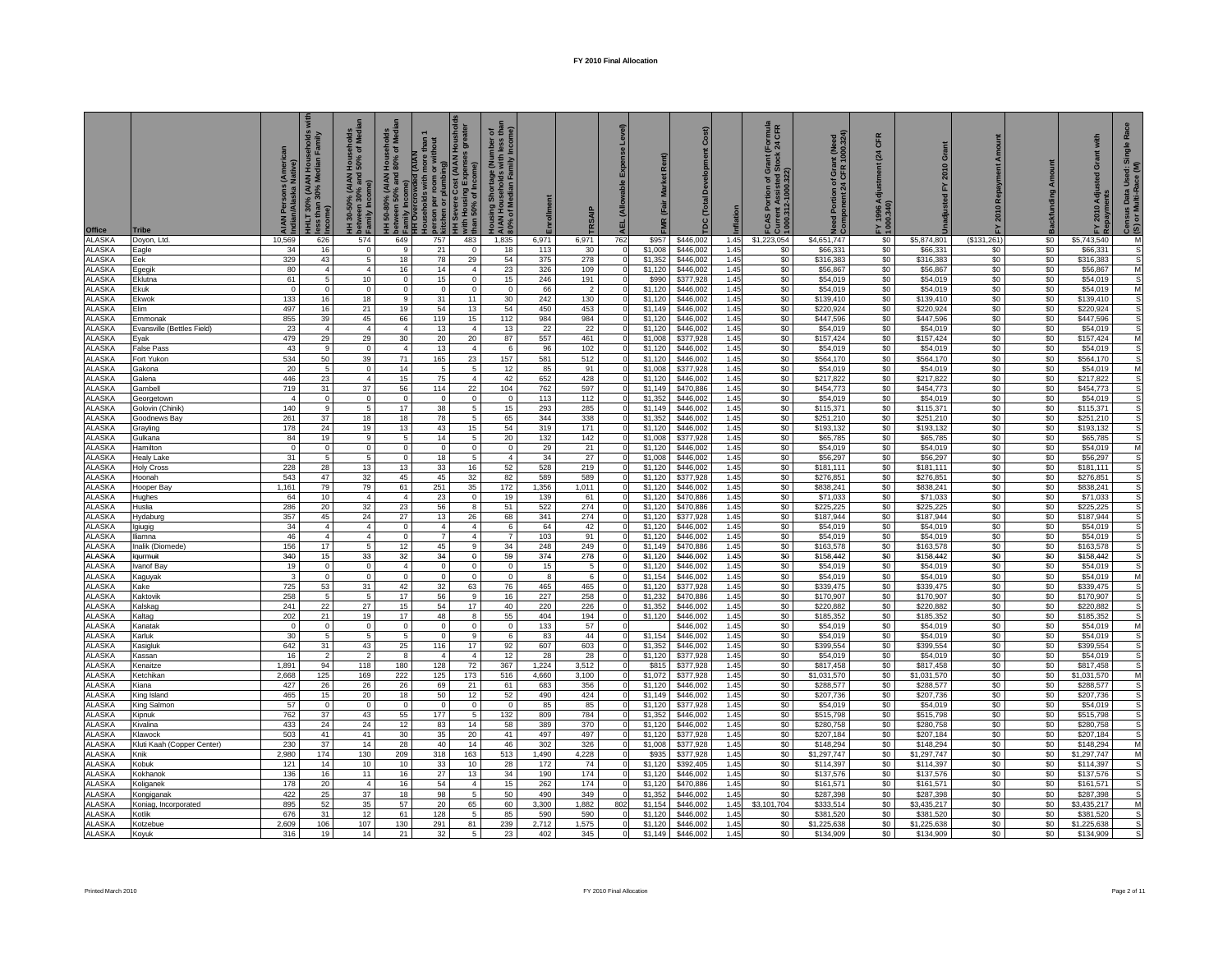| Office                         | Tribe                               | AIAN Persons (Ameri<br>Indian/Alaska Native) | seholds<br>Family<br>IHLT 30% (AIAN Hous<br>sss than 30% Median | seholds<br>of Medi<br>(AIAN<br>% and<br>a<br>between 3<br>Family Inc | 50-80% (AIAN Households<br>ween 50% and 80% of Med<br>ice…<br>Family Income)<br>HH Overcrowder<br>Ξ | than 1<br>thout<br>$\overline{d}$ (AIAN<br>ō<br>son per | ost (AIAN Housholds<br>  Expensee<br>with Housing Expens<br>than 50% of Income)<br>vere Cos | mber of<br>1 less tha<br>Income)<br>ing Shortage (Number<br>Households with less<br>30% of Median Family |              |                       | Level)<br>Expense<br><u>allo</u> | Market Re<br>(Fair | Cost)                  | flation      | (Formula<br>t 24 CFR<br>ტ თ<br>Current Assisteu<br>1000.312-1000.322)<br>tion of<br>Por<br>$\overline{4}$ | Portion of Grant (Need<br>ponent 24 CFR 1000.324)<br>Need<br>Comp | CFR<br>24<br>FY 1996 A<br>1000.340) | $\sigma$                 | 2010 Repay<br>놊 | Amount<br><b>Backfunding</b> | with<br>ō<br>2010 Adj    | Race<br>Single<br>Census Data Used:<br>(S) or Multi-Race (M |
|--------------------------------|-------------------------------------|----------------------------------------------|-----------------------------------------------------------------|----------------------------------------------------------------------|-----------------------------------------------------------------------------------------------------|---------------------------------------------------------|---------------------------------------------------------------------------------------------|----------------------------------------------------------------------------------------------------------|--------------|-----------------------|----------------------------------|--------------------|------------------------|--------------|-----------------------------------------------------------------------------------------------------------|-------------------------------------------------------------------|-------------------------------------|--------------------------|-----------------|------------------------------|--------------------------|-------------------------------------------------------------|
| ALASKA                         | Koyukuk                             | 96                                           | 21                                                              | $\overline{4}$                                                       | $\overline{4}$                                                                                      | 33                                                      | $\overline{4}$                                                                              | 29                                                                                                       | 280          | 92                    | $\Omega$                         | \$1,120            | \$446,002              | 1.45         | \$0                                                                                                       | \$113,641                                                         | \$0                                 | \$113,641                | \$0             | \$0                          | \$113,641                | s                                                           |
| ALASKA                         | Kwethluk                            | 812                                          | 67                                                              | 55                                                                   | 42                                                                                                  | 178                                                     | 28                                                                                          | 137                                                                                                      | 881          | 881                   |                                  | \$1,352            | \$446,002              | 1.45         | \$0                                                                                                       | \$618,908                                                         | \$0                                 | \$618,908                | \$0             | \$0                          | \$618,908                | s                                                           |
| <b>ALASKA</b>                  | Kwigillingok                        | 405                                          | 25                                                              | 18                                                                   | 18                                                                                                  | 74                                                      | 10                                                                                          | 41                                                                                                       | 408          | 266                   |                                  | \$1,352            | \$446,002              | 1.45         | \$0                                                                                                       | \$241,679                                                         | \$0                                 | \$241.679                | \$0             | \$0                          | \$241.679                | S                                                           |
| ALASKA<br>ALASKA               | Kwinhagak (Quinhagak)<br>Larsen Bay | 653<br>105                                   | 54<br>5                                                         | 59<br>9                                                              | 36<br>9                                                                                             | 158<br>9                                                | 10 <sup>10</sup><br>$\overline{5}$                                                          | 142<br>8                                                                                                 | 808<br>484   | $\Omega$<br>51        |                                  | \$1,352<br>\$1,154 | \$446,002<br>\$446,002 | 1.45<br>1.45 | \$0<br>\$0                                                                                                | \$513,518<br>\$54,882                                             | \$0<br>\$0                          | \$513,518<br>\$54,882    | \$0<br>\$0      | \$0<br>\$0                   | \$513,518<br>\$54,882    | S<br>S                                                      |
| ALASKA                         | esnoi (Woody Island)                | 24                                           | $\mathbf{1}$                                                    |                                                                      | $\overline{\phantom{a}}$                                                                            | $\overline{1}$                                          | $\overline{2}$                                                                              | $\overline{4}$                                                                                           | 314          | 50                    |                                  | \$1,154            | \$446,00               | 1.45         | \$0                                                                                                       | \$54,019                                                          | \$0                                 | \$54,019                 | \$0             | \$0                          | \$54,019                 | M                                                           |
| ALASKA                         | evelock                             | 98                                           | 16                                                              | $\overline{7}$                                                       | $\overline{a}$                                                                                      | 20                                                      | $\overline{7}$                                                                              | 24                                                                                                       | 209          | 124                   |                                  | \$1.120            | \$446,002              | 1.45         | \$0                                                                                                       | \$93,838                                                          | \$0                                 | \$93,838                 | \$0             | \$0                          | \$93.838                 | s                                                           |
| <b>ALASKA</b>                  | ime Village                         | 39                                           | 10                                                              | $\overline{2}$                                                       | $\overline{a}$                                                                                      | 17                                                      | $\Omega$                                                                                    | 10 <sub>1</sub>                                                                                          | 44           | 43                    |                                  | \$1,352            | \$470,886              | 1.45         | \$0                                                                                                       | \$54,019                                                          | \$0                                 | \$54,019                 | \$0             | \$0                          | \$54,019                 | M                                                           |
| ALASKA                         | ower.Kalskag                        | 291                                          | 28                                                              | 15                                                                   | 34                                                                                                  | 67                                                      | 12                                                                                          | 77                                                                                                       | 294          | 259                   |                                  | \$1,352            | \$446,002              | 1.45         | \$0                                                                                                       | \$258,728                                                         | \$0                                 | \$258,728                | \$0             | \$0                          | \$258,728                | S                                                           |
| <b>ALASKA</b>                  | Manley Hot Springs                  | 18                                           | $\overline{8}$                                                  | $\overline{4}$                                                       | $\Omega$                                                                                            | 17                                                      | $\Delta$                                                                                    | 13                                                                                                       | 77           | 17                    |                                  | \$1,120            | \$446,002              | 1.45         | \$0                                                                                                       | \$58,853                                                          | \$0                                 | \$58,853                 | \$0             | \$0                          | \$58,853                 |                                                             |
| ALASKA                         | Manokotak                           | 424<br>409                                   | 43                                                              | 21                                                                   | 18                                                                                                  | 64                                                      | 16<br>17                                                                                    | 72                                                                                                       | 515<br>377   | 404                   |                                  | \$1,120            | \$446,002              | 1.45         | \$0                                                                                                       | \$276,051                                                         | \$0<br>\$0                          | \$276,051                | \$0             | \$0                          | \$276,05                 |                                                             |
| <b>ALASKA</b><br>ALASKA        | Marshall<br>Mary's Igloc            | $\Omega$                                     | 28<br>$\mathsf 0$                                               | 17<br>$\overline{0}$                                                 | 34<br>$\Omega$                                                                                      | 82<br>$\Omega$                                          | $\mathsf 0$                                                                                 | 63<br>$\overline{0}$                                                                                     | 108          | 377<br>61             |                                  | \$1,120<br>\$1,149 | \$446,002<br>\$446,002 | 1.45<br>1.45 | \$0<br>\$0                                                                                                | \$298,608<br>\$54,019                                             | \$0                                 | \$298,608<br>\$54,019    | \$0<br>\$0      | \$0<br>\$0                   | \$298,608<br>\$54,019    | M                                                           |
| <b>ALASKA</b>                  | McGrath                             | 228                                          | 23                                                              | 13                                                                   | 19                                                                                                  | 29                                                      | 17                                                                                          | 50                                                                                                       | 322          | 176                   |                                  | \$1,120            | \$470,886              | 1.45         | \$0                                                                                                       | \$158,309                                                         | \$0                                 | \$158,309                | \$0             | \$0                          | \$158,309                | M                                                           |
| ALASKA                         | Mekoryuk                            | 233                                          | 15                                                              | 27                                                                   | 33                                                                                                  | 37                                                      | $\mathbf 0$                                                                                 | 37                                                                                                       | 454          | 170                   |                                  | \$1,352            | \$446,002              | 1.45         | \$0                                                                                                       | \$142,834                                                         | \$0                                 | \$142,834                | \$0             | \$0                          | \$142,834                | $\overline{\mathbf{s}}$                                     |
| ALASKA                         | Mentasta                            | 101                                          | 21                                                              | $\sqrt{5}$                                                           | 12                                                                                                  | 16                                                      | 5                                                                                           | 21                                                                                                       | 500          | 90                    |                                  | \$1,008            | \$446,002              | 1.45         | \$0                                                                                                       | \$85,890                                                          | \$0                                 | \$85,890                 | \$0             | \$0                          | \$85,890                 | s                                                           |
| <b>ALASKA</b>                  | Minto                               | 247                                          | 29                                                              | 17                                                                   | 17                                                                                                  | 44                                                      | 19                                                                                          | 61                                                                                                       | 424          | 237                   |                                  | \$1,120            | \$446,002              | 1.45         | \$0                                                                                                       | \$219,077                                                         | \$0                                 | \$219,077                | \$0             | \$0                          | \$219,077                | $\overline{\mathbf{s}}$                                     |
| ALASKA                         | Mountain Village (Asa'Carsarmiut)   | 835                                          | 45                                                              | 53                                                                   | 40                                                                                                  | 108                                                     | 5                                                                                           | 134                                                                                                      | 1,032        | 1,124                 |                                  | \$1,120            | \$446,002              | 1.45         | \$0                                                                                                       | \$407,548                                                         | \$0                                 | \$407,548                | \$0             | \$0                          | \$407,548                | s                                                           |
| ALASKA<br>ALASKA               | Naknek<br><b>NANA Corporation</b>   | 323<br>239                                   | 13<br>$\mathbf 0$                                               | 8<br>$\mathbf 0$                                                     | 29<br>$\mathbf 0$                                                                                   | 13<br>$\mathbf 0$                                       | 13<br>$\mathsf 0$                                                                           | 45<br>$\mathsf 0$                                                                                        | 642<br>0,406 | 335<br>$\overline{0}$ | 933                              | \$1,120<br>\$1,120 | \$446,002<br>\$470,886 | 1.45<br>1.45 | \$0<br>\$3,154,385                                                                                        | \$129,917<br>\$13,488                                             | \$0<br>\$0                          | \$129,917<br>\$3,167,873 | \$0<br>\$76,465 | \$0<br>\$0                   | \$129,917<br>\$3,091,408 |                                                             |
| ALASKA                         | Nanwelek (English Bay)              | 179                                          | 14                                                              | 14                                                                   | 14                                                                                                  | 41                                                      | 5                                                                                           | 24                                                                                                       | 288          | 295                   |                                  | \$815              | \$377,928              | 1.45         | \$0                                                                                                       | \$113,200                                                         | \$0                                 | \$113,200                | \$0             | \$0                          | \$113,200                | S                                                           |
| ALASKA                         | Napaimute                           | $\Omega$                                     | 0                                                               | $\mathbf{0}$                                                         | $\mathbf 0$                                                                                         | $\Omega$                                                | $\mathbf 0$                                                                                 | $\mathbf 0$                                                                                              | 84           | 90                    |                                  | \$1,352            | \$446,002              | 1.45         | \$0                                                                                                       | \$54,019                                                          | \$0                                 | \$54,019                 | \$0             | \$0                          | \$54,019                 | M                                                           |
| ALASKA                         | Napakiak                            | 416                                          | 25                                                              | 42                                                                   | 36                                                                                                  | 107                                                     | 5                                                                                           | 78                                                                                                       | 510          | 303                   |                                  | \$1,352            | \$446,002              | 1.45         | \$0                                                                                                       | \$327,737                                                         | \$0                                 | \$327,737                | \$0             | \$0                          | \$327,737                | $\overline{s}$                                              |
| ALASKA                         | Napaskiak                           | 466                                          | 31                                                              | 25                                                                   | 36                                                                                                  | 109                                                     | 5                                                                                           | 78                                                                                                       | 534          | 399                   |                                  | \$1,352            | \$446,002              | 1.45         | \$0                                                                                                       | \$328,849                                                         | \$0                                 | \$328,849                | \$0             | \$0                          | \$328,849                | s                                                           |
| <b>ALASKA</b>                  | Nelson Lagoon                       | 70                                           | $\mathbf 0$                                                     | 13                                                                   | $\overline{4}$                                                                                      | $\Omega$                                                | $\overline{4}$                                                                              | 10                                                                                                       | 50           | 47                    | 0                                | \$1,120            | \$446.002              | 1.45         | \$0                                                                                                       | \$54,019                                                          | \$0                                 | \$54,019                 | \$0             | \$0                          | \$54,019                 | S                                                           |
| <b>ALASKA</b><br><b>ALASKA</b> | Nenana                              | 172<br>490                                   | 32<br>33                                                        | 10<br>41                                                             | 20                                                                                                  | 21<br>76                                                | 15<br>20                                                                                    | 39<br>88                                                                                                 | 717<br>598   | 165<br>400            | $\Omega$                         | \$1,120<br>\$1,120 | \$446,002<br>\$470,886 | 1.45<br>1.45 | \$0<br>\$0                                                                                                | \$152,910<br>\$348,783                                            | \$0<br>\$0                          | \$152,910<br>\$348,783   | \$0<br>\$0      | \$0<br>\$0                   | \$152,910<br>\$348,783   | s<br>s                                                      |
| <b>ALASKA</b>                  | New Stuyahok<br>Newhalen            | 122                                          | $\overline{7}$                                                  | 11                                                                   | 27<br>$\overline{7}$                                                                                | 18                                                      | $\overline{4}$                                                                              | 15                                                                                                       | 219          | 219                   |                                  | \$1,120            | \$446,002              | 1.45         | \$0                                                                                                       | \$73,396                                                          | \$0                                 | \$73,396                 | \$0             | \$0                          | \$73,396                 | s                                                           |
| <b>ALASKA</b>                  | Newtok                              | 375                                          | 12                                                              | 18                                                                   | 25                                                                                                  | 67                                                      | -5                                                                                          | 50                                                                                                       | 429          | 421                   |                                  | \$1,352            | \$446,002              | 1.45         | \$0                                                                                                       | \$211,791                                                         | \$0                                 | \$211,791                | \$0             | \$0                          | \$211,791                | S                                                           |
| ALASKA                         | Nightmute                           | 234                                          | 10                                                              | 20                                                                   | 25                                                                                                  | 51                                                      | $\Omega$                                                                                    | 45                                                                                                       | 221          | 188                   | $\Omega$                         | \$1,352            | \$446,002              | 1.45         | \$0                                                                                                       | \$158,710                                                         | \$0                                 | \$158,710                | \$0             | \$0                          | \$158,710                | s                                                           |
| ALASKA                         | Nikolai                             | 84                                           | 15                                                              | 13                                                                   | 8                                                                                                   | 15                                                      | 8                                                                                           | 32                                                                                                       | 167          | 81                    | $\Omega$                         | \$1,120            | \$470,886              | 1.45         | \$0                                                                                                       | \$101,266                                                         | \$0                                 | \$101,266                | \$0             | \$0                          | \$101,266                | S                                                           |
| ALASKA                         | Nikolski                            | 28                                           | $\overline{4}$                                                  | 4                                                                    | $\overline{4}$                                                                                      | $\Omega$                                                | $\overline{4}$                                                                              | $\overline{1}$                                                                                           | 85           | 19                    | $\Omega$                         | \$1,120            | \$446,002              | 1.45         | \$0                                                                                                       | \$54,019                                                          | \$0                                 | \$54,019                 | \$0             | \$0                          | \$54,019                 | s                                                           |
| ALASKA                         | Ninilchik                           | 984                                          | 43                                                              | 72                                                                   | 74                                                                                                  | 81                                                      | 45                                                                                          | 179                                                                                                      | 649          | 992                   | $\Omega$                         | \$815              | \$377,928              | 1.45         | \$0                                                                                                       | \$388,582                                                         | \$0                                 | \$388,582                | \$0             | \$0                          | \$388,582                | M                                                           |
| ALASKA<br><b>ALASKA</b>        | Noatak<br>Nome                      | 477<br>1.888                                 | 21<br>60                                                        | 24<br>80                                                             | 19<br>71                                                                                            | 76<br>205                                               | 21<br>48                                                                                    | 41<br>165                                                                                                | 558<br>2,229 | 564<br>1.720          |                                  | \$1,120<br>\$1,149 | \$470,886<br>\$446.002 | 1.45<br>1.45 | \$0<br>\$0                                                                                                | \$299,901<br>\$818,404                                            | \$0<br>\$0                          | \$299,901<br>\$818,404   | \$0<br>\$0      | \$0<br>\$0                   | \$299,901<br>\$818,404   | s                                                           |
| ALASKA                         | Nondaltor                           | 177                                          | 21                                                              | 14                                                                   | 16                                                                                                  | 22                                                      | 22                                                                                          | 38                                                                                                       | 445          | 332                   |                                  | \$1,120            | \$446.002              | 1.45         | \$0                                                                                                       | \$164,618                                                         | \$0                                 | \$164,618                | \$0             | \$0                          | \$164,618                | S                                                           |
| ALASKA                         | Noorvik                             | 679                                          | 14                                                              | 26                                                                   | 46                                                                                                  | 103                                                     | 5                                                                                           | 58                                                                                                       | 1,018        | 1,071                 |                                  | \$1,120            | \$446,002              | 1.45         | \$0                                                                                                       | \$311,781                                                         | \$0                                 | \$311,781                | \$0             | \$0                          | \$311,781                | S                                                           |
| ALASKA                         | Northway                            | 302                                          | 18                                                              | 16                                                                   | 19                                                                                                  | 22                                                      | 14                                                                                          | 44                                                                                                       | 199          | 199                   |                                  | \$1,008            | \$446,002              | 1.45         | \$0                                                                                                       | \$129,717                                                         | \$0                                 | \$129,717                | \$0             | \$0                          | \$129,717                | M                                                           |
| ALASKA                         | Nuigsut                             | 445                                          | 5                                                               | 14                                                                   | 51                                                                                                  | 106                                                     | 14                                                                                          | 51                                                                                                       | 349          | 419                   |                                  | \$1,232            | \$470,886              | 1.45         | \$0                                                                                                       | \$330,191                                                         | \$0                                 | \$330.191                | \$0             | \$0                          | \$330.191                |                                                             |
| <b>ALASKA</b>                  | Nulato                              | 325                                          | 19                                                              | 29                                                                   | 23                                                                                                  | 67                                                      | 8                                                                                           | 71                                                                                                       | 769          | 672                   |                                  | \$1,120            | \$446,002              | 1.45         | \$0                                                                                                       | \$240,248                                                         | \$0                                 | \$240,248                | \$0             | \$0                          | \$240,248                |                                                             |
| ALASKA<br><b>ALASKA</b>        | Nunapitchuk<br>Ohogamiut            | 546<br>$\overline{0}$                        | 29<br>$\mathbf 0$                                               | 45<br>$\Omega$                                                       | 28<br>$\Omega$                                                                                      | 98<br>$\circ$                                           | $\overline{5}$<br>$\mathbf 0$                                                               | 88<br>$\mathbf 0$                                                                                        | 635<br>80    | 480<br>81             |                                  | \$1,352<br>\$1.120 | \$446,002<br>\$446.002 | 1.45<br>1.45 | \$0<br>\$0                                                                                                | \$327,895<br>\$54,019                                             | \$0<br>\$0                          | \$327,895<br>\$54,019    | \$0<br>\$0      | \$0<br>\$0                   | \$327,895<br>\$54,019    | S<br>M                                                      |
| <b>ALASKA</b>                  | Old Harbor                          | 202                                          | 30                                                              | 14                                                                   | 21                                                                                                  | 30                                                      | 21                                                                                          | 41                                                                                                       | 606          | 618                   |                                  | \$1,154            | \$446,002              | 1.45         | \$0                                                                                                       | \$191.682                                                         | \$0                                 | \$191,682                | \$0             | \$0                          | \$191,682                | s                                                           |
| <b>ALASKA</b>                  | Orutsararmuit (Bethel)              | 4,143                                        | 213                                                             | 134                                                                  | 195                                                                                                 | 416                                                     | 146                                                                                         | 479                                                                                                      | 2,454        | 3,631                 |                                  | \$1,352            | \$446,002              | 1.45         | \$0                                                                                                       | \$1,974,270                                                       | \$0                                 | \$1,974,270              | \$0             | \$0                          | \$1,974,270              | s                                                           |
| <b>ALASKA</b>                  | Oscarville                          | 74                                           | 12                                                              | 5                                                                    | 5                                                                                                   | 22                                                      | 5                                                                                           | 17                                                                                                       | 54           | 59                    |                                  | \$1,352            | \$446,002              | 1.45         | \$0                                                                                                       | \$82,024                                                          | \$0                                 | \$82,024                 | \$0             | \$0                          | \$82,024                 | S                                                           |
| ALASKA                         | Ouzinkie                            | 230                                          | 9                                                               | 14                                                                   | 26                                                                                                  | 30                                                      | 5                                                                                           | 36                                                                                                       | 562          | 428                   |                                  | \$1,154            | \$446,002              | 1.45         | \$0                                                                                                       | \$111,250                                                         | \$0                                 | \$111,250                | \$0             | \$0                          | \$111,250                | M                                                           |
| ALASKA                         | Paimiut                             | $\Omega$                                     | $\mathbf 0$                                                     | $\mathbf 0$                                                          | $\mathbf 0$                                                                                         | $\Omega$                                                | $\mathbf 0$                                                                                 | $\mathbf 0$                                                                                              | 78           | 78                    |                                  | \$1,120            | \$446,002              | 1.45         | \$0                                                                                                       | \$54,019                                                          | \$0                                 | \$54,019                 | \$0             | \$0                          | \$54,019                 | M                                                           |
| <b>ALASKA</b><br>ALASKA        | Pauloff Harbor Village<br>Pedro Bay | 26<br>29                                     | $\overline{0}$<br>$\circ$                                       | $\overline{0}$<br>$\overline{4}$                                     | $\mathbf 0$<br>$\mathbf{A}$                                                                         | $\Omega$<br>$\overline{7}$                              | $\overline{0}$<br>$\Omega$                                                                  | $\overline{0}$<br>$\overline{7}$                                                                         | 51<br>135    | 51<br>130             |                                  | \$1,120<br>\$1,120 | \$446,002<br>\$446,002 | 1.45<br>1.45 | \$0<br>\$0                                                                                                | \$54,019<br>\$54,019                                              | \$0<br>\$0                          | \$54,019<br>\$54,019     | \$0<br>\$0      | \$0<br>\$0                   | \$54,019<br>\$54,019     | s<br>M                                                      |
| ALASKA                         | Perryville                          | 94                                           | $\overline{7}$                                                  | 0                                                                    | 11                                                                                                  | 27                                                      | $\overline{4}$                                                                              | 6                                                                                                        | 269          | 110                   |                                  | \$1,120            | \$446,002              | 1.45         | \$0                                                                                                       | \$77,649                                                          | \$0                                 | \$77,649                 | \$0             | \$0                          | \$77,649                 | S                                                           |
| ALASKA                         | Petersburg                          | 519                                          | 69                                                              | 24                                                                   | 32                                                                                                  | 23                                                      | 23                                                                                          | 105                                                                                                      | 417          | 417                   |                                  | \$1,120            | \$377,928              | 1.45         | \$0                                                                                                       | \$236,667                                                         | \$0                                 | \$236,667                | \$0             | \$0                          | \$236,667                |                                                             |
| ALASKA                         | <b>Pilot Point</b>                  | 108                                          | 11                                                              | $\overline{4}$                                                       | 11                                                                                                  | 11                                                      | $\overline{4}$                                                                              | 19                                                                                                       | 156          | 96                    |                                  | \$1,120            | \$446,002              | 1.45         | \$0                                                                                                       | \$62,430                                                          | \$0                                 | \$62,430                 | \$0             | \$0                          | \$62,430                 |                                                             |
| ALASKA                         | <b>Pilot Station</b>                | 651                                          | 33                                                              | 45                                                                   | 35                                                                                                  | 104                                                     | 10 <sub>1</sub>                                                                             | 114                                                                                                      | 711          | 663                   |                                  | \$1.120            | \$446,002              | 1.45         | \$0                                                                                                       | \$376.950                                                         | \$0                                 | \$376,950                | \$0             | \$0                          | \$376.950                | s                                                           |
| ALASKA                         | Pitka's Point                       | 139                                          | 12                                                              | 5                                                                    | 12                                                                                                  | 34                                                      | $\mathbf 0$                                                                                 | 13                                                                                                       | 137          | 136                   |                                  | \$1.120            | \$446,002              | 1.45         | \$0                                                                                                       | \$94,410                                                          | \$0                                 | \$94,410                 | \$0             | \$0                          | \$94.410                 | S                                                           |
| ALASKA                         | latinum                             | 45                                           | 12                                                              | 5                                                                    | 10                                                                                                  | 17                                                      | $\mathbf 0$                                                                                 | 20                                                                                                       | 70           | 71                    |                                  | \$1,352            | \$446,002              | 1.45         | \$0                                                                                                       | \$61,947                                                          | \$0                                 | \$61,947                 | \$0             | \$0                          | \$61,947                 | s                                                           |
| ALASKA<br>ALASKA               | Point Hope<br>Point Lay             | 768<br>254                                   | 33<br>12                                                        | 26<br>5                                                              | 21<br>14                                                                                            | 134<br>79                                               | 22<br>-5                                                                                    | 50<br>24                                                                                                 | 873<br>184   | 859<br>184            |                                  | \$1,232<br>\$1,232 | \$470,886<br>\$470,886 | 1.45<br>1.45 | \$0<br>\$0                                                                                                | \$442,492<br>\$188,812                                            | \$0<br>\$0                          | \$442,492<br>\$188,812   | \$0<br>\$0      | \$0<br>\$0                   | \$442,492<br>\$188.812   | s<br>M                                                      |
| <b>ALASKA</b>                  | Port Graham                         | 164                                          | 18                                                              | 5                                                                    | -9                                                                                                  | 18                                                      | 9                                                                                           | $\overline{0}$                                                                                           | 296          | 99                    |                                  | \$815              | \$377,928              | 1.45         | \$0                                                                                                       | \$76,831                                                          | \$0                                 | \$76,831                 | \$0             | \$0                          | \$76,831                 | S                                                           |
| ALASKA                         | Port Heiden                         | 70                                           | $\overline{4}$                                                  | 11                                                                   | 11                                                                                                  | $\overline{7}$                                          | $\overline{4}$                                                                              | 15                                                                                                       | 118          | 116                   |                                  | \$1,120            | \$446,002              | 1.45         | \$0                                                                                                       | \$54,019                                                          | \$0                                 | \$54,019                 | \$0             | \$0                          | \$54,019                 | s                                                           |
| <b>ALASKA</b>                  | Port Lions                          | 189                                          | 16                                                              | 21                                                                   | 17                                                                                                  | 5                                                       | 14                                                                                          | 50                                                                                                       | 354          | 139                   |                                  | \$1,154            | \$446,002              | 1.45         | \$0                                                                                                       | \$120,779                                                         | \$0                                 | \$120,779                | \$0             | \$0                          | \$120,779                | S                                                           |
| <b>ALASKA</b>                  | Portage Creek                       | 35                                           | $\mathbf 0$                                                     | $\mathbf 0$                                                          | $\Omega$                                                                                            | $\Omega$                                                | $\mathbf 0$                                                                                 | $\mathbf 0$                                                                                              | 60           | 33                    |                                  | \$1,120            | \$446,002              | 1.45         | \$0                                                                                                       | \$54,019                                                          | \$0                                 | \$54,019                 | \$0             | \$0                          | \$54,019                 |                                                             |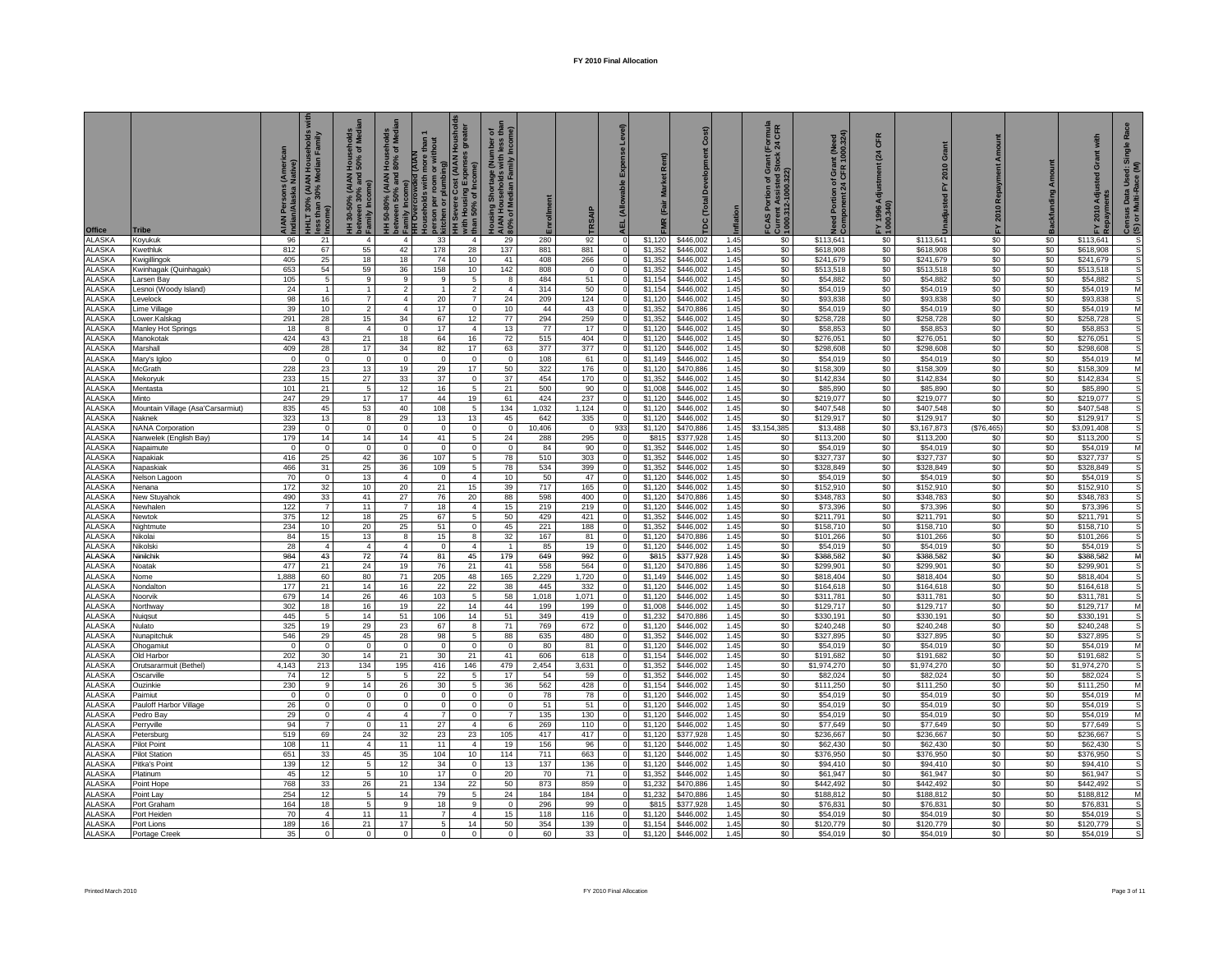|                                |                                           | Persons (Ameri<br>/Alaska Native) | <b>eholds</b><br>amily<br><b>Hous</b><br>edian<br>HHLT 30% (AIAN<br>ess than 30% Me | nolds<br>Medi<br>ত ভ<br><b>Hous</b><br>50%<br>(AIAN<br>% and<br>Income)<br>betweer<br>Family I<br>Ŧ. | Σ<br>$\ddot{\bullet}$<br>50-80% (AIAN Hous<br>between<br>Family Income)<br>Family Income<br>Ŧ | than <sub>1</sub><br>d (AIAM<br>ŏ<br>holds<br>per<br>person<br>kitchen | <b>Vere Cost (AIAN Houshol</b><br>$\widehat{\mathbf{e}}$<br>Exp<br>with Housing Exp<br>than 50% of Incon<br>Ŧ | g Shortage (Number of<br>ouseholds with less than<br>Median Family Income)<br>30% of Median Far<br>홀 |             |             | Expen<br>ॾ | Market Rent)<br>(Fair<br>ΓĔ | Cost)                  | flation      | (Formula<br>< 24 C FR<br>ock<br>FCAS Portion of Gra<br>Current Assisted St.<br>1000.312-1000.322) | Need Portion of Grant (Need<br>Component 24 CFR 1000.324) | CFR<br>24<br>FY 1996 Adjus<br>1000.340) | ō<br>2010<br>는           | Amount<br>2010 Repayment | 몯          | with<br>Grant<br>g<br>2010 Adju<br>고 | œ<br>Single<br>Used:<br>Census Data I<br>(S) or Multi-Ra |
|--------------------------------|-------------------------------------------|-----------------------------------|-------------------------------------------------------------------------------------|------------------------------------------------------------------------------------------------------|-----------------------------------------------------------------------------------------------|------------------------------------------------------------------------|---------------------------------------------------------------------------------------------------------------|------------------------------------------------------------------------------------------------------|-------------|-------------|------------|-----------------------------|------------------------|--------------|---------------------------------------------------------------------------------------------------|-----------------------------------------------------------|-----------------------------------------|--------------------------|--------------------------|------------|--------------------------------------|----------------------------------------------------------|
| Office                         | Tribe                                     |                                   |                                                                                     |                                                                                                      |                                                                                               |                                                                        |                                                                                                               |                                                                                                      |             |             |            |                             |                        |              |                                                                                                   |                                                           |                                         |                          | ᅌ                        |            |                                      |                                                          |
| <b>ALASKA</b><br><b>ALASKA</b> | Qagan Tayagungin (Sand Point)             | 434<br>415                        | 19                                                                                  | 17<br>13                                                                                             | 33                                                                                            | 22<br>29                                                               | 13<br>13                                                                                                      | 33                                                                                                   | 629         | 629         |            | \$1,120                     | \$446,002<br>\$446,002 | 1.45<br>1.45 | \$0<br>\$0                                                                                        | \$159,869<br>\$121,222                                    | \$0                                     | \$159,869<br>\$121,222   | \$0<br>\$0               | \$0<br>\$0 | \$159,869<br>\$121,222               | s                                                        |
| <b>ALASKA</b>                  | Qawalangin (Unalaska)<br>Rampart          | 42                                | 23<br>10                                                                            | $\mathbf 0$                                                                                          | $\mathbf 0$<br>$\overline{4}$                                                                 | 19                                                                     | $\overline{4}$                                                                                                | $\mathbf 0$<br>9                                                                                     | 657<br>21   | 659<br>40   |            | \$1,120<br>\$1,120          | \$446,002              | 1.45         | \$0                                                                                               | \$63,075                                                  | \$0<br>\$0                              | \$63,075                 | \$0                      | \$0        | \$63,075                             | М<br>s                                                   |
| <b>ALASKA</b>                  | Red Devi                                  | 26                                | 12                                                                                  | $\mathbf{0}$                                                                                         | -5                                                                                            | 12                                                                     | 5                                                                                                             | 17                                                                                                   | 26          | 22          |            | \$1,352                     | \$446,002              | 1.45         | \$0                                                                                               | \$59,292                                                  | \$0                                     | \$59,292                 | \$0                      | \$0        | \$59,292                             | $\mathbb S$                                              |
| <b>ALASKA</b>                  | Ruby                                      | 163                               | 19                                                                                  | 20                                                                                                   | 8                                                                                             | 47                                                                     | 15                                                                                                            | 33                                                                                                   | 418         | 156         |            | \$1,120                     | \$470,886              | 1.45         | \$0                                                                                               | \$193,039                                                 | \$0                                     | \$193.039                | \$0                      | \$0        | \$193,039                            | s                                                        |
| <b>ALASKA</b>                  | Saint George                              | 147                               | 8                                                                                   | $\overline{4}$                                                                                       | 8                                                                                             | 13                                                                     | 8                                                                                                             | $\overline{7}$                                                                                       | 131         | 110         |            | \$1,120                     | \$446,002              | 1.45         | \$0                                                                                               | \$72,056                                                  | \$0                                     | \$72,056                 | \$0                      | \$0        | \$72,056                             | S                                                        |
| <b>ALASKA</b>                  | Saint Michael                             | 395                               | 17                                                                                  | 17                                                                                                   | 23                                                                                            | 87                                                                     | 5                                                                                                             | 36                                                                                                   | 430         | 429         |            | \$1,149                     | \$446,002              | 1.45         | \$0                                                                                               | \$242,133                                                 | \$0                                     | \$242,133                | \$0                      | \$0        | \$242,133                            |                                                          |
| <b>ALASKA</b>                  | Saint Paul                                | 599                               | 22                                                                                  | 29                                                                                                   | 45                                                                                            | 91                                                                     | 20                                                                                                            | 45                                                                                                   | 653         | 450         |            | \$1,120                     | \$446,002              | 1.45         | \$0                                                                                               | \$332,603                                                 | \$0                                     | \$332,603                | \$0                      | \$0        | \$332,603                            | s                                                        |
| <b>ALASKA</b>                  | Salamatoff                                | 215                               | 9                                                                                   | 5                                                                                                    | -5                                                                                            | -5                                                                     | $\mathbf{0}$                                                                                                  | 18                                                                                                   | 149         | 149         |            | \$815                       | \$377,928              | 1.45         | \$0                                                                                               | \$54.019                                                  | \$0                                     | \$54,019                 | \$0                      | \$0        | \$54,019                             | S                                                        |
| ALASKA                         | avoonga                                   | 710                               | 60                                                                                  | 50                                                                                                   | 37                                                                                            | 161                                                                    | 17                                                                                                            | 128                                                                                                  | 803         | 815         |            | \$1,149                     | \$470,886              | 1.45         | \$0                                                                                               | \$566,612                                                 | \$0                                     | \$566,612                | \$0                      | \$0        | \$566,612                            |                                                          |
| <b>ALASKA</b>                  | Saxman                                    | 319                               | 18                                                                                  | 21                                                                                                   | 16                                                                                            | 20                                                                     | $\overline{4}$                                                                                                | 3                                                                                                    | 203         | 203         |            | \$1,072                     | \$377,928              | 1.45         | \$0                                                                                               | \$88,825                                                  | \$0                                     | \$88,825                 | \$0                      | \$0        | \$88,825                             | S                                                        |
| ALASKA                         | Scammon Bay                               | 546                               | 34                                                                                  | 33                                                                                                   | 20                                                                                            | 72                                                                     | 27                                                                                                            | 53                                                                                                   | 619         | 619         | $\Omega$   | \$1,120                     | \$446,002              | 1.45         | \$0                                                                                               | \$320,185                                                 | \$0                                     | \$320.185                | \$0                      | \$0        | \$320,185                            | S                                                        |
| ALASKA                         | Selawik                                   | 870                               | 67                                                                                  | 44                                                                                                   | 31                                                                                            | 115                                                                    | 17                                                                                                            | 100                                                                                                  | 1.057       | 1.057       |            | \$1,120                     | \$446,002              | 1.45         | \$0                                                                                               | \$448,616                                                 | \$0                                     | \$448.616                | \$0                      | \$0        | \$448,616                            | s                                                        |
| ALASKA                         | Seldovia                                  | 117                               | 25                                                                                  | 5                                                                                                    | 11                                                                                            | 5                                                                      | 9                                                                                                             | 23                                                                                                   | 427         | 110         |            | \$815                       | \$377,928              | 1.45         | \$0                                                                                               | \$70,437                                                  | \$0                                     | \$70,437                 | \$0                      | \$0        | \$70,437                             | S                                                        |
| <b>ALASKA</b>                  | Shageluk                                  | 130                               | 10                                                                                  | 16                                                                                                   | 10                                                                                            | 41                                                                     | $\Omega$                                                                                                      | 36                                                                                                   | 249         | 125         |            | \$1,120                     | \$446,002              | 1.45         | \$0                                                                                               | \$121,062                                                 | \$0                                     | \$121,062                | \$0                      | \$0        | \$121,062                            |                                                          |
| ALASKA                         | Shaktoolik                                | 251                               | 9                                                                                   | 21                                                                                                   | 21                                                                                            | 35                                                                     | 5                                                                                                             | 32                                                                                                   | 380         | 338         |            | \$1,149                     | \$446,002              | 1.45         | \$0                                                                                               | \$135,924                                                 | \$0                                     | \$135,924                | \$0                      | \$0        | \$135,924                            | $\mathbb S$                                              |
| <b>ALASKA</b>                  | Sheldon's Point                           | 181                               | 18                                                                                  | 12                                                                                                   | 10                                                                                            | 45                                                                     | 5                                                                                                             | 30                                                                                                   | 204         | 198         |            | \$1,120                     | \$446.002              | 1.45         | \$0                                                                                               | \$147.179                                                 | \$0                                     | \$147.179                | \$0                      | \$0        | \$147.179                            | s                                                        |
| ALASKA                         | Shishmare                                 | 607                               | 29                                                                                  | 39                                                                                                   | 46                                                                                            | 149                                                                    | 22                                                                                                            | 92                                                                                                   | 729         | 698         |            | \$1,149                     | \$446,002              | 1.45         | \$0                                                                                               | \$475,800                                                 | \$0                                     | \$475,800                | \$0                      | \$0        | \$475,800                            | s                                                        |
| <b>ALASKA</b><br><b>ALASKA</b> | Shungnak                                  | 288                               | 19                                                                                  | 5                                                                                                    | 19                                                                                            | 45                                                                     | 5                                                                                                             | 35                                                                                                   | 266         | 253         |            | \$1,120                     | \$470,886              | 1.45         | \$0                                                                                               | \$163,617                                                 | \$0                                     | \$163,617<br>\$1,423,098 | \$0<br>(S19, 594)        | \$0        | \$163,617                            |                                                          |
| <b>ALASKA</b>                  | Sitka Tribe (was Baranof Island)          | 2,417<br>52                       | 101<br>$\overline{4}$                                                               | 113<br>$\mathbf{1}$                                                                                  | 195<br>8                                                                                      | 105<br>3                                                               | 82<br>3                                                                                                       | 338<br>14                                                                                            | 4,006<br>26 | 3,834<br>26 | 1000       | \$1,024<br>\$1,120          | \$377,928<br>\$377,928 | 1.45<br>1.45 | \$718,714<br>\$0                                                                                  | \$704,384<br>\$54,019                                     | \$0<br>\$0                              | \$54.019                 | \$0                      | \$0<br>\$0 | \$1,403,504<br>\$54.019              | М                                                        |
| ALASKA                         | Skagway<br>Sleetmute                      | 109                               | 23                                                                                  | $\mathsf 0$                                                                                          | 10                                                                                            | 28                                                                     | 5                                                                                                             | 24                                                                                                   | 126         | 111         |            | \$1,352                     | \$446,002              | 1.45         | \$0                                                                                               | \$107,296                                                 | \$0                                     | \$107,296                | \$0                      | \$0        | \$107,296                            | М<br>s                                                   |
| ALASKA                         | Solomon                                   | $\mathbf{3}$                      | $\mathsf 0$                                                                         | $\mathbf 0$                                                                                          | $\Omega$                                                                                      | $^{\circ}$                                                             | $\Omega$                                                                                                      | $\mathbf 0$                                                                                          | 80          | 68          |            | \$1,149                     | \$446,002              | 1.45         | \$0                                                                                               | \$54,019                                                  | \$0                                     | \$54,019                 | \$0                      | \$0        | \$54,019                             | s                                                        |
| ALASKA                         | South Naknek                              | 121                               | 17                                                                                  | 8                                                                                                    | 8                                                                                             | 13                                                                     | $\Delta$                                                                                                      | 25                                                                                                   | 245         | 137         |            | \$1,120                     | \$446,002              | 1.45         | \$0                                                                                               | \$78,130                                                  | \$0                                     | \$78,130                 | \$0                      | \$0        | \$78,130                             | s                                                        |
| <b>ALASKA</b>                  | Stebbins                                  | 595                               | 46                                                                                  | 46                                                                                                   | 23                                                                                            | 127                                                                    | 16                                                                                                            | 74                                                                                                   | 749         | 701         |            | \$1,149                     | \$446,002              | 1.45         | \$0                                                                                               | \$420,343                                                 | \$0                                     | \$420.343                | \$0                      | \$0        | \$420,343                            |                                                          |
| <b>ALASKA</b>                  | <b>Stevens Village</b>                    | 87                                | 21                                                                                  | $\overline{4}$                                                                                       | $\overline{4}$                                                                                | 29                                                                     | $\overline{4}$                                                                                                | 29                                                                                                   | 196         | 109         |            | \$1,120                     | \$446,002              | 1.45         | \$0                                                                                               | \$105,912                                                 | \$0                                     | \$105,912                | \$0                      | \$0        | \$105,912                            | s                                                        |
| ALASKA                         | <b>Stony River</b>                        | 59                                | 12                                                                                  | 10                                                                                                   | 10                                                                                            | 22                                                                     | 5                                                                                                             | 27                                                                                                   | 63          | 39          |            | \$1,352                     | \$470,886              | 1.45         | \$0                                                                                               | \$96,903                                                  | \$0                                     | \$96,903                 | \$0                      | \$0        | \$96,903                             | S                                                        |
| <b>ALASKA</b>                  | Sun'aq Tribe of Kodiak                    | 900                               | 52                                                                                  | 35                                                                                                   | 57                                                                                            | 20                                                                     | 66                                                                                                            | 144                                                                                                  | 1,379       | 1,892       |            | \$1,154                     | \$377,928              | 1.45         | \$0                                                                                               | \$312,106                                                 | \$0                                     | \$312,106                | \$0                      | \$0        | \$312,106                            | М                                                        |
| <b>ALASKA</b>                  | Takotna                                   | 22                                | $\overline{4}$                                                                      | $\overline{4}$                                                                                       | $\Omega$                                                                                      | 13                                                                     | $\Omega$                                                                                                      | 8                                                                                                    | 42          | 21          |            | \$1,120                     | \$470,886              | 1.45         | \$0                                                                                               | \$54,019                                                  | \$0                                     | \$54,019                 | \$0                      | \$0        | \$54,019                             | s                                                        |
| <b>ALASKA</b>                  | Tanacross                                 | 142                               | 25                                                                                  | 14                                                                                                   | 14                                                                                            | 48                                                                     | 5                                                                                                             | 53                                                                                                   | 169         | 124         |            | \$1,008                     | \$446,002              | 1.45         | \$0                                                                                               | \$169,480                                                 | \$0                                     | \$169,480                | \$0                      | \$0        | \$169,480                            |                                                          |
| ALASKA                         | Tanana                                    | 256                               | 25                                                                                  | 19                                                                                                   | 30                                                                                            | 78                                                                     | 13                                                                                                            | 72                                                                                                   | 1,014       | 183         |            | \$1,120                     | \$470,886              | 1.45         | \$0                                                                                               | \$286,611                                                 | \$0                                     | \$286,611                | \$0                      | \$0        | \$286,611                            | s                                                        |
| ALASKA                         | Tatitlek                                  | 105                               | 14                                                                                  | 9                                                                                                    | 16                                                                                            | 9                                                                      | 9                                                                                                             | 22                                                                                                   | 90          | 85          |            | \$1,008                     | \$377,928              | 1.45         | \$0                                                                                               | \$73,390                                                  | \$0                                     | \$73,390                 | \$0                      | \$0        | \$73,390                             | s                                                        |
| ALASKA                         | Tazlina                                   | 101                               | 9                                                                                   | $\bf{0}$                                                                                             | $\sqrt{5}$                                                                                    | 5                                                                      | 5                                                                                                             | 8                                                                                                    | 147         | 159         |            | \$1,008                     | \$377,928              | 1.45         | \$0                                                                                               | \$54,019                                                  | \$0                                     | \$54,019                 | \$0                      | \$0        | \$54,019                             | м                                                        |
| ALASKA                         | Telida                                    | 3                                 | $\mathbf 0$                                                                         | $\mathbf 0$                                                                                          | $^{\circ}$                                                                                    | $\mathbf 0$                                                            | 0                                                                                                             | 0                                                                                                    |             |             |            | \$1,120                     | \$470,886              | 1.45         | \$0                                                                                               | \$54,019                                                  | \$0                                     | \$54,019                 | \$0                      | \$0        | \$54,019                             | s                                                        |
| <b>ALASKA</b>                  | Teller                                    | 287                               | 17                                                                                  | 22                                                                                                   | 17                                                                                            | 68                                                                     | 12                                                                                                            | 36                                                                                                   | 202         | 312         |            | \$1,149                     | \$446,002              | 1.45         | \$0                                                                                               | \$224,198                                                 | \$0                                     | \$224,198                | \$0                      | \$0        | \$224,198                            |                                                          |
| <b>ALASKA</b>                  | Tetlin                                    | 128                               | 22                                                                                  | 21                                                                                                   | -5                                                                                            | 47                                                                     | ۰q                                                                                                            | 35                                                                                                   | 281         | 109         |            | \$1,008                     | \$446,002              | 1.45         | \$0                                                                                               | \$167,896                                                 | \$0                                     | \$167,896                | \$0                      | \$0        | \$167,896                            | s                                                        |
| <b>ALASKA</b>                  | Tlingit-Haida Central Council             | 5.930                             | 465                                                                                 | 433                                                                                                  | 276                                                                                           | 189                                                                    | 421                                                                                                           | 1.111                                                                                                | 25.949      | 13.255      | 757        | \$1,222                     | \$377,928              | 1.45         | \$4,508,472                                                                                       | \$2.307.183                                               | \$0                                     | \$6,815,656              | \$0                      | \$0        | \$6.815.656                          | M                                                        |
| ALASKA<br>ALASKA               | ogiak<br>Toksook Bay-Nunakauyarmuit Tribe | 783<br>615                        | 85<br>40                                                                            | 53<br>23                                                                                             | 40<br>33                                                                                      | 139<br>99                                                              | 64<br>5                                                                                                       | 162<br>77                                                                                            | 915<br>732  | 808<br>567  |            | \$1,120<br>\$1,352          | \$446,002<br>\$446,002 | 1.45<br>1.45 | \$0<br>\$0                                                                                        | \$678,569<br>\$326,184                                    | \$0<br>\$0                              | \$678,569<br>\$326,184   | \$0<br>\$0               | \$0<br>\$0 | \$678,569<br>\$326,184               |                                                          |
| <b>ALASKA</b>                  | Tuluksak                                  | 494                               | 18                                                                                  | 37                                                                                                   | 31                                                                                            | 91                                                                     | 5                                                                                                             | 86                                                                                                   | 464         | 504         |            | \$1,352                     | \$446,002              | 1.45         | \$0                                                                                               | \$296,866                                                 | \$0                                     | \$296,866                | \$0                      | \$0        | \$296,866                            |                                                          |
| <b>ALASKA</b>                  | Tuntutuliak                               | 449                               | 23                                                                                  | 28                                                                                                   | 22                                                                                            | 86                                                                     | 5                                                                                                             | 49                                                                                                   | 425         | 425         |            | \$1,352                     | \$446,002              | 1.45         | \$0                                                                                               | \$262,077                                                 | \$0                                     | \$262,077                | \$0                      | \$0        | \$262,077                            | s                                                        |
| ALASKA                         | Tununak                                   | 378                               | 36                                                                                  | 33                                                                                                   | 27                                                                                            | 78                                                                     | 10                                                                                                            | 96                                                                                                   | 350         | 350         |            | \$1,352                     | \$446,002              | 1.45         | \$0                                                                                               | \$299,624                                                 | \$0                                     | \$299,624                | \$0                      | \$0        | \$299,624                            | s                                                        |
| ALASKA                         | <b>Twin Hills</b>                         | 65                                | $\overline{4}$                                                                      | q                                                                                                    | $\overline{a}$                                                                                | 18                                                                     | $\Omega$                                                                                                      | 18                                                                                                   | 96          | 70          |            | \$1,120                     | \$446,002              | 1.45         | \$0                                                                                               | \$56,239                                                  | \$0                                     | \$56,239                 | \$0                      | \$0        | \$56,239                             | $\mathbb S$                                              |
| ALASKA                         | Tyonek                                    | 208                               | 20                                                                                  | 28                                                                                                   | 21                                                                                            | 9                                                                      | 11                                                                                                            | 59                                                                                                   | 674         | 185         |            | \$815                       | \$446,002              | 1.45         | \$0                                                                                               | \$136,856                                                 | \$0                                     | \$136,856                | \$0                      | \$0        | \$136,856                            |                                                          |
| ALASKA                         | Ugashik                                   | -8                                | $\overline{4}$                                                                      | $\overline{4}$                                                                                       | $\Omega$                                                                                      | $\mathbf{A}$                                                           | $\overline{4}$                                                                                                | $\overline{7}$                                                                                       | 81          | 12          |            | \$1,120                     | \$446,002              | 1.45         | \$0                                                                                               | \$54,019                                                  | \$0                                     | \$54,019                 | \$0                      | \$0        | \$54,019                             | М                                                        |
| ALASKA                         | Umkumiute                                 | 23                                | $\mathbf 0$                                                                         | $\mathbf 0$                                                                                          | $\mathbf 0$                                                                                   | $\mathbf{0}$                                                           | 0                                                                                                             | 0                                                                                                    | 61          | 60          |            | \$1,352                     | \$446,002              | 1.45         | \$0                                                                                               | \$54,019                                                  | \$0                                     | \$54,019                 | \$0                      | \$0        | \$54,019                             | s                                                        |
| <b>ALASKA</b>                  | Jnalakleet                                | 738                               | 44                                                                                  | 36                                                                                                   | 50                                                                                            | 96                                                                     | 17                                                                                                            | 84                                                                                                   | 1,185       | 868         |            | \$1,149                     | \$446,002              | 1.45         | \$0                                                                                               | \$386,343                                                 | \$0                                     | \$386,343                | \$0                      | \$0        | \$386,343                            | s                                                        |
| <b>ALASKA</b>                  | Unga                                      | 44                                | $\mathbf 0$                                                                         | $\mathbf 0$                                                                                          | $\overline{1}$                                                                                | $\mathbf{0}$                                                           | $\Omega$                                                                                                      | $\overline{1}$                                                                                       | 87          | 87          |            | \$1,120                     | \$446,002              | 1.45         | \$0                                                                                               | \$54,019                                                  | \$0                                     | \$54,019                 | \$0                      | \$0        | \$54,019                             | s                                                        |
| <b>ALASKA</b>                  | Venetie                                   | 359                               | 21                                                                                  | 20                                                                                                   | 22                                                                                            | 26                                                                     | 16                                                                                                            | 63                                                                                                   | 237         | 237         |            | \$1,120                     | \$446.002              | 1.45         | \$0                                                                                               | \$158,671                                                 | \$0                                     | \$158.671                | \$0                      | \$0        | \$158,671                            | м                                                        |
| <b>ALASKA</b>                  | Wainwright                                | 575                               | 28                                                                                  | 21                                                                                                   | 27                                                                                            | 120                                                                    | 9                                                                                                             | 62                                                                                                   | 593         | 613         | $\Omega$   | \$1,232                     | \$470,886              | 1.45         | \$0                                                                                               | \$368,747                                                 | \$0                                     | \$368,747                | \$0                      | \$0        | \$368,747                            | s                                                        |
| ALASKA                         | Wales                                     | 147                               | 12                                                                                  | -5                                                                                                   | 17                                                                                            | 45                                                                     | 9                                                                                                             | 21                                                                                                   | 236         | 215         |            | \$1,149                     | \$446,002              | 1.45         | \$0                                                                                               | \$145,756                                                 | \$0                                     | \$145,756                | \$0                      | \$0        | \$145,756                            | s                                                        |
| ALASKA                         | White Mountain                            | 197                               | 27                                                                                  | 25                                                                                                   | 14                                                                                            | 47                                                                     | 16                                                                                                            | 48                                                                                                   | 316         | 316         |            | \$1,149                     | \$446,002              | 1.45         | \$0                                                                                               | \$211,509                                                 | \$0                                     | \$211,509                | \$0                      | \$0        | \$211,509                            | s                                                        |
| <b>ALASKA</b>                  | Wrangel                                   | 632                               | 45                                                                                  | 35                                                                                                   | 70                                                                                            | 25                                                                     | $\overline{4}$                                                                                                | 133                                                                                                  | 538         | 538         |            | \$1,120                     | \$377,928              | 1.45         | \$0                                                                                               | \$216,774                                                 | \$0                                     | \$216,774                | \$0                      | \$0        | \$216,774                            |                                                          |
| ALASKA                         | Yakutat                                   | 366                               | 27                                                                                  | 19                                                                                                   | 26                                                                                            | 46                                                                     | 16                                                                                                            | 52                                                                                                   | 435         | 352         |            | \$1,120                     | \$377,928              | 1.45         | \$0                                                                                               | \$162,691                                                 | \$0                                     | \$162,691                | \$0                      | \$0        | \$162,691                            | М                                                        |
| <b>ALASKA</b>                  | <b>TOTAL</b>                              | 135,630                           | 8,297                                                                               | 7,879                                                                                                | 8,642                                                                                         | 14,219                                                                 | 5,913                                                                                                         | 21,065                                                                                               | 193,000     | 147,987     |            |                             |                        |              | \$39,354,706                                                                                      | \$68,919,463                                              | \$0                                     | \$108,274,179            | (\$385, 167)             |            | \$0 \$107,889,012                    |                                                          |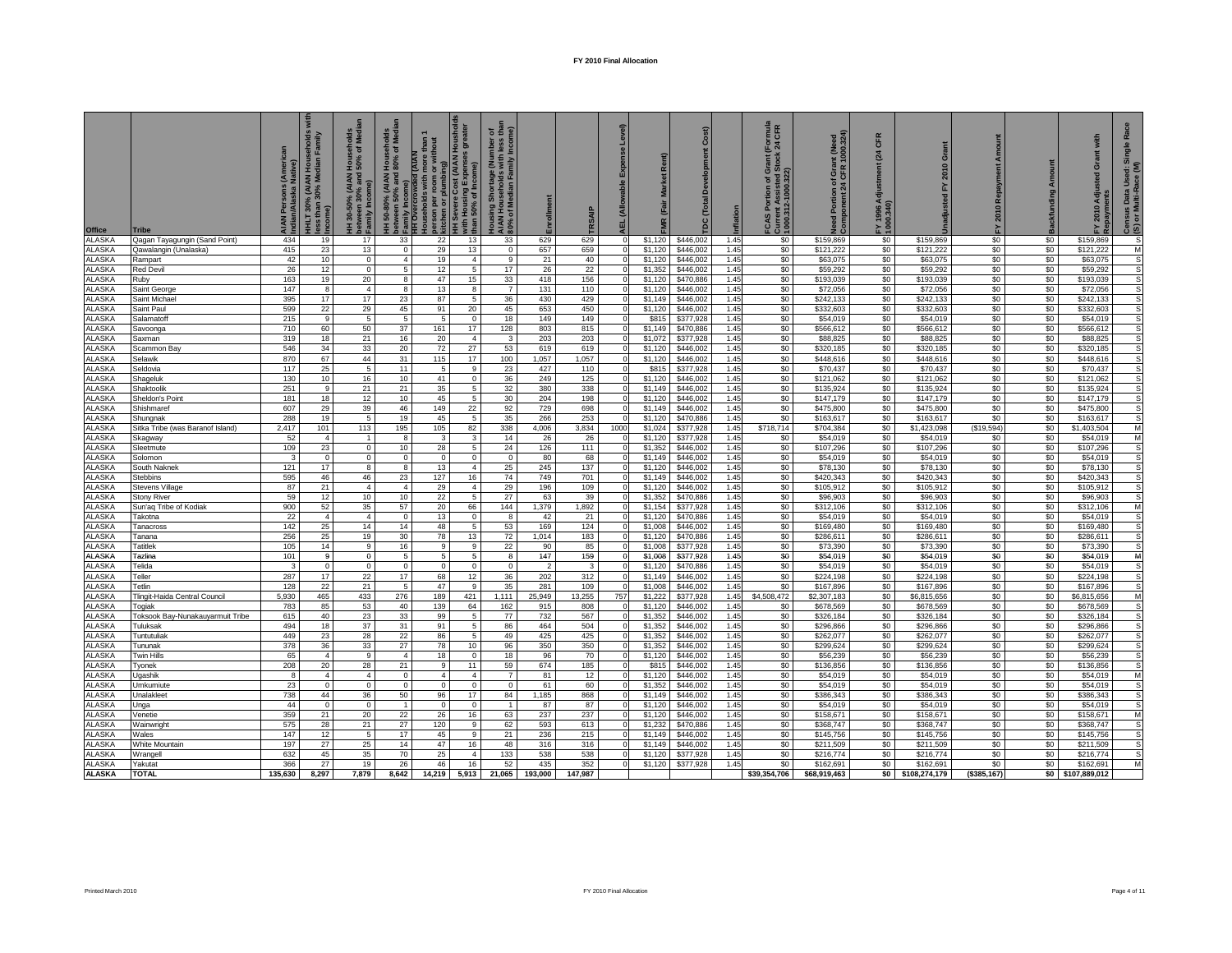| <b>Office</b>             |                                                             | Persons (Ameri<br>/Alaska Native) | seholds<br>Family<br><b>Hous</b><br>adian<br>IHLT 30% (AIAN H<br>sss than 30% Mec | seholds<br>of Medi<br>Hous<br>50%<br>30-50% (AIAN I<br>ween 30% and !<br>etweel<br>amily | 50-80% (AIAN Households<br>ween 50% and 80% of Med<br>between 50% ar<br>Family Income) | $\overline{a}$<br>more than<br>or without<br>plur<br><b>PE</b> p<br>б | <b>Housh</b><br><b>HAIA) 180</b><br>with Housing Expens<br>than 50% of Income)<br>vere Cos | $\frac{1}{2}$ $\frac{1}{2}$ $\frac{1}{2}$<br>y Shortage (Number c<br>puseholds with less t<br>Median Family Incom<br>of Median<br>ig <u>P</u> |                 |                    | ₹          |                | Cost)                  |              | rmula<br>CFR<br>$\frac{5}{24}$<br>FCAS Portion of Gra<br>Current Assisted St.<br>1000.312-1000.322) | Need Portion of Grant (Need<br>Component 24 CFR 1000.324) | CFR<br>(24)<br>FY 1996 A<br>1000.340) | ō<br>2010<br>ᅎ            | 2010 Repaym<br>置 | Amount<br><b>Backfunding</b> | with<br>ō<br>Āđji<br>2010  | <b>R</b> a<br>Single<br>Used:<br>ace (M<br>Census Data I<br>(S) or Multi-Ra |
|---------------------------|-------------------------------------------------------------|-----------------------------------|-----------------------------------------------------------------------------------|------------------------------------------------------------------------------------------|----------------------------------------------------------------------------------------|-----------------------------------------------------------------------|--------------------------------------------------------------------------------------------|-----------------------------------------------------------------------------------------------------------------------------------------------|-----------------|--------------------|------------|----------------|------------------------|--------------|-----------------------------------------------------------------------------------------------------|-----------------------------------------------------------|---------------------------------------|---------------------------|------------------|------------------------------|----------------------------|-----------------------------------------------------------------------------|
| CHICAGO                   | Aroostook Band of Micmac                                    | 1,111                             | 83                                                                                | 67                                                                                       | 97                                                                                     | 21                                                                    | 50                                                                                         | 158                                                                                                                                           | 999             | 999                | 193        | \$585          | \$240,063              | 1.45         | \$439,002                                                                                           | \$219,521                                                 | \$0                                   | \$658,522                 | \$0              | \$0                          | \$658,522                  | M                                                                           |
| CHICAGO                   | <b>Bad River Band</b>                                       | 2.295                             | 168                                                                               | 120                                                                                      | 254                                                                                    | 90                                                                    | 81                                                                                         | 364                                                                                                                                           | 6.875           | 2.338              | 204        | \$577          | \$273,095              | 1.45         | \$1,016.293                                                                                         | \$545,979                                                 | \$0                                   | \$1,562,272               | \$21,486         | \$0                          | \$1,583,758                | M                                                                           |
| CHICAGO                   | lay Mills Indian Community                                  | 995                               | 54                                                                                | 51                                                                                       | 83                                                                                     | 18                                                                    | 34                                                                                         | 31                                                                                                                                            | 1,646           | 1,216              | 194        | \$586          | \$234,565              | 1.45         | \$654,666                                                                                           | \$143,727                                                 | \$0                                   | \$798,393                 | \$20,771         | \$0                          | \$777,62                   | M                                                                           |
| <b>CHICAGO</b><br>CHICAGO | oise Forte Band of Minnesota Chippe<br>`atawba Indian Tribe | 527<br>4.956                      | 48<br>357                                                                         | 47<br>305                                                                                | 32<br>533                                                                              | 27<br>177                                                             | 9<br>292                                                                                   | 76<br>1.121                                                                                                                                   | 2,988<br>2.478  | 1,996<br>1.836     | 231        | \$616<br>\$691 | \$289,305              | 1.45<br>1.45 | \$891,359                                                                                           | \$149,727<br>\$1,230,332                                  | \$0<br>\$0                            | \$1,041,086               | \$0<br>\$0       | \$0<br>\$0                   | \$1,041,086<br>\$1,537,093 | S                                                                           |
| CHICAGO                   | ayuga Nation                                                | 950                               | 103                                                                               | 77                                                                                       | 91                                                                                     | 44                                                                    | 88                                                                                         | 272                                                                                                                                           | 475             | 475                |            | \$723          | \$199,147<br>\$294,366 | 1.45         | \$306,761<br>\$0                                                                                    | \$465,447                                                 | \$0                                   | \$1,537,093<br>\$465,447  | \$0              | \$0                          | \$465,447                  | S                                                                           |
| <b>CHICAGO</b>            | Coharie State Tribe                                         | 2,309                             | 185                                                                               | 220                                                                                      | 139                                                                                    | 85                                                                    | 121                                                                                        | 524                                                                                                                                           | 1,600           | 1,600              | 170        | \$586          | \$199,147              | 1.45         | \$100,946                                                                                           | \$476,016                                                 | \$0                                   | \$576,961                 | \$0              | \$0                          | \$576,961                  | M                                                                           |
| CHICAGO                   | astern Cherokee                                             | 7,599                             | 436                                                                               | 361                                                                                      | 439                                                                                    | 272                                                                   | 139                                                                                        | 792                                                                                                                                           | 13,868          | 13,562             | 219        | \$593          | \$199,038              | 1.45         | \$2,021,394                                                                                         | \$1,129,022                                               | \$0                                   | \$3,150,416               | \$0              | \$0                          | \$3,150,416                | S                                                                           |
| CHICAGO                   | Fond Du Lac Band of Minnesota Chipp                         | 7,804                             | 632                                                                               | 451                                                                                      | 564                                                                                    | 313                                                                   | 359                                                                                        | 1,340                                                                                                                                         | 3,902           | 3,379              | 203        | \$621          | \$292,727              | 1.45         | \$1,750,120                                                                                         | \$2,114,777                                               | \$0                                   | \$3,864,896               | \$0              | \$0                          | \$3,864,896                | M                                                                           |
| CHICAGO                   | Forest County Potawatam                                     | 693                               | 11                                                                                | $\overline{\mathbf{3}}$                                                                  | 10                                                                                     | 27                                                                    | 19                                                                                         | $\Omega$                                                                                                                                      | 1,295           | 1,352              | 195        | \$592          | \$264,420              | 1.45         | \$270,648                                                                                           | \$80,535                                                  | \$0                                   | \$351,183                 | (\$31,950)       | \$0                          | \$319,233                  | M                                                                           |
| CHICAGO                   | Grand Portage Band of Minn. Chippe                          | 461                               | 34                                                                                | 34                                                                                       | 58                                                                                     | 19                                                                    | 36                                                                                         | 104                                                                                                                                           | 1,107           | 477                | 175        | \$577          | \$292,727              | 1.45         | \$215,954                                                                                           | \$163,355                                                 | \$0                                   | \$379,309                 | \$0              | \$0                          | \$379,309                  | M                                                                           |
| CHICAGO                   | 3rand Traverse Band                                         | 4,326                             | 207                                                                               | 197                                                                                      | 400                                                                                    | 168                                                                   | 220                                                                                        | 731                                                                                                                                           | 3,973           | 3,204              | 175        | \$727          | \$231,184              | 1.45         | \$410,383                                                                                           | \$886,822                                                 | \$0                                   | \$1,297,206               | \$0              | \$0                          | \$1,297,206                | M                                                                           |
| CHICAGO                   | Haliwa-Saponi State Tribe                                   | 2,605                             | 236                                                                               | 167                                                                                      | 141                                                                                    | 89                                                                    | 114                                                                                        | 511                                                                                                                                           | 3,719           | 3,604              | 170        | \$581          | \$200,241              | 1.45         | \$161,910                                                                                           | \$569,834                                                 | \$0                                   | \$731,744                 | \$0              | \$0                          | \$731,744                  |                                                                             |
| CHICAGO                   | Hannahville Community                                       | 431                               | 21                                                                                | 18                                                                                       | 30                                                                                     | 21                                                                    | 18                                                                                         | 49                                                                                                                                            | 780             | 611                |            | \$577          | \$246,254              | 1.45         | \$99,827                                                                                            | \$100,984                                                 | \$0                                   | \$200,811                 | \$0              | \$0                          | \$200,811                  | S                                                                           |
| CHICAGO<br><b>CHICAGO</b> | Ho-Chunk Natior<br>Houlton Band of Maliseets                | 13,880<br>523                     | 912<br>39                                                                         | 835<br>31                                                                                | 1,417<br>46                                                                            | 463<br>10                                                             | 694<br>23                                                                                  | 2,996<br>39                                                                                                                                   | 6,940<br>864    | 6,611<br>470       | 237<br>193 | \$683<br>\$585 | \$265,560<br>\$240,063 | 1.45<br>1.45 | \$1,102,073<br>\$404,282                                                                            | \$3,555,080<br>\$96,255                                   | \$0<br>\$0                            | \$4,657,153               | \$0<br>\$0       | \$0<br>\$0                   | \$4,657,153<br>\$500,537   | M<br>M                                                                      |
| <b>CHICAGO</b>            | Huron Band of Potawatom                                     | 1,330                             | 111                                                                               | 113                                                                                      | 162                                                                                    | 33                                                                    | 86                                                                                         | 386                                                                                                                                           | 665             | 372                |            | \$676          | \$258,392              | 1.45         | \$0                                                                                                 | \$398,395                                                 | \$0                                   | \$500,537<br>\$398,395    | \$0              | \$0                          | \$398,395                  | M                                                                           |
| <b>CHICAGO</b>            | Keweenaw Bay Indian Community                               | 2,315                             | 126                                                                               | 119                                                                                      | 192                                                                                    | 42                                                                    | 80                                                                                         | 187                                                                                                                                           | 3,315           | 2,829              | 161        | \$577          | \$250,816              | 1.45         | \$1,391,434                                                                                         | \$383,147                                                 | \$0                                   | \$1,774,581               | \$3.112          | \$0                          | \$1,777,693                | M                                                                           |
| <b>CHICAGO</b>            | ac Courte Oreilles                                          | 2,880                             | 240                                                                               | 163                                                                                      | 232                                                                                    | 98                                                                    | 95                                                                                         | 272                                                                                                                                           | 6,230           | 8,062              | 159        | \$577          | \$273,095              | 1.45         | \$2,072,525                                                                                         | \$720,915                                                 | \$0                                   | \$2,793,440               | \$3,283          | \$0                          | \$2,796,723                | S                                                                           |
| CHICAGO                   | ac Du Flambeau Band                                         | 2,156                             | 121                                                                               | 107                                                                                      | 161                                                                                    | 45                                                                    | 47                                                                                         | 195                                                                                                                                           | 3,432           | 2,178              | 160        | \$592          | \$264,420              | 1.45         | \$1,115,387                                                                                         | \$409,122                                                 | \$0                                   | \$1,524,510               | (\$12,640)       | \$0                          | \$1,511,870                | S                                                                           |
| <b>CHICAGO</b>            | ac Vieux Desert Band                                        | 124                               | 15                                                                                | 9                                                                                        | 11                                                                                     | $\mathbf 0$                                                           | 15                                                                                         | $\Omega$                                                                                                                                      | 562             | 310                | 180        | \$577          | \$249,675              | 1.45         | \$222,452                                                                                           | \$42,974                                                  | \$0                                   | \$265,426                 | \$0              | \$0                          | \$265,426                  | S                                                                           |
| CHICAGO                   | eech Lake Band of Minnesota Chippe                          | 6,646                             | 615                                                                               | 371                                                                                      | 499                                                                                    | 290                                                                   | 269                                                                                        | 1,063                                                                                                                                         | 8,937           | 8,875              | 196        | \$591          | \$268,208              | 1.45         | \$2,231,415                                                                                         | \$1,931.915                                               | \$0                                   | \$4,163,330               | \$0              | \$0                          | \$4.163.330                | s                                                                           |
| CHICAGO                   | ittle River Band of Ottawa.                                 | 1,213                             | 93                                                                                | 80                                                                                       | 105                                                                                    | 65                                                                    | 66                                                                                         | 277                                                                                                                                           | 3,396           | 1,540              |            | \$594          | \$231,184              | 1.45         | \$0                                                                                                 | \$303,766                                                 | \$0                                   | \$303,766                 | \$0              | \$0                          | \$303,766                  | M                                                                           |
| <b>CHICAGO</b>            | ittle Traverse Bay Band                                     | 3,150                             | 151                                                                               | 144                                                                                      | 291                                                                                    | 122                                                                   | 160                                                                                        | 586                                                                                                                                           | 4,073           | 2,333              |            | \$632          | \$235,705              | 1.45         | \$0                                                                                                 | \$669,902                                                 | \$0                                   | \$669,902                 | \$0              | \$0                          | \$669,902                  | M                                                                           |
| CHICAGO<br>CHICAGO        | _ower Sioux                                                 | 655                               | 37                                                                                | 40                                                                                       | 19                                                                                     | 10                                                                    | 45                                                                                         | 64                                                                                                                                            | 1,084           | 729                | 232        | \$577<br>\$594 | \$248,983              | 1.45<br>1.45 | \$187,815                                                                                           | \$157,021                                                 | \$0                                   | \$344.836                 | \$0<br>\$0       | \$0<br>\$0                   | \$344,836                  | s<br>S                                                                      |
| CHICAGO                   | Lumbee State Tribe<br>Mashpee Wampanoag                     | 66,337<br>2,714                   | 4,384<br>175                                                                      | 2,923<br>135                                                                             | 4,687<br>242                                                                           | 2,084<br>39                                                           | 2,931<br>165                                                                               | 11,790<br>552                                                                                                                                 | 43,312<br>1,553 | 32,076<br>$\Omega$ | 170        | \$1,192        | \$199,147<br>\$301,901 | 1.45         | \$1,032,911<br>\$0                                                                                  | \$13,218,795<br>\$747,872                                 | \$0<br>\$0                            | \$14,251,706<br>\$747,872 | \$0              | \$0                          | \$14,251,706<br>\$747,872  | M                                                                           |
| CHICAGO                   | Match-e-be-nash-she-wish Band of Po                         | 750                               | 48                                                                                | 48                                                                                       | 67                                                                                     | 21                                                                    | 37                                                                                         | 163                                                                                                                                           | 375             | 192                |            | \$698          | \$236,479              | 1.45         | \$0                                                                                                 | \$197,831                                                 | \$0                                   | \$197,831                 | \$0              | \$0                          | \$197,831                  | s                                                                           |
| <b>CHICAGO</b>            | Menominee Indian Tribe                                      | 3,416                             | 238                                                                               | 137                                                                                      | 192                                                                                    | 128                                                                   | 60                                                                                         | 274                                                                                                                                           | 8,420           | 5,291              | 159        | \$609          | \$274,969              | 1.45         | \$1,928,378                                                                                         | \$689,452                                                 | \$0                                   | \$2,617,829               | \$0              | \$0                          | \$2,617,829                | s                                                                           |
| <b>CHICAGO</b>            | Miccosukee Tribe                                            | $\Omega$                          | $\mathbf 0$                                                                       | $\Omega$                                                                                 | $\overline{0}$                                                                         | $\mathbf 0$                                                           | $\overline{0}$                                                                             | $\Omega$                                                                                                                                      | 400             | 589                |            | \$1,313        | \$213,794              | 1.45         | \$0                                                                                                 | \$54,019                                                  | \$0                                   | \$54,019                  | \$0              | \$0                          | \$54,019                   | M                                                                           |
| CHICAGO                   | Mille Lacs Band of Minnesota Chippew                        | 3,264                             | 202                                                                               | 220                                                                                      | 217                                                                                    | 155                                                                   | 141                                                                                        | 515                                                                                                                                           | 3,800           | 2,337              | 228        | \$654          | \$287,432              | 1.45         | \$752,585                                                                                           | \$842,337                                                 | \$0                                   | \$1,594,922               | (\$69,667]       | \$0                          | \$1.525.255                | M                                                                           |
| CHICAGO                   | Mississippi Choctaw Tribe                                   | 9,889                             | 424                                                                               | 336                                                                                      | 569                                                                                    | 455                                                                   | 257                                                                                        | 686                                                                                                                                           | 9,483           | 8,313              | 152        | \$572          | \$195,977              | 1.45         | \$2,417.983                                                                                         | \$1,240,502                                               | \$0                                   | \$3,658,485               | (\$34,053)       | \$0                          | \$3,624,432                | M                                                                           |
| CHICAGO                   | <b>MOWA Band of Choctaw Indians</b>                         | 1,467                             | 80                                                                                | 59                                                                                       | 70                                                                                     | 52                                                                    | 61                                                                                         | 141                                                                                                                                           | 3,011           | 3,011              | 161        | \$518          | \$205,028              | 1.45         | \$291,718                                                                                           | \$257,737                                                 | \$0                                   | \$549,455                 | \$0              | \$0                          | \$549,455                  | $\overline{s}$                                                              |
| <b>CHICAGO</b>            | <b>Jarragansett Trib</b>                                    | 2,320                             | 158                                                                               | 151                                                                                      | 206                                                                                    | 10                                                                    | 136                                                                                        | 516                                                                                                                                           | 2,732           | 2,732              |            | \$972          | \$290,833              | 1.45         | \$0                                                                                                 | \$612,059                                                 | \$0                                   | \$612,059                 | \$0              | \$0                          | \$612,059                  | M                                                                           |
| CHICAGO<br>CHICAGO        | <b>Dneida Nation of New York</b>                            | 2.000                             | 183<br>699                                                                        | 113<br>542                                                                               | 164<br>1.069                                                                           | 56                                                                    | 160<br>427                                                                                 | 429<br>2.096                                                                                                                                  | 1.000           | 650<br>5.382       | 251<br>184 | \$744<br>\$682 | \$268.146              | 145<br>1.45  | \$196.741<br>\$1,304,607                                                                            | \$719,775<br>\$2,633,681                                  | \$0                                   | \$916.515<br>\$3,938,288  | \$0<br>\$0       | \$0<br>\$0                   | \$916.51<br>\$3.938.288    | S<br>M                                                                      |
| CHICAGO                   | )neida Tribe<br>)nondaga Natior                             | 11,657                            |                                                                                   |                                                                                          | $\Omega$                                                                               | 375<br>$\Omega$                                                       | $\Omega$                                                                                   |                                                                                                                                               | 16,431          |                    |            | \$754          | \$274,969<br>\$268,146 | 1.45         | \$0                                                                                                 | \$54,019                                                  | \$0<br>\$0                            | \$54,019                  | \$0              | \$0                          | \$54,01                    | M                                                                           |
| CHICAGO                   | assamaquoddy Indian Tribe                                   | 630                               | 55                                                                                | 49                                                                                       | 54                                                                                     | $\Delta$                                                              | 13                                                                                         | 27                                                                                                                                            | 1,364           | 707                | 193        | \$634          | \$251,488              | 1.45         | \$853,052                                                                                           | \$114.893                                                 | \$0                                   | \$967,945                 | \$52,360)        | \$0                          | \$915,585                  |                                                                             |
| <b>CHICAGO</b>            | Penobscot Tribe                                             | 2.281                             | 233                                                                               | 175                                                                                      | 205                                                                                    | 57                                                                    | 206                                                                                        | 530                                                                                                                                           | 2,261           | 640                | 181        | \$654          | \$251,488              | 1.45         | \$423,752                                                                                           | \$706,854                                                 | \$0                                   | \$1,130,606               | \$0              | \$0                          | \$1,130,606                | M                                                                           |
| <b>CHICAGO</b>            | Pleasant Point                                              | 1,261                             | 125                                                                               | 82                                                                                       | 93                                                                                     | 31                                                                    | 63                                                                                         | 193                                                                                                                                           | 2,014           | 906                | 181        | \$634          | \$251,488              | 1.45         | \$561,430                                                                                           | \$290,806                                                 | \$0                                   | \$852,236                 | \$0              | \$0                          | \$852,236                  | M                                                                           |
| <b>CHICAGO</b>            | Poarch Band of Creek Indians                                | 6,006                             | 406                                                                               | 373                                                                                      | 491                                                                                    | 134                                                                   | 314                                                                                        | 1,118                                                                                                                                         | 3,003           | 1,567              | 157        | \$691          | \$205,028              | 1.45         | \$701,715                                                                                           | \$1,317,491                                               | \$0                                   | \$2,019,206               | (\$17,303)       | \$0                          | \$2,001,903                | S                                                                           |
| CHICAGO                   | Pokagon Band of Potawatom                                   | 8,110                             | 524                                                                               | 516                                                                                      | 721                                                                                    | 232                                                                   | 399                                                                                        | 1,746                                                                                                                                         | 4,055           | 1,712              | 238        | \$677          | \$273,523              | 1.45         | \$57,218                                                                                            | \$2,463,402                                               | \$0                                   | \$2,520,620               | \$0              | \$0                          | \$2,520,620                | s                                                                           |
| CHICAGO                   | Red Cliff Band of Lake Superior Chipp                       | 1,010                             | 96                                                                                | 62                                                                                       | 106                                                                                    | 26                                                                    | 32                                                                                         | 137                                                                                                                                           | 5,414           | 2,504              | 144        | \$577          | \$273,095              | 1.45         | \$900,270                                                                                           | \$269,586                                                 | \$0                                   | \$1,169,856               | \$0              | \$0                          | \$1,169,856                | S                                                                           |
| CHICAGO                   | Red Lake Band of Chippewa                                   | 7,350                             | 626                                                                               | 346                                                                                      | 343                                                                                    | 350                                                                   | 200                                                                                        | 921                                                                                                                                           | 9,919           | 10,338             | 186        | \$605          | \$268,208              | 1.45         | \$2,106,868                                                                                         | \$1,803,875                                               | \$0                                   | \$3,910,743               | \$0<br>\$0       | \$0                          | \$3,910,743                | S<br>s                                                                      |
| CHICAGO<br>CHICAGO        | Sac & Fox Tribe<br>aginaw Chippewa                          | 799<br>6,554                      | 54<br>$\mathbf 0$                                                                 | 63                                                                                       | 62<br>34                                                                               | 40<br>228                                                             | 24<br>374                                                                                  | 159<br>$\mathbf 0$                                                                                                                            | 1,334<br>3,277  | 1,384<br>1,799     | 196<br>188 | \$548<br>\$591 | \$261,406<br>\$259,125 | 1.45<br>1.45 | \$120,980<br>\$326,759                                                                              | \$224,592<br>\$896,385                                    | \$0<br>\$0                            | \$345,571<br>\$1,223,144  | (\$129,691       | \$0<br>\$0                   | \$345,571<br>\$1,093,453   | M                                                                           |
| CHICAGO                   | aint Croix Chippewa                                         | 605                               | 32                                                                                | 19                                                                                       | 57                                                                                     | 13                                                                    | 19                                                                                         |                                                                                                                                               | 1,054           | 2,909              | 171        | \$611          | \$273,095              | 1.45         | \$1,136,417                                                                                         | \$111,596                                                 | \$0                                   | \$1,248.013               | \$0              | \$0                          | \$1,248,013                | s                                                                           |
| CHICAGO                   | ault Ste. Marie Tribe                                       | 13.434                            | 733                                                                               | 690                                                                                      | 1,115                                                                                  | 242                                                                   | 464                                                                                        | 2,082                                                                                                                                         | 38,442          | 16,415             | 238        | \$584          | \$243,878              | 1.45         | \$2,541,833                                                                                         | \$2,376.114                                               | \$0                                   | \$4,917.947               | \$0              | \$0                          | \$4.917.947                | M                                                                           |
| CHICAGO                   | Seminole Tribe                                              | 1,563                             | 19                                                                                | 10                                                                                       | 33                                                                                     | 98                                                                    | 61                                                                                         | 61                                                                                                                                            | 3,991           | 3,165              | 196        | \$996          | \$215,964              | 1.45         | \$0                                                                                                 | \$1,000,208                                               | \$758,080                             | \$1,000,208               | \$0              | \$0                          | \$1,000.208                | S                                                                           |
| CHICAGO                   | Seneca Nation of New York                                   | 4,002                             | 308                                                                               | 226                                                                                      | 291                                                                                    | 117                                                                   | 225                                                                                        | 582                                                                                                                                           | 7,680           | 3,794              | 159        | \$699          | \$294,366              | 1.45         | \$1,477,275                                                                                         | \$1,268,163                                               | \$0                                   | \$2,745,438               | (\$121,075)      | \$0                          | \$2,624,363                | S                                                                           |
| CHICAGO                   | Shakonee Sioux                                              | 274                               | 28                                                                                | 5                                                                                        | 29                                                                                     | 5                                                                     | 35                                                                                         | 63                                                                                                                                            | 391             | 655                | 232        | \$873          | \$307.471              | 1.45         | \$0                                                                                                 | \$136.417                                                 | \$0                                   | \$136.417                 | \$0              | \$0                          | \$136,417                  | S                                                                           |
| CHICAGO                   | Sokagoan Chippewa Tribe                                     | 653                               | 48                                                                                | 24                                                                                       | 30                                                                                     | 26                                                                    | 18                                                                                         | $\Omega$                                                                                                                                      | 1,274           | 1,274              | 205        | \$592          | \$264,420              | 1.45         | \$791,571                                                                                           | \$105,959                                                 | \$0                                   | \$897,530                 | \$0              | \$0                          | \$897,530                  | M                                                                           |
| CHICAGO                   | t. Regis Mohawk Tribe                                       | 5,347                             | 323                                                                               | 327                                                                                      | 414                                                                                    | 198                                                                   | 297                                                                                        | 792                                                                                                                                           | 11,703          | 11,702             | 228        | \$664          | \$252,995              | 1.45         | \$1,326,527                                                                                         | \$1,236,203                                               | \$0                                   | \$2,562,730               | (\$113,879)      | \$0                          | \$2,448,851                | M                                                                           |
| CHICAGO<br>CHICAGO        | Stockbridge-Munsee Tribe                                    | 860<br>$\Omega$                   | 26<br>$\Omega$                                                                    | 55<br>$\mathbf{0}$                                                                       | 53<br>$\mathbf 0$                                                                      | 35<br>$\Omega$                                                        | 17<br>$\Omega$                                                                             | 98<br>$\Omega$                                                                                                                                | 1,569<br>- 0    | 681<br>$\Omega$    | 162        | \$577<br>\$790 | \$260,143<br>\$294,366 | 1.45<br>1.45 | \$347,550<br>\$0                                                                                    | \$169,171<br>\$54,019                                     | \$0<br>\$0                            | \$516,722<br>\$54,019     | \$23,963<br>\$0  | \$0<br>\$0                   | \$540,685<br>\$54,019      | s<br>M                                                                      |
| CHICAGO                   | Tonawanda Band of Senecas<br>uscarora Nation                | $\Omega$                          | $\Omega$                                                                          | $\circ$                                                                                  | $\overline{0}$                                                                         | $\Omega$                                                              | $\Omega$                                                                                   | $\Omega$                                                                                                                                      | $\Omega$        | $\Omega$           |            | \$723          | \$286,037              | 1.45         | \$0                                                                                                 | \$54,019                                                  | \$0                                   | \$54,019                  | \$0              | \$0                          | \$54,019                   | M                                                                           |
| CHICAGO                   | Jpper Sioux Indian Community                                | 750                               | 68                                                                                | 48                                                                                       | 60                                                                                     | 23                                                                    | 28                                                                                         | 160                                                                                                                                           | 473             | 439                | 232        | \$583          | \$298,347              | 1.45         | \$60,975                                                                                            | \$203,655                                                 | \$0                                   | \$264,630                 | \$0              | \$0                          | \$264,630                  | M                                                                           |
| CHICAGO                   | <b>Naccamaw Siouan State Tribe</b>                          | 1,638                             | 94                                                                                | 113                                                                                      | 95                                                                                     | 37                                                                    | 71                                                                                         | 295                                                                                                                                           | 1,450           | 1,450              | 170        | \$577          | \$199,147              | 1.45         | \$34,879                                                                                            | \$316,120                                                 | \$0                                   | \$350,999                 | \$0              | \$0                          | \$350,999                  | s                                                                           |
| CHICAGO                   | Wampanoag Tribe                                             | 365                               | 14                                                                                | 18                                                                                       | 32                                                                                     | $\Omega$                                                              | 22                                                                                         | 32                                                                                                                                            | 1,065           | 304                | 644        | \$1,404        | \$376,931              | 1.45         | \$374,136                                                                                           | \$97,149                                                  | \$0                                   | \$471,285                 | \$0              | \$0                          | \$471,285                  | M                                                                           |
| CHICAGO                   | White Earth Band of Minnesota Chippe                        | 6,561                             | 555                                                                               | 403                                                                                      | 531                                                                                    | 275                                                                   | 227                                                                                        | 1,138                                                                                                                                         | 19,506          | 7,926              | 195        | \$577          | \$264,786              | 1.45         | \$1,936,698                                                                                         | \$1,554,816                                               | \$0                                   | \$3,491,514               | \$0              | \$0                          | \$3,491,514                | M                                                                           |
| CHICAGO                   | <b>TOTAL</b>                                                | 245,799                           | 15.993                                                                            | 12,395                                                                                   | 18,340                                                                                 | 8,099                                                                 | 10,642                                                                                     | 39,440                                                                                                                                        | 296,959         | 203.802            |            |                |                        |              | \$41,071,476                                                                                        | \$54,984,141                                              | \$758,080                             | \$96,055,613              | (S551.545)       | so I                         | \$95,504,068               |                                                                             |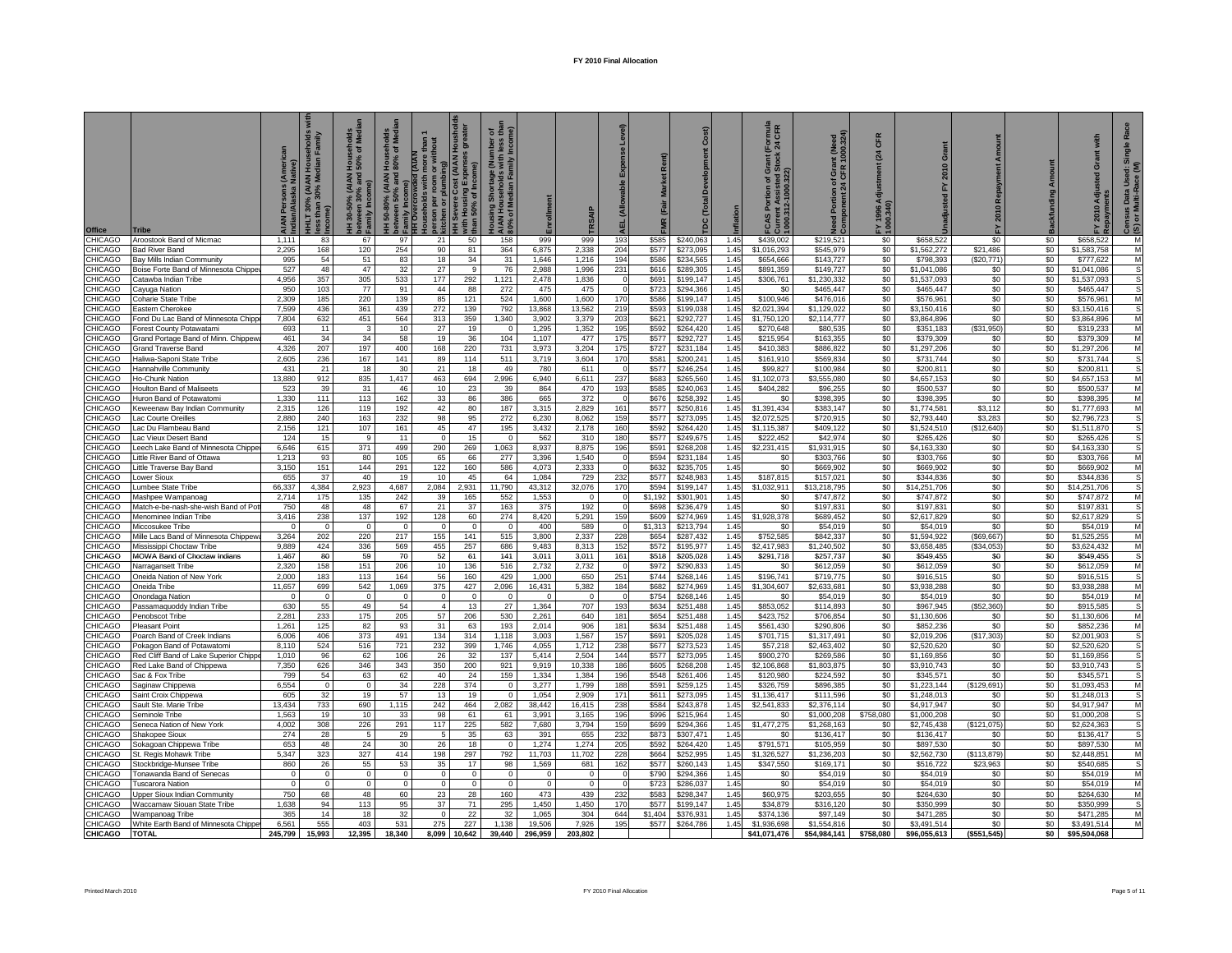| Office                         | <b>Tribe</b>                                            |                |          | ਰ ≊<br>$\widehat{\mathbf{a}}$<br><b>Family</b> | ৰ চ<br><b>Hous</b><br>80%<br>(AIAN<br><sup>19</sup> / <sub>6</sub> and<br>$\left  \begin{matrix} 0 \\ 1 \end{matrix} \right $<br>50-80 |          | vere Cost (AIAN Housholds<br>$\overline{a}$<br>me)<br>50% of Inco | 5E<br>nber<br>⋜<br>$\sigma$ |               |                | $\widehat{\mathsf{e}}$ | $\alpha$<br>R  |                        | nflation     | <b>True</b><br>CFR<br>E 4<br>கு | aed<br>324)<br><b>IN</b><br>1000.<br>e it | CFR        |                          | Amor<br>Repayment<br>$\circ$<br>201 |            | ō<br>$\bullet$<br>$\overline{201}$ | œ<br>$\frac{6}{5}$<br>Data<br>ulti-R<br>ທ 5<br>යී ග |
|--------------------------------|---------------------------------------------------------|----------------|----------|------------------------------------------------|----------------------------------------------------------------------------------------------------------------------------------------|----------|-------------------------------------------------------------------|-----------------------------|---------------|----------------|------------------------|----------------|------------------------|--------------|---------------------------------|-------------------------------------------|------------|--------------------------|-------------------------------------|------------|------------------------------------|-----------------------------------------------------|
| <b>DENVER</b>                  | <b>Blackfeet Tribe</b>                                  | 9,727          | 727      | 436                                            | 582                                                                                                                                    | 545      | 287                                                               | 811                         | 15,873        | 9,088          | 148                    | \$577          | \$238,189              | 1.45         | \$4,861,604                     | \$2,102,737                               | \$0        | \$6,964,342              | \$2,880                             | \$0        | \$6,967,222                        |                                                     |
| <b>DENVER</b>                  | <b>Cheyenne River Sioux</b>                             | 7.260          | 627      | 321                                            | 409                                                                                                                                    | 424      | 309                                                               | 555                         | 15.376        | 15,376         | 153                    | \$529          | \$216,847              | 1.45         | \$3,788,072                     | \$1,594,094                               | \$0        | \$5,382,166              | (\$49,847)                          | \$0        | \$5,332,319                        | S                                                   |
| <b>DENVER</b><br><b>DENVER</b> | <b>Crow Creek Sioux</b>                                 | 2.195          | 270      | 78                                             | 77                                                                                                                                     | 150      | 54                                                                | 187                         | 3.507         | 3.002          | 158                    | \$53'          | \$220,228              | 1.45         | \$1,117,006                     | \$476.010                                 | \$0        | \$1,593,016              | \$0                                 | \$0        | \$1,593,016                        |                                                     |
| <b>DENVER</b>                  | Crow Tribe                                              | 7,501<br>1.446 | 356<br>9 | 362<br>14                                      | 350<br>14                                                                                                                              | 497<br>9 | 177<br>$\overline{0}$                                             | 691<br>$\mathbf{0}$         | 11.407<br>723 | 8.058<br>1.922 | 206                    | \$579<br>\$529 | \$235,583<br>\$225,523 | 1.45<br>1.45 | \$1,630,779<br>\$306,592        | \$1,507,653<br>\$59,118                   | \$0<br>\$0 | \$3,138,432<br>\$365,710 | (S98, 824)<br>(\$18,235)            | \$0<br>\$0 | \$3.039.608<br>\$347.475           | s                                                   |
| <b>DENVER</b>                  | Flandreau Santee Sioux<br>Fort Belknap Indian Community | 3,002          | 233      | 164                                            | 155                                                                                                                                    | 176      | 98                                                                | 85                          | 6,304         | 6,035          | 204<br>184             | \$577          | \$226,133              | 1.45         | \$2,015,284                     | \$603,807                                 | \$0        | \$2,619,091              | (\$103,443)                         | \$0        | \$2,515,648                        |                                                     |
| <b>DENVER</b>                  | Fort Peck Assiniboine and Sioux                         | 7,402          | 578      | 454                                            | 408                                                                                                                                    | 302      | 268                                                               | 629                         | 12,096        | 7,023          | 145                    | \$577          | \$229,555              | 1.45         | \$3,754,728                     | \$1,561,960                               | \$0        | \$5,316,688              | \$0                                 | \$0        | \$5,316,688                        |                                                     |
| <b>DENVER</b>                  | Ft. Berthold Affiliated Tribes                          | 4.476          | 311      | 201                                            | 318                                                                                                                                    | 229      | 98                                                                | 205                         | 11,897        | 8.773          | 159                    | \$524          | \$230,044              | 1.45         | \$2,771,288                     | \$823,773                                 | \$0        | \$3,595.061              | \$0                                 | \$0        | \$3,595,061                        | s                                                   |
| <b>DENVER</b>                  | Goshute Reservation                                     | 1.060          | 63       | 58                                             | 96                                                                                                                                     | 57       | 59                                                                | 194                         | 530           | 185            | 402                    | \$689          | \$226,948              | 1.45         | \$211,514                       | \$243,303                                 | \$0        | \$454.817                | (\$19.937)                          | \$0        | \$434,880                          | M                                                   |
| <b>DENVER</b>                  | ower Brule Sioux                                        | 1.505          | 108      | 82                                             | 78                                                                                                                                     | 136      | 50                                                                | 69                          | 3.036         | 1.496          | 177                    | \$529          | \$220.228              | 1.45         | \$922.298                       | \$339,858                                 | \$0        | \$1,262,156              | \$0                                 | \$0        | \$1.262.156                        | S                                                   |
| <b>DENVER</b>                  | <b>Northern Arapahoe</b>                                | 5.285          | 451      | 249                                            | 342                                                                                                                                    | 321      | 185                                                               | 817                         | 8.995         | 6.068          | 149                    | \$604          | \$213,670              | 1.45         | \$1,058,220                     | \$1,207,769                               | \$0        | \$2,265,989              | \$0                                 | \$0        | \$2,265,989                        |                                                     |
| <b>DENVER</b>                  | Northern Chevenne                                       | 4.953          | 358      | 238                                            | 229                                                                                                                                    | 429      | 176                                                               | 467                         | 8.798         | 4.986          | 148                    | \$577          | \$235,583              | 1.45         | \$1,781,445                     | \$1,240,618                               | \$0        | \$3,022,063              | \$0                                 | \$0        | \$3,022,063                        |                                                     |
| <b>DENVER</b>                  | NW Band of Shoshone Nation                              | 741            | 20       | 28                                             | 62                                                                                                                                     | 47       | 20                                                                | 95                          | 466           | 357            | $\Omega$               | \$613          | \$229,840              | 1.45         | \$82,506                        | \$130,672                                 | \$0        | \$213,179                | \$0                                 | \$0        | \$213,179                          | M                                                   |
| <b>DENVER</b>                  | Oglala Sioux of Pine Ridge Reservatio                   | 30,756         | 1,691    | 1,112                                          | 716                                                                                                                                    | 2,483    | 564                                                               | 2,102                       | 43,146        | 43.146         | 151                    | \$529          | \$222,875              | 1.45         | \$6,637,920                     | \$4,924,847                               | \$0        | \$11,562,767             | \$0                                 | \$0        | \$11,562,767                       | M                                                   |
| <b>DENVER</b>                  | Omaha Tribe                                             | 2.830          | 152      | 107                                            | 146                                                                                                                                    | 242      | 53                                                                | 207                         | 5.853         | 1.634          | 194                    | \$544          | \$245.113              | 1.45         | \$1,052,596                     | \$610.439                                 | \$0        | \$1,663,035              | (S11.538)                           | \$0        | \$1,651,497                        |                                                     |
| <b>DENVER</b>                  | Ponca Tribe of Nebraska                                 | 5.108          | 451      | 362                                            | 448                                                                                                                                    | 204      | 244                                                               | 1,188                       | 2,554         | 1.059          | 256                    | \$691          | \$245,113              | 1.45         | \$356,583                       | \$1,530,964                               | \$0        | \$1,887.547              | \$0                                 | \$0        | \$1,887,547                        | s                                                   |
| <b>DENVER</b>                  | Rocky Boy Chippewa-Cree                                 | 3,630          | 450      | 152                                            | 102                                                                                                                                    | 419      | 46                                                                | 305                         | 5.869         | 3.379          | 217                    | \$577          | \$226,133              | 1.45         | \$1,938,030                     | \$897,255                                 | \$0        | \$2,835,285              | \$0                                 | \$0        | \$2,835,285                        | S                                                   |
| <b>DENVER</b>                  | Rosebud Sioux                                           | 10,678         | 1,288    | 560                                            | 423                                                                                                                                    | 829      | 717                                                               | 1,242                       | 26,237        | 22.293         | 127                    | \$529          | \$220,228              | 1.45         | \$4,747,481                     | \$3,177,895                               | \$0        | \$7,925,376              | (S2, 699)                           | \$0        | \$7,922,677                        |                                                     |
| <b>DENVER</b>                  | Salish and Kootenai Tribes                              | 8,201          | 613      | 405                                            | 593                                                                                                                                    | 282      | 267                                                               | 1.153                       | 7.083         | 9.924          | 211                    | \$607          | \$234,565              | 1.45         | \$2.651.483                     | \$1,783,748                               | \$0        | \$4,435,231              | \$0                                 | \$0        | \$4,435,231                        |                                                     |
| <b>DENVER</b>                  | Santee Sioux Tribe                                      | 694            | 78       | 35                                             | 54                                                                                                                                     | 20       | 15                                                                | 15                          | 2.766         | 732            | 169                    | \$544          | \$235,938              | 1.45         | \$810,885                       | \$138,825                                 | \$67,370   | \$949.710                | \$0                                 | \$0        | \$949.710                          |                                                     |
| <b>DENVER</b>                  | Shoshone Tribe of the Wind River Res                    | 2.833          | 242      | 134                                            | 183                                                                                                                                    | 172      | 99                                                                | 324                         | 3.994         | 4.036          | 149                    | \$604          | \$217,621              | 1.45         | \$1,031,344                     | \$632,607                                 | \$0        | \$1,663,951              | (S88, 415)                          | \$0        | \$1,575,536                        | S                                                   |
| <b>DENVER</b>                  | Sisseton-Wahpeton Oyate                                 | 4,083          | 325      | 239                                            | 200                                                                                                                                    | 196      | 108                                                               | 236                         | 11,763        | 11,763         | 133                    | \$529          | \$215,707              | 1.45         | \$2,522,446                     | \$745,480                                 | \$0        | \$3,267,926              | (\$36,068)                          | \$0        | \$3,231,858                        |                                                     |
| <b>DENVER</b>                  | Skull Valley Band of Goshute                            | 33             | $\Omega$ | $\Omega$                                       | $\Omega$                                                                                                                               | $\Omega$ | $\Omega$                                                          | $\Omega$                    | 118           | 26             | $\Omega$               | \$678          | \$228,048              | 1.45         | \$0                             | \$54,019                                  | \$0        | \$54,019                 | \$0                                 | \$0        | \$54,019                           | S                                                   |
| <b>DENVER</b>                  | Southern Ute Tribe                                      | 1.836          | 123      | 102                                            | 150                                                                                                                                    | 60       | 66                                                                | 198                         | 1.420         | 2.780          | 160                    | \$803          | \$230,898              | 1.45         | \$937,708                       | \$327.639                                 | \$0        | \$1,265,347              | (S31.276)                           | \$0        | \$1,234,071                        | M                                                   |
| <b>DENVER</b>                  | Spirit Lake Sioux Tribe                                 | 4.046          | 261      | 189                                            | 188                                                                                                                                    | 321      | 76                                                                | 256                         | 5,927         | 5,759          | 166                    | \$51'          | \$227,396              | 1.45         | \$1,812,451                     | \$803,654                                 | \$0        | \$2,616,105              | \$0                                 | \$0        | \$2,616,105                        |                                                     |
| <b>DENVER</b>                  | <b>Standing Rock Sioux</b>                              | 6.925          | 464      | 280                                            | 369                                                                                                                                    | 446      | 111                                                               | 295                         | 14,170        | 11.054         | 164                    | \$519          | \$231,184              | 1.45         | \$3,745,188                     | \$1,247,731                               | \$0        | \$4,992,919              | \$0                                 | \$0        | \$4,992,919                        |                                                     |
| <b>DENVER</b>                  | Furtle Mountain Band of Chippewa                        | 12,912         | 1,137    | 592                                            | 751                                                                                                                                    | 530      | 495                                                               | 1,355                       | 29,852        | 34,398         | 188                    | \$531          | \$228,537              | 1.45         | \$5,130,745                     | \$2,821,963                               | \$0        | \$7,952,708              | \$0                                 | \$0        | \$7,952,708                        |                                                     |
| <b>DENVER</b>                  | Uintah & Ourav Ute Indian Tribe                         | 3.142          | 339      | 176                                            | 199                                                                                                                                    | 191      | 115                                                               | 563                         | 3.174         | 3.174          | 136                    | \$700          | \$228,048              | 1.45         | \$837,390                       | \$836,103                                 | \$0        | \$1,673,493              | (S2, 358)                           | \$0        | \$1,671,135                        |                                                     |
| <b>DENVER</b>                  | Utah Paiute Tribe                                       | 1.682          | 104      | 69                                             | 94                                                                                                                                     | 160      | 54                                                                | 104                         | 841           | 841            | 218                    | \$636          | \$225.848              | 1.45         | \$1,380,066                     | \$386,901                                 | \$0        | \$1,766,967              | \$0                                 | \$0        | \$1,766,967                        |                                                     |
| <b>DENVER</b>                  | Ute Mountain Tribe                                      | 1,784          | 181      | 126                                            | 105                                                                                                                                    | 109      | 33                                                                | 182                         | 2,070         | 1,855          | 167                    | \$614          | \$236,926              | 1.45         | \$1,107,487                     | \$410,274                                 | \$0        | \$1,517,761              | \$0                                 | \$0        | \$1,517,761                        | s                                                   |
| <b>DENVER</b>                  | Winnebago Tribe                                         | 2.166          | 138      | 118                                            | 132                                                                                                                                    | 158      | 32                                                                | 171                         | 4.321         | 1.490          | 140                    | \$544          | \$245,113              | 1.45         | \$1,073,340                     | \$460,910                                 | \$0        | \$1,534,250              | \$0                                 | \$0        | \$1,534,250                        |                                                     |
| <b>DENVER</b>                  | Yankton Sioux                                           | 3.33'          | 283      | 162                                            | 219                                                                                                                                    | 231      | 140                                                               | 365                         | 8,300         | 2,800          | 189                    | \$529          | \$218,599              | 1.45         | \$1,399,328                     | \$803,929                                 | \$0        | \$2,203,258              | \$0                                 | \$0        | \$2,203,258                        | S                                                   |
| <b>DENVER</b>                  | <b>TOTAL</b>                                            | 163.223        | 12.433   | 7.605                                          | 8.190                                                                                                                                  | 10.378   | 5.016                                                             | 15.065                      | 278.466       | 234.512        |                        |                |                        |              | \$63,473,808                    | \$34,486.557                              | \$67.370   | \$97.960.365             | ( \$459.760)                        | \$0        | \$97.500.605                       |                                                     |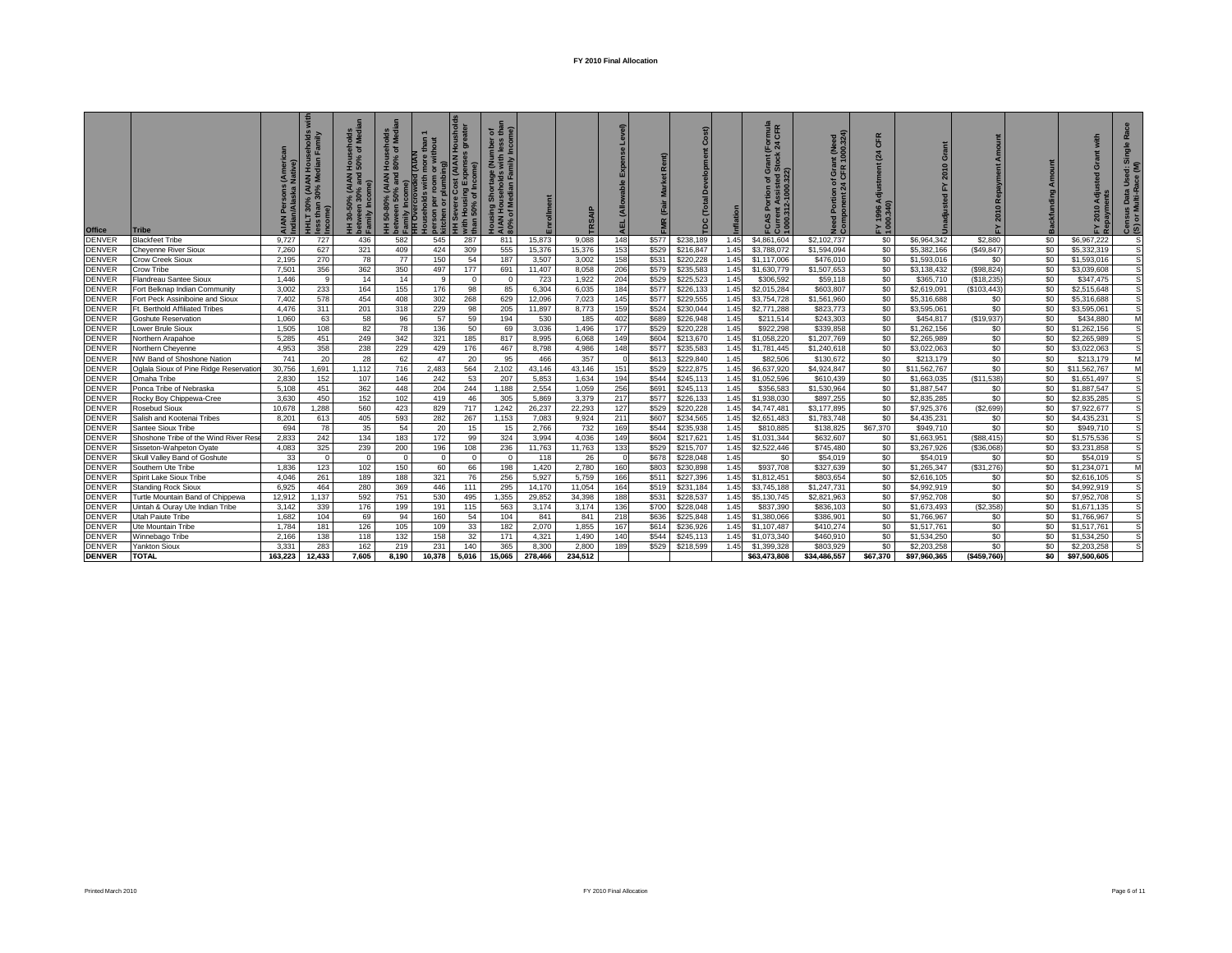| Office                | <b>Tribe</b>                      |         | ds<br>ily<br>(AIAN<br>0% Me<br>30%<br>HLT 30%<br>than<br>me) | nolds<br>Medi<br>ত হ<br>동 영<br>$\widehat{\mathbf{e}}$<br>nily | ত হ<br>Hous<br>80%<br>(AIAN<br><sup>9%</sup> and<br>50-80% (<br>ween 50%<br>$\frac{1}{2}$ | ŏ<br>olds   | st (AIAN Houshold<br>ᇹ<br>me)<br>Severe Cost (<br>Housing Exp<br>- 50% of Incom<br>H | $5 \frac{1}{5}$ $\frac{1}{5}$ $\frac{1}{5}$<br>mber<br>less<br>Incon<br>um)<br>Shortage<br>useholds<br>ian Fa<br>of M<br>gi |         |          | м        | $\leq$ | ost)      | <b>lation</b> | rmula<br>CFR<br>24<br>tion of Grand<br>ssisted St<br>1000.322)<br>Jurrent As<br>1000.312-11<br>o<br>ပ္ဘ<br>콩 | f Grant (Need<br>CFR 1000.324)<br>$\frac{5}{24}$ | Æ<br>$\overline{\mathbf{o}}$<br>24<br>FY 1996 A | $\sigma$<br>201 | Amount<br>2010 Repayment<br>노 |         | with<br>Grant<br>g<br>√⊲<br>2010<br>ิ ≾ | $\overline{a}$<br><b>Use</b><br><b>IS Data</b><br>Multi-Ra<br>ឨ ៰<br>ලී ග |
|-----------------------|-----------------------------------|---------|--------------------------------------------------------------|---------------------------------------------------------------|-------------------------------------------------------------------------------------------|-------------|--------------------------------------------------------------------------------------|-----------------------------------------------------------------------------------------------------------------------------|---------|----------|----------|--------|-----------|---------------|--------------------------------------------------------------------------------------------------------------|--------------------------------------------------|-------------------------------------------------|-----------------|-------------------------------|---------|-----------------------------------------|---------------------------------------------------------------------------|
| <b>OKLAHOMA</b>       | Absentee-Shawnee                  | 6.058   | 272                                                          | 318                                                           | 500                                                                                       | 173         | 257                                                                                  | 539                                                                                                                         | 3,029   | 25,583   | 138      | \$671  | \$199,641 | 1.45          | \$2,112,210                                                                                                  | \$1,045.520                                      | \$0                                             | \$3,157,729     | (S7.877)                      | \$0     | \$3,149,852                             |                                                                           |
| OKLAHOMA              | Alabama-Couchatta                 | 511     | 29                                                           | 24                                                            | 49                                                                                        | 18          | 15                                                                                   | 51                                                                                                                          | 1,113   | 511      |          | \$577  | \$183,893 | 1.45          | \$134,507                                                                                                    | \$80,578                                         | \$0                                             | \$215,085       | \$0                           | \$0     | \$215,085                               | s                                                                         |
| <b>OKLAHOMA</b>       | Alabama-Quassarte Tribal Town     | 672     | 33                                                           | 37                                                            | 58                                                                                        | 20          | 22                                                                                   | 128                                                                                                                         | 336     | 988      |          | \$707  | \$191.454 | 1.45          | \$0                                                                                                          | \$120,520                                        | \$0                                             | \$120,520       | \$0                           | \$0     | \$120,520                               | s                                                                         |
| OKLAHOMA              | Apache Tribe                      | 1.866   | 111                                                          | 82                                                            | 131                                                                                       | 65          | 69                                                                                   | 194                                                                                                                         | 1,860   | 2.978    |          | \$554  | \$198,527 | 1.45          | \$656,688                                                                                                    | \$490,124                                        | \$500.822                                       | \$1,146,812     | \$0                           | \$0     | \$1,146,812                             | M                                                                         |
| OKLAHOMA              | Caddo Tribe                       | 3.077   | 183                                                          | 135                                                           | 216                                                                                       | 108         | 114                                                                                  | 512                                                                                                                         | 4.911   | 4.911    | 143      | \$556  | \$198,527 | 1.45          | \$103,227                                                                                                    | \$487,365                                        | \$0                                             | \$590.592       | \$0                           | \$0     | \$590,592                               | M                                                                         |
| <b>OKLAHOMA</b>       | <b>Cherokee Nation</b>            | 115,965 | 6,402                                                        | 6,100                                                         | 8,996                                                                                     | 3,210       | 4,502                                                                                | 19,446                                                                                                                      | 257,824 | 197,684  | 163      | \$594  | \$191,454 | 1.45          | \$14,117,223                                                                                                 | \$17,567,640                                     | \$0                                             | \$31,684,864    | \$2,384                       | \$0     | \$31,687,248                            | M                                                                         |
| <b>OKLAHOMA</b>       | Cheyenne-Arapaho Tribes           | 14,146  | 732                                                          | 594                                                           | 1,030                                                                                     | 527         | 588                                                                                  | 2,118                                                                                                                       | 12,125  | 7,440    |          | \$614  | \$195,371 | 1.45          | \$677,876                                                                                                    | \$2,212,756                                      | \$0                                             | \$2,890,632     | \$0                           | \$0     | \$2,890,632                             | М                                                                         |
| <b>OKLAHOMA</b>       | Chickasaw                         | 38,101  | 2,084                                                        | 2,122                                                         | 3,351                                                                                     | 946         | 1,498                                                                                | 6,365                                                                                                                       | 38,740  | 38,740   | 171      | \$570  | \$191,591 | 1.45          | \$7,053,255                                                                                                  | \$5,810,948                                      | \$0                                             | \$12,864,203    | (\$4,923                      | \$0     | \$12,859,280                            | M                                                                         |
| <b>OKLAHOMA</b>       |                                   | 343     | 14                                                           |                                                               | 23                                                                                        |             |                                                                                      | 21                                                                                                                          | 1.102   | 565      |          | \$563  | \$206.958 | 1.45          |                                                                                                              | \$54,019                                         | \$0                                             | \$116,000       | \$0                           | \$0     | \$116,000                               | s                                                                         |
| <b>OKLAHOMA</b>       | Chitimacha Tribe                  | 47.799  | 2.923                                                        | 2.905                                                         | 3.968                                                                                     | 1.387       | 1.922                                                                                | 8.862                                                                                                                       | 216.042 | 99.371   | 137      | \$560  | \$197,003 | 1.45          | \$61,981<br>\$4,651,038                                                                                      | \$7,963,635                                      |                                                 | \$12,614,673    | \$0                           | \$0     | \$12.614.673                            |                                                                           |
| OKLAHOMA              | Choctaw Nation                    |         |                                                              |                                                               |                                                                                           |             |                                                                                      |                                                                                                                             |         |          |          |        |           |               |                                                                                                              |                                                  | \$0                                             |                 |                               |         |                                         | M                                                                         |
|                       | Citizen Band Potawatomi Tribe     | 13,391  | 588                                                          | 713                                                           | 1,138                                                                                     | 364         | 549                                                                                  | 2,414                                                                                                                       | 25,980  | 24,786   |          | \$686  | \$199,641 | 1.45          | \$137,454                                                                                                    | \$2,136,840                                      | \$0                                             | \$2,274,294     | \$0                           | \$0     | \$2,274,294                             | M                                                                         |
| <b>OKLAHOMA</b>       | Comanche Nation                   | 9,593   | 570                                                          | 421                                                           | 674                                                                                       | 336         | 355                                                                                  | 1,377                                                                                                                       | 12,514  | 15,312   |          | \$554  | \$199.914 | 1.45          | \$1,106,711                                                                                                  | \$1,490,740                                      | \$0                                             | \$2,597,451     | \$0                           | \$0     | \$2,597,451                             | M                                                                         |
| OKLAHOMA              | Coushatta Tribe                   | 24      | 5                                                            | $\mathbf{0}$                                                  | 12                                                                                        | $\Omega$    | $\Omega$                                                                             | $\overline{1}$                                                                                                              | 805     | 805      |          | \$506  | \$203,939 | 1.45          | \$45,739                                                                                                     | \$54,019                                         | \$0                                             | \$99,758        | \$0                           | \$0     | \$99,758                                | s                                                                         |
| <b>OKLAHOMA</b>       | Delaware Nation of West Oklahoma  | 178     | 11                                                           | 8                                                             | 13                                                                                        | 6           | $\overline{7}$                                                                       | 18                                                                                                                          | 1.374   | 284      |          | \$554  | \$198,527 | 1.45          | \$36.991                                                                                                     | \$54,019                                         | \$0                                             | \$91,010        | \$0                           | \$0     | \$91,010                                | M                                                                         |
| OKLAHOMA              | Eastern Shawnee Tribe             | 160     | 14                                                           | 5                                                             | 5                                                                                         | 5           | 14                                                                                   | 11                                                                                                                          | 2,367   | 644      | $\Omega$ | \$554  | \$201,301 | 1.45          | \$34,528                                                                                                     | \$54,019                                         | \$0                                             | \$88,547        | \$0                           | \$0     | \$88,547                                | M                                                                         |
| OKLAHOMA              | Fort Sill Apache Tribe            | 382     | 23                                                           | 17                                                            | 27                                                                                        | 13          | 14                                                                                   | 51                                                                                                                          | 610     | 610      |          | \$554  | \$198,527 | 1.45          | \$42,483                                                                                                     | \$58,802                                         | \$0                                             | \$101.286       | \$0                           | \$0     | \$101.286                               | M                                                                         |
| OKLAHOMA              | lowa Tribe of Kansas and Nebraska | 866     | 41                                                           | 65                                                            | 72                                                                                        | 18          | 32                                                                                   | 111                                                                                                                         | 4.087   | 2,729    | 170      | \$567  | \$232,172 | 1.45          | \$312.491                                                                                                    | \$149.495                                        | \$0                                             | \$461,985       | \$0                           | \$0     | \$461.985                               | M                                                                         |
| OKLAHOMA              | lowa Tribe of Oklahoma            | 600     | 42                                                           | 23                                                            | 62                                                                                        | 32          | 18                                                                                   | 122                                                                                                                         | 519     | 2.824    | 131      | \$590  | \$203,803 | 1.45          | \$14,647                                                                                                     | \$111.749                                        | \$0                                             | \$126.396       | \$0                           | \$0     | \$126,396                               | M                                                                         |
| <b>OKLAHOMA</b>       | Jena Band of Choctaw              | 486     | 23                                                           | 46                                                            | 36                                                                                        | 15          | 8                                                                                    | 105                                                                                                                         | 243     | 133      |          | \$570  | \$194.229 | 1.45          | \$0                                                                                                          | \$86,461                                         | \$0                                             | \$86,461        | \$0                           | \$0     | \$86,461                                | s                                                                         |
| <b>OKLAHOMA</b>       | Kaw Tribe                         | 2,873   | 189                                                          | 160                                                           | 270                                                                                       | 82          | 116                                                                                  | 532                                                                                                                         | 3,058   | 4,295    |          | \$578  | \$195,371 | 1.45          | \$368,208                                                                                                    | \$482,431                                        | \$0                                             | \$850,639       | \$0                           | \$0     | \$850,639                               | M                                                                         |
| OKLAHOMA              | Kialegee Tribal Town              | 550     | 28                                                           | 31                                                            | 48                                                                                        | 15          | 20                                                                                   | 106                                                                                                                         | 356     | 350      |          | \$707  | \$195,616 | 1.45          | \$0                                                                                                          | \$86,602                                         | \$0                                             | \$86,602        | \$0                           | \$0     | \$86,602                                | M                                                                         |
| <b>OKLAHOMA</b>       | Kickapoo Tribe                    | 866     | 58                                                           | 35                                                            | 64                                                                                        | 27          | 17                                                                                   | 69                                                                                                                          | 1.654   | 1.178    | 128      | \$588  | \$207,203 | 1.45          | \$753,778                                                                                                    | \$132,749                                        | \$0                                             | \$886.528       | \$0                           | \$0     | \$886,528                               | s                                                                         |
| <b>OKLAHOMA</b>       | Kickapoo Tribe of Oklahoma        | 2.758   | 176                                                          | 159                                                           | 241                                                                                       | 71          | 121                                                                                  | 558                                                                                                                         | 2.675   | 2.675    |          | \$592  | \$191.591 | 1.45          | \$89,372                                                                                                     | \$461,289                                        | \$0                                             | \$550.661       | \$0                           | \$0     | \$550.661                               | M                                                                         |
| <b>OKLAHOMA</b>       | Kiowa Tribe                       | 6,846   | 407                                                          | 300                                                           | 481                                                                                       | 240         | 253                                                                                  | 1,075                                                                                                                       | 11,000  | 10,927   |          | \$590  | \$198,527 | 1.45          | \$369,755                                                                                                    | \$1,071,825                                      | \$0                                             | \$1,441,580     | \$0                           | \$0     | \$1,441,580                             | M                                                                         |
| <b>OKLAHOMA</b>       | Miami Tribe                       | 439     | 16                                                           | 17                                                            | 37                                                                                        | $5^{\circ}$ | 16                                                                                   | 71                                                                                                                          | 3,321   | 575      |          | \$554  | \$201,301 | 1.45          | \$0                                                                                                          | \$59,421                                         | \$0                                             | \$59,421        | \$0                           | \$0     | \$59,421                                | M                                                                         |
| <b>OKLAHOMA</b>       | Modoc Tribe                       | 85      | .5                                                           |                                                               | $\Omega$                                                                                  |             | $\Omega$                                                                             |                                                                                                                             | 181     | 181      | 152      | \$554  | \$201,301 | 1.45          | \$73,835                                                                                                     | \$54,019                                         | \$0                                             | \$127,854       | \$0                           | \$0     | \$127,854                               | M                                                                         |
| <b>OKLAHOMA</b>       | Muscogee (Creek) Nation           | 87.757  | 4.408                                                        | 4,891                                                         | 7,612                                                                                     | 2,373       | 3.153                                                                                | 16,165                                                                                                                      | 62.209  | 55,817   | 144      | \$664  | \$191,454 | 1.45          | \$2.912.222                                                                                                  | \$13,320,556                                     | \$0                                             | \$16,232,778    | \$4,898                       | \$0     | \$16,237,676                            | M                                                                         |
| OKLAHOMA              | Osage Tribe                       | 10,264  | 601                                                          | 659                                                           | 875                                                                                       | 187         | 271                                                                                  | 1,979                                                                                                                       | 19,929  | 11,960   |          | \$707  | \$195,752 | 1.45          | \$459,093                                                                                                    | \$1,495,184                                      | \$0                                             | \$1,954,277     | \$29,346                      | \$0     | \$1,983,623                             | M                                                                         |
| <b>OKLAHOMA</b>       | Otoe-Missouria Tribe              | 411     | 40                                                           | 31                                                            | 37                                                                                        | 13          | 15                                                                                   | 59                                                                                                                          | 1,949   | 1,903    | 146      | \$565  | \$195,371 | 1.45          | \$276,649                                                                                                    | \$85,087                                         | \$0                                             | \$361,736       | \$0                           | \$0     | \$361,736                               | s                                                                         |
| <b>OKLAHOMA</b>       | Ottawa Tribe                      | 1,410   | 94                                                           | 132                                                           | 109                                                                                       | 35          | 77                                                                                   | 335                                                                                                                         | 2,536   | 911      |          | \$554  | \$201,301 | 1.45          | \$0                                                                                                          | \$282,689                                        | \$0                                             | \$282,689       | \$0                           | \$0     | \$282,689                               | M                                                                         |
| <b>OKLAHOMA</b>       | Pawnee Tribe                      | 2,815   | 141                                                          | 139                                                           | 189                                                                                       | 88          | 112                                                                                  | 436                                                                                                                         | 3.179   | 1,361    | 138      | \$554  | \$196,758 | 1.45          | \$162,080                                                                                                    | \$430,124                                        | \$0                                             | \$592,204       | \$0                           | \$0     | \$592,204                               | М                                                                         |
| <b>OKLAHOMA</b>       | Peoria Tribe                      | 2.106   | 77                                                           | 83                                                            | 179                                                                                       | 25          | 75                                                                                   | 53                                                                                                                          | 2.761   | 2.761    | 137      | \$554  | \$201,301 | 1.45          | \$1,303,561                                                                                                  | \$232.010                                        | \$0                                             | \$1,535,571     | (\$52.071)                    | \$0     | \$1.483.500                             | M                                                                         |
| <b>OKLAHOMA</b>       | Ponca Tribe                       | 2,105   | 138                                                          | 117                                                           | 198                                                                                       | 60          | 85                                                                                   | 404                                                                                                                         | 3.195   | 3.146    | 129      | \$577  | \$195,371 | 1.45          | \$574.476                                                                                                    | \$354.793                                        | \$0                                             | \$929.269       | \$0                           | $$^{0}$ | \$929.269                               | м                                                                         |
| OKLAHOMA              | Prairie Band of Potawatomi        | 574     | 9                                                            | 39                                                            | 25                                                                                        | 49          | -9                                                                                   | 60                                                                                                                          | 4,841   | 2,622    | 166      | \$630  | \$207,203 | 1.45          | \$101,369                                                                                                    | \$148,061                                        | \$78,354                                        | \$249,430       | \$0                           | \$0     | \$249,430                               | S                                                                         |
| <b>OKLAHOMA</b>       | Quapaw Tribe                      | 1.971   | 111                                                          | 135                                                           | 186                                                                                       | 46          | 64                                                                                   | 431                                                                                                                         | 3.649   | 1.765    |          | \$554  | \$201.301 | 1.45          | \$0                                                                                                          | \$328,056                                        | \$0                                             | \$328,056       | \$0                           | \$0     | \$328,056                               | M                                                                         |
| OKLAHOMA              | Sac and Fox of Missouri           | 61      | 5                                                            | $\Omega$                                                      | -5                                                                                        | $\Omega$    | $\Omega$                                                                             | $\Omega$                                                                                                                    | 443     | 442      | 163      | \$580  | \$207,203 | 1.45          | \$227.566                                                                                                    | \$4,046                                          | \$0                                             | \$231.612       | \$0                           | \$0     | \$231.612                               | M                                                                         |
| <b>OKLAHOMA</b>       | Sac and Fox Tribe                 | 6.261   | 433                                                          | 466                                                           | 412                                                                                       | 169         | 241                                                                                  | 1.123                                                                                                                       | 3.356   | 9.277    | 131      | \$607  | \$199.641 | 1.45          | \$711.422                                                                                                    | \$1,245,488                                      | \$0                                             | \$1.956.909     | (\$23.044)                    | \$0     | \$1.933.865                             | s                                                                         |
| <b>OKLAHOMA</b>       | Seminole Nation                   | 7,081   | 356                                                          | 395                                                           | 614                                                                                       | 192         | 254                                                                                  | 1,253                                                                                                                       | 15,123  | 4,504    | 157      | \$554  | \$191,591 | 1.45          | \$951,891                                                                                                    | \$1,066,285                                      | \$0                                             | \$2,018,177     | \$0                           | \$0     | \$2,018,177                             | M                                                                         |
| <b>OKLAHOMA</b>       | Seneca-Cayuga                     | 791     | 28                                                           | 49                                                            | 84                                                                                        | 28          | 28                                                                                   | 160                                                                                                                         | 4,262   | 1,290    |          | \$554  | \$201,301 | 1.45          | \$0                                                                                                          | \$133,225                                        | \$0                                             | \$133,225       | \$0                           | \$0     | \$133,225                               | M                                                                         |
| <b>OKLAHOMA</b>       |                                   |         | $\Omega$                                                     | $\Omega$                                                      | $\Omega$                                                                                  | $\Omega$    | $\Omega$                                                                             | $^{\circ}$                                                                                                                  | 2,113   | 912      |          |        | \$205,326 | 1.45          | \$0                                                                                                          | \$54,019                                         | \$0                                             | \$54,019        | \$0                           | \$0     | \$54,019                                | M                                                                         |
| <b>OKLAHOMA</b>       | Shawnee                           | 733     | 147                                                          | 40                                                            | 10                                                                                        | 88          | 19                                                                                   | 177                                                                                                                         | 459     | 366      | 180      | \$577  | \$171,680 | 1.45          | \$93.441                                                                                                     | \$168,398                                        | \$0                                             | \$261,839       | \$0                           | \$0     | \$261,839                               | M                                                                         |
| <b>OKLAHOMA</b>       | Texas Band of Kickapoo Indians    |         | $\mathbf 0$                                                  |                                                               |                                                                                           | $\mathbf 0$ | $\mathbf 0$                                                                          |                                                                                                                             |         | $\Omega$ |          |        |           |               |                                                                                                              |                                                  |                                                 |                 |                               | \$0     |                                         |                                                                           |
|                       | Thlopthlocco Tribal Town          |         |                                                              | $\mathbf 0$                                                   | $\mathbf{0}$                                                                              |             |                                                                                      | $\mathbf 0$                                                                                                                 |         |          |          | \$707  | \$195,616 | 1.45          | \$0                                                                                                          | \$54,019                                         | \$0                                             | \$54,019        | \$0                           |         | \$54,019                                | M                                                                         |
| OKLAHOMA              | Tonkawa Tribe                     | 585     | 65                                                           | 24                                                            | 37                                                                                        | 19          | 31                                                                                   | 36                                                                                                                          | 576     | 959      | 169      | \$578  | \$195,371 | 1.45          | \$434,867                                                                                                    | \$98,338                                         | \$0                                             | \$533,206       | \$0                           | \$0     | \$533,206                               | M                                                                         |
| OKLAHOMA              | Tunica-Biloxi Tribe               | 1.721   | 161                                                          | 33                                                            | 124                                                                                       | 54          | 120                                                                                  | 318                                                                                                                         | 1.040   | 332      |          | \$544  | \$194,229 | 1.45          | \$0                                                                                                          | \$334,912                                        | \$0                                             | \$334,912       | \$0                           | \$0     | \$334,912                               | M                                                                         |
| <b>OKLAHOMA</b>       | United Keetoowah                  | 6.189   | 342                                                          | 326                                                           | 480                                                                                       | 171         | 240                                                                                  | 1.147                                                                                                                       | 14.300  | 10,550   |          | \$558  | \$191.454 | 1.45          | \$0                                                                                                          | \$956,226                                        | \$0                                             | \$956,226       | \$0                           | \$0     | \$956,226                               | M                                                                         |
| <b>OKLAHOMA</b>       | Wichita Tribe                     | 1.074   | 64                                                           | 47                                                            | 76                                                                                        | 38          | 40                                                                                   | 87                                                                                                                          | 2.354   | 1.715    |          | \$554  | \$198,527 | 1.45          | \$361,812                                                                                                    | \$154,192                                        | \$0                                             | \$516,004       | \$0                           | \$0     | \$516,004                               | M                                                                         |
| <b>OKLAHOMA</b>       | <b>Wyandotte Nation</b>           | 2,850   | 181                                                          | 133                                                           | 259                                                                                       | 86          | 177                                                                                  | 557                                                                                                                         | 4,279   | 2,179    |          | \$562  | \$201,301 | 1.45          | \$43,083                                                                                                     | \$554,259                                        | \$0                                             | \$597,343       | \$0                           | \$0     | \$597,343                               | M                                                                         |
| <b>OKLAHOMA TOTAL</b> |                                   | 405.392 | 22.375                                                       | 22,058                                                        | 33.010                                                                                    | 11,409      | 15,541                                                                               | 69.640                                                                                                                      | 760.379 | 561.851  |          |        |           |               | \$41,567,530                                                                                                 | \$63,877,551                                     | \$579,176                                       | \$105,445,084   | $($ \$51.287)                 |         | \$0 \$105,393,797                       |                                                                           |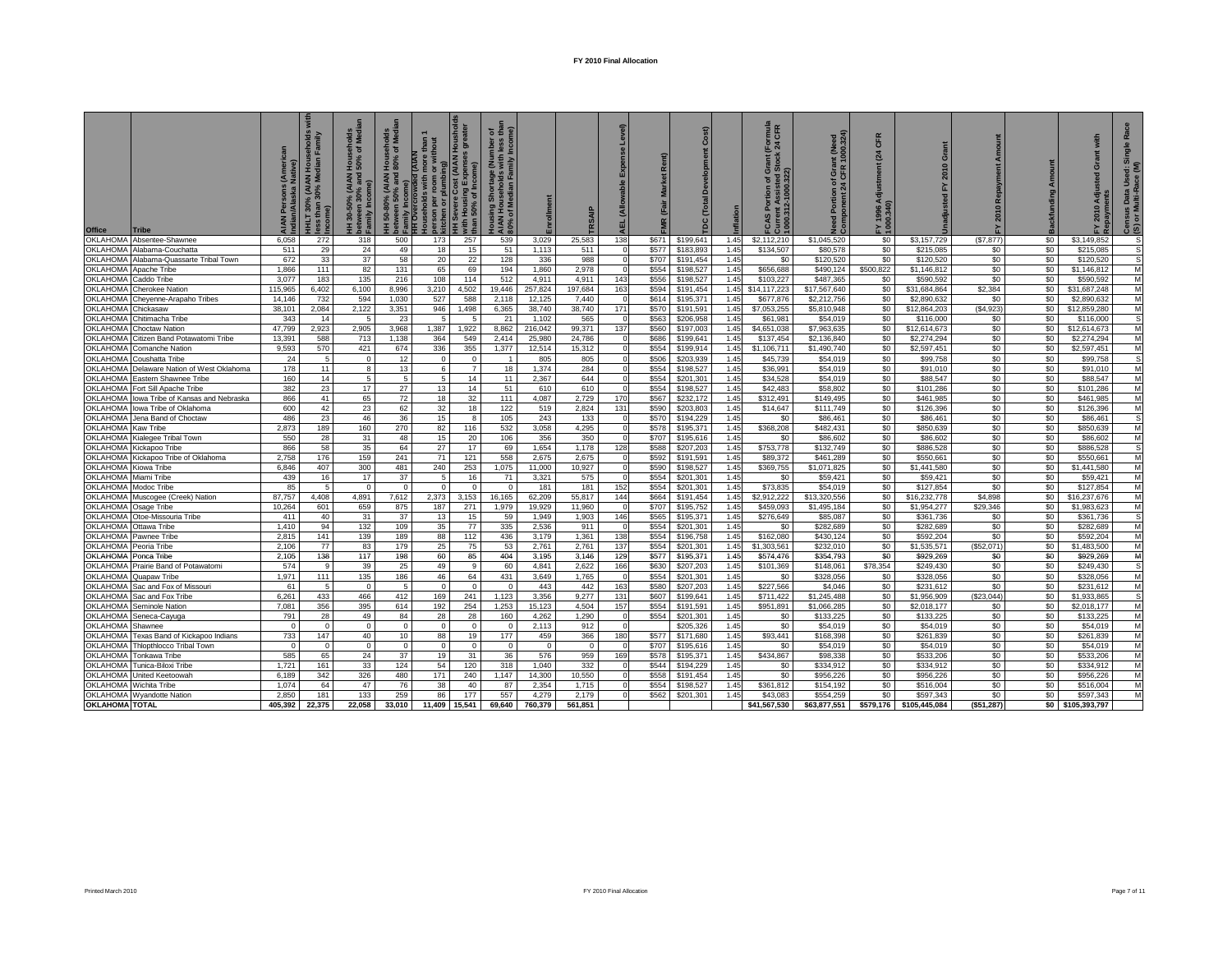| <b>Office</b>                    | Tribe                                              | ye)               | vilus<br>mily<br>(AIAN<br>₹<br>HLT 30%<br>than | Households<br>50% of Medi<br>(AIAN<br>% and<br>30-50<br>atweel<br>amily | ž<br>50-80% (AIAN Househ<br>ween 50% and 80% of<br>mily | <b>DIAM</b><br>៰<br>per | st (AIAN Houshol<br>ಕಾ<br>ie)<br>Housing<br>150% of In | $\frac{3}{2}$ $\frac{4}{2}$ $\frac{4}{2}$ $\frac{4}{2}$ $\frac{4}{2}$ $\frac{4}{2}$ $\frac{4}{2}$ $\frac{4}{2}$ $\frac{4}{2}$ $\frac{4}{2}$ $\frac{4}{2}$ $\frac{4}{2}$ $\frac{4}{2}$ $\frac{4}{2}$ $\frac{4}{2}$ $\frac{4}{2}$ $\frac{4}{2}$ $\frac{4}{2}$ $\frac{4}{2}$ $\frac{4}{2}$ $\frac{4}{2}$ $\frac{4}{2}$<br>y Shortage (Number of Shortage (Number of Shortes)<br>Duseholds with less to Median Family Incom<br>10% of Median Fa<br>ing |              |              |                        | Market <sub>R</sub><br>(Fair | Cost)                  | flation      | rmula<br>CFR<br>$T$<br>24 0<br>tion of Grassisted Str<br>ssisted Str<br>1000.322)<br>Curren<br>1000.312-11<br>Por<br>g<br>4 | Portion of Grant (Need<br>vonent 24 CFR 1000.324) | CFR<br>24        | $\sigma$                 | 2010<br>놊          | Amount<br>ackfunding | ş<br>ō<br>Āđji<br>2010   | <b>P</b><br>Single<br>Used:<br>ace (M<br>Census Data I<br>(S) or Multi-Ra<br>ិ<br>$\widehat{\boldsymbol{\omega}}$ |
|----------------------------------|----------------------------------------------------|-------------------|------------------------------------------------|-------------------------------------------------------------------------|---------------------------------------------------------|-------------------------|--------------------------------------------------------|----------------------------------------------------------------------------------------------------------------------------------------------------------------------------------------------------------------------------------------------------------------------------------------------------------------------------------------------------------------------------------------------------------------------------------------------------|--------------|--------------|------------------------|------------------------------|------------------------|--------------|-----------------------------------------------------------------------------------------------------------------------------|---------------------------------------------------|------------------|--------------------------|--------------------|----------------------|--------------------------|-------------------------------------------------------------------------------------------------------------------|
| PHOENIX                          | Acoma Pueblo                                       | 3,014             | 115                                            | 77                                                                      | 164                                                     | 221                     | 71                                                     | 261                                                                                                                                                                                                                                                                                                                                                                                                                                                | 4,819        | 4.762        | 278                    | \$502                        | \$229,269              | 1.45         | \$557,075                                                                                                                   | \$573,952                                         | \$0              | \$1,131,027              | (\$115, 427)       | \$0                  | \$1,015,600              |                                                                                                                   |
| PHOENIX                          | Agua Caliente Band of Cahuilla                     | 301               | 36                                             | 17                                                                      | 30                                                      | 17                      | 36                                                     | 83                                                                                                                                                                                                                                                                                                                                                                                                                                                 | 418          | 418          |                        | \$1,125                      | \$260,025              | 1.45         | \$0                                                                                                                         | \$122,113                                         | \$0              | \$122,100                | \$0                | \$0                  | \$122,100                | M                                                                                                                 |
| PHOENIX                          | Ak-Chin                                            | 716               | 53                                             | 38                                                                      | 66                                                      | 64                      | $\Omega$                                               | 126                                                                                                                                                                                                                                                                                                                                                                                                                                                | 730          | 984          | 329                    | \$877                        | \$235,461              | 1.45         | \$216,644                                                                                                                   | \$168,350                                         | \$0              | \$384,994                | \$0                | \$0                  | \$384,994                | s                                                                                                                 |
| <b>PHOENIX</b><br><b>PHOENIX</b> | Alturas Rancheria<br>uburn Rancheria               | 526               | $\Omega$<br>28                                 | $\Omega$<br>14                                                          | $\Omega$<br>26                                          | $\Omega$<br>19          | $\Omega$<br>37                                         | $\Omega$<br>68                                                                                                                                                                                                                                                                                                                                                                                                                                     | 11<br>263    | 11<br>214    |                        | \$782<br>\$1,022             | \$292,238<br>\$289.224 | 1.45<br>1.45 | \$0<br>\$0                                                                                                                  | \$54,019<br>\$161,005                             | \$0<br>\$0       | \$54,019<br>\$161.005    | \$0<br>\$0         | \$0<br>\$0           | \$54,01<br>\$161.005     | S                                                                                                                 |
| <b>PHOENIX</b>                   | ugustine Band of Cahuilla                          | $\Omega$          | $\mathbf 0$                                    | $\mathbf 0$                                                             | $\Omega$                                                | $\circ$                 | $\Omega$                                               | $\Omega$                                                                                                                                                                                                                                                                                                                                                                                                                                           | $\mathbf{R}$ | $\mathbf{R}$ |                        | \$1,125                      | \$260,025              | 1.45         | \$0                                                                                                                         | \$54,019                                          | \$0              | \$54,019                 | \$0                | \$0                  | \$54.019                 | M                                                                                                                 |
| <b>PHOENIX</b>                   | <b>Sarona Group of Capitan Grande</b>              | 394               | $\overline{0}$                                 | $\Omega$                                                                | $\Omega$                                                | 19                      | 15                                                     | $\Omega$                                                                                                                                                                                                                                                                                                                                                                                                                                           | 470          | 550          | 395                    | \$1,418                      | \$253,923              | 1.45         | \$81,317                                                                                                                    | \$95,511                                          | \$72,474         | \$176,828                | \$0                | \$0                  | \$176,828                | s                                                                                                                 |
| <b>PHOENIX</b>                   | <b>Serry Creek Rancheria</b>                       | 1,252             | 95                                             | 84                                                                      | 123                                                     | 61                      | 106                                                    | 274                                                                                                                                                                                                                                                                                                                                                                                                                                                | 626          | 427          | 380                    | \$826                        | \$292,238              | 1.45         | \$217,526                                                                                                                   | \$449,069                                         | \$0              | \$666,594                | \$0                | \$0                  | \$666,594                | M                                                                                                                 |
| <b>PHOENIX</b>                   | Big Lagoon Rancheria                               | 21                | 9                                              | 9                                                                       | $\Omega$                                                | $\overline{4}$          | $\mathbf{q}$                                           | 18                                                                                                                                                                                                                                                                                                                                                                                                                                                 | 17           | 17           |                        | \$876                        | \$296,922              | 1.45         | \$0                                                                                                                         | \$54,019                                          | \$0              | \$54,019                 | \$0                | \$0                  | \$54,019                 | S                                                                                                                 |
| PHOENIX                          | Big Pine Band                                      | 309               | 33                                             | 15                                                                      | 22                                                      | 9                       | 16                                                     | 45                                                                                                                                                                                                                                                                                                                                                                                                                                                 | 398          | 414          | 233                    | \$767                        | \$284,703              | 1.45         | \$286,147                                                                                                                   | \$97,264                                          | \$0              | \$383,412                | \$51,994           | \$0                  | \$435,406                | S                                                                                                                 |
| PHOENIX<br>PHOENIX               | Big Sandy Rancheria                                | 884<br>1,624      | 62<br>99                                       | 43<br>97                                                                | 59<br>127                                               | 76<br>81                | 58<br>110                                              | 164<br>323                                                                                                                                                                                                                                                                                                                                                                                                                                         | 442<br>812   | 405<br>382   |                        | \$768<br>\$858               | \$291,831<br>\$298,266 | 1.45<br>1.45 | \$0<br>\$0                                                                                                                  | \$353,515<br>\$517,295                            | \$0<br>\$0       | \$353,515<br>\$517,295   | \$0<br>\$0         | \$0<br>\$0           | \$353,515<br>\$517,295   | M                                                                                                                 |
| PHOENIX                          | <b>Big Valley Rancheria</b><br>3lue Lake Rancheria | 37                | 9                                              | $\mathbf 0$                                                             | $\Omega$                                                | $\mathbf 0$             | $^{\circ}$                                             | 9                                                                                                                                                                                                                                                                                                                                                                                                                                                  | 51           | 84           |                        | \$876                        | \$296,922              | 1.45         | \$0                                                                                                                         | \$54,019                                          | \$0              | \$54,019                 | \$0                | \$0                  | \$54,019                 |                                                                                                                   |
| PHOENIX                          | Bridgeport Paiute Indian Colony                    | 24                | 13                                             | $\overline{4}$                                                          | $\overline{4}$                                          | $\circ$                 | $\overline{9}$                                         | $\mathbf{1}$                                                                                                                                                                                                                                                                                                                                                                                                                                       | 131          | 85           | 233                    | \$1,127                      | \$284,703              | 1.45         | \$180,174                                                                                                                   | \$54,019                                          | \$0              | \$234,193                | \$0                | \$0                  | \$234,193                | S                                                                                                                 |
| PHOENIX                          | Buena Vista Rancheria                              | 15                | $\mathbf 0$                                    | $\mathbf{1}$                                                            |                                                         | $\circ$                 | $\Omega$                                               |                                                                                                                                                                                                                                                                                                                                                                                                                                                    |              | 8            |                        | \$1,033                      | \$289,224              | 1.45         | \$0                                                                                                                         | \$54,019                                          | \$0              | \$54,019                 | \$0                | \$0                  | \$54,019                 | M                                                                                                                 |
| PHOENIX                          | abazon Band;                                       | 19                | $\mathbf 0$                                    | $\mathbf 0$                                                             | $\mathbf 0$                                             | $\mathbf 0$             | $\mathbf 0$                                            | $\mathbf 0$                                                                                                                                                                                                                                                                                                                                                                                                                                        | 30           | 46           |                        | \$1,125                      | \$260,025              | 1.45         | \$0                                                                                                                         | \$54,019                                          | \$0              | \$54,019                 | \$0                | \$0                  | \$54,019                 | M                                                                                                                 |
| PHOENIX                          | ahuilla Band                                       | 113               | $\overline{4}$                                 | 9                                                                       | $\overline{4}$                                          | 17                      | $\overline{4}$                                         | 6                                                                                                                                                                                                                                                                                                                                                                                                                                                  | 307          | 293          | 395                    | \$1,125                      | \$260,025              | 1.45         | \$45,474                                                                                                                    | \$54,019                                          | \$0              | \$99,493                 | (S7, 891)          | \$0                  | \$91,602                 | s                                                                                                                 |
| PHOENIX                          | alifornia Valley Miwok Tribe                       | $\Omega$<br>271   | $\mathbf 0$                                    | $\mathbf 0$                                                             | $\Omega$                                                | $\circ$                 | $\Omega$                                               | $\circ$                                                                                                                                                                                                                                                                                                                                                                                                                                            | 10           | 5            |                        | \$825                        | \$290.731<br>\$253.923 | 1.45         | \$0                                                                                                                         | \$54,019                                          | \$0              | \$54,019                 | \$0                | \$0                  | \$54,019                 | M<br>S                                                                                                            |
| <b>PHOENIX</b><br><b>PHOENIX</b> | ampo Band<br>edarville Rancheria                   | 22                | 39<br>$\mathbf 0$                              | 30<br>8                                                                 | 15<br>$\overline{4}$                                    | 24<br>$\overline{4}$    | 22<br>$\mathbf 0$                                      | 42<br>12                                                                                                                                                                                                                                                                                                                                                                                                                                           | 302<br>33    | 304<br>37    | 391                    | \$1,418<br>\$782             | \$292,238              | 1.45<br>1.45 | \$517,805<br>\$0                                                                                                            | \$150,450<br>\$54,019                             | \$149,910<br>\$0 | \$668,255<br>\$54,019    | \$0<br>\$0         | \$0<br>\$0           | \$668,255<br>\$54,019    | S                                                                                                                 |
| <b>PHOENIX</b>                   | hemehuevi:                                         | 160               | 29                                             | 9                                                                       | 20                                                      | 9                       | $\overline{4}$                                         | $\mathsf 0$                                                                                                                                                                                                                                                                                                                                                                                                                                        | 928          | 226          | 374                    | \$1,125                      | \$257,251              | 1.45         | \$812,964                                                                                                                   | \$50,325                                          | \$76,776         | \$863,289                | \$0                | \$0                  | \$863,289                | S                                                                                                                 |
| <b>PHOENIX</b>                   | Chicken Ranch Rancheria                            | $\Omega$          | $\mathbf 0$                                    | $\mathbf 0$                                                             | $\Omega$                                                | $\mathbf{0}$            | $\Omega$                                               | $\circ$                                                                                                                                                                                                                                                                                                                                                                                                                                            | 25           | 25           |                        | \$930                        | \$289.224              | 1.45         | \$12,812                                                                                                                    | \$54,019                                          | \$0              | \$66,831                 | \$0                | \$0                  | \$66,831                 | M                                                                                                                 |
| <b>PHOENIX</b>                   | Chico Rancheria                                    | 976               | 74                                             | 66                                                                      | 96                                                      | 48                      | 82                                                     | 236                                                                                                                                                                                                                                                                                                                                                                                                                                                | 488          | 442          |                        | \$826                        | \$292,238              | 1.45         | \$0                                                                                                                         | \$355,760                                         | \$0              | \$355,760                | \$0                | \$0                  | \$355,760                | M                                                                                                                 |
| <b>PHOENIX</b>                   | Cloverdale Rancheria                               | 872               | 55                                             | 55                                                                      | 65                                                      | 49                      | 54                                                     | 175                                                                                                                                                                                                                                                                                                                                                                                                                                                | 436          | 436          |                        | \$1,296                      | \$299,366              | 1.45         | \$0                                                                                                                         | \$329,743                                         | \$0              | \$329,743                | \$0                | \$0                  | \$329,743                | s                                                                                                                 |
| <b>PHOENIX</b>                   | ≿ochiti Pueblo                                     | 777               | 26                                             | 48                                                                      | 48                                                      | 40                      | 16                                                     | 82                                                                                                                                                                                                                                                                                                                                                                                                                                                 | 1,180        | 641          |                        | \$753                        | \$229,269              | 1.45         | \$166,097                                                                                                                   | \$142,324                                         | \$0              | \$308,422                | (\$26,554)         | \$0                  | \$281,868                | s                                                                                                                 |
| PHOENIX<br>PHOENIX               | Cocopah Tribe<br>Cold Springs Rancheria            | 588<br>192        | 58<br>13                                       | 49<br>11                                                                | 33<br>19                                                | 51<br>9                 | 5<br>$\overline{4}$                                    | 64<br>$\mathsf 0$                                                                                                                                                                                                                                                                                                                                                                                                                                  | 940<br>213   | 1,081<br>213 | 376<br>378             | \$767<br>\$842               | \$235,175<br>\$291,831 | 1.45<br>1.45 | \$711,978<br>\$317,624                                                                                                      | \$140,810<br>\$43,984                             | \$0<br>\$0       | \$852,788<br>\$361,608   | \$0<br>(\$13,642)  | \$0<br>\$0           | \$852,788<br>\$347,966   | s<br>S                                                                                                            |
| <b>PHOENIX</b>                   | Colorado River Indian Tribes                       | 2,377             | 164                                            | 108                                                                     | 137                                                     | 78                      | 65                                                     | 48                                                                                                                                                                                                                                                                                                                                                                                                                                                 | 3,705        | 2,304        | 194                    | \$683                        | \$257,251              | 1.45         | \$1,878,600                                                                                                                 | \$440,513                                         | \$0              | \$2,319,113              | (\$88,453)         | \$0                  | \$2,230,660              | s                                                                                                                 |
| <b>PHOENIX</b>                   | Colusa Rancheria                                   | 78                | 15                                             | -5                                                                      | 5                                                       | 10 <sup>1</sup>         | $^{\circ}$                                             | 24                                                                                                                                                                                                                                                                                                                                                                                                                                                 | 69           | 109          |                        | \$815                        | \$292,238              | 1.45         | \$0                                                                                                                         | \$54,019                                          | \$0              | \$54,019                 | \$0                | \$0                  | \$54,019                 | M                                                                                                                 |
| PHOENIX                          | Cortina Rancheria                                  | 304               | 18                                             | 22                                                                      | 21                                                      | 12                      | 24                                                     | 61                                                                                                                                                                                                                                                                                                                                                                                                                                                 | 152          | 164          |                        | \$825                        | \$289,224              | 1.45         | \$0                                                                                                                         | \$114,557                                         | \$0              | \$114,557                | \$0                | \$0                  | \$114,557                | s                                                                                                                 |
| PHOENIX                          | Coyote Valley Band                                 | 692               | 44                                             | 43                                                                      | 51                                                      | 39                      | 43                                                     | 109                                                                                                                                                                                                                                                                                                                                                                                                                                                | 373          | 320          | 222                    | \$943                        | \$298,266              | 1.45         | \$235.239                                                                                                                   | \$251,379                                         | \$0              | \$486,618                | \$0                | \$0                  | \$486,618                |                                                                                                                   |
| <b>PHOENIX</b>                   | eath Valley Timba-Sha                              | 662               | 85                                             | 42                                                                      | 61                                                      | 13                      | 44                                                     | 188                                                                                                                                                                                                                                                                                                                                                                                                                                                | 331          | 273          |                        | \$767                        | \$284,703              | 1.45         | \$0                                                                                                                         | \$220,518                                         | \$0              | \$220,518                | \$0                | \$0                  | \$220,518                | M                                                                                                                 |
| PHOENIX                          | <b>Ory Creek Rancheria</b>                         | 1,976             | 120                                            | 118                                                                     | 154                                                     | 98                      | 134                                                    | 393                                                                                                                                                                                                                                                                                                                                                                                                                                                | 988          | 591          | 380                    | \$1,296                      | \$299,366              | 1.45         | \$0                                                                                                                         | \$631,615                                         | \$0              | \$631,615                | \$0                | \$0                  | \$631,61                 | M<br>S                                                                                                            |
| <b>PHOENIX</b><br><b>PHOENIX</b> | Duck Valley Shoshone-Paiute<br>Juckwater Shoshone  | 4,060<br>131      | 238<br>20                                      | 235                                                                     | 381<br>11                                               | 244<br>5                | 208<br>5                                               | 732<br>23                                                                                                                                                                                                                                                                                                                                                                                                                                          | 2,030<br>365 | 1,427<br>114 | 377<br>40 <sup>′</sup> | \$799<br>\$699               | \$256,436<br>\$265.478 | 1.45<br>1.45 | \$1,052,070<br>\$331.011                                                                                                    | \$1,242,695<br>\$41,701                           | \$0<br>\$0       | \$2,294,765<br>\$372,713 | \$411<br>\$127.292 | \$0<br>\$0           | \$2,295,176<br>\$500,005 | S                                                                                                                 |
| PHOENIX                          | Elk Valley Rancheria                               | 45                | $\Omega$                                       | 14                                                                      |                                                         | $\overline{5}$          |                                                        | 23                                                                                                                                                                                                                                                                                                                                                                                                                                                 | <b>QR</b>    | 48           |                        | \$803                        | \$289.224              | 1.45         | \$0                                                                                                                         | \$54,019                                          | \$0              | \$54,019                 | \$0                | \$0                  | \$54,01                  |                                                                                                                   |
| PHOENIX                          | Iv Shoshon                                         | 1,198             | 70                                             | 69                                                                      | 112                                                     | 72                      | 61                                                     | 217                                                                                                                                                                                                                                                                                                                                                                                                                                                | 599          | 300          | 402                    | \$726                        | \$247,394              | 1.45         | \$318,745                                                                                                                   | \$354,467                                         | \$0              | \$673,21                 | \$57,131           | \$0                  | \$730,343                |                                                                                                                   |
| PHOENIX                          | nterprise Rancheria                                | 1,526             | 116                                            | 102                                                                     | 150                                                     | 75                      | 129                                                    | 354                                                                                                                                                                                                                                                                                                                                                                                                                                                | 763          | 438          |                        | \$826                        | \$292,238              | 1.45         | \$61,304                                                                                                                    | \$552,080                                         | \$0              | \$613,384                | \$0                | \$0                  | \$613,384                | M                                                                                                                 |
| PHOENIX                          | wiiaapaayp Band of Kumeyaay:                       | $\Omega$          | $\Omega$                                       | $\Omega$                                                                | $\Omega$                                                | $\overline{0}$          | $\Omega$                                               | $\Omega$                                                                                                                                                                                                                                                                                                                                                                                                                                           |              | 14           |                        | \$1,418                      | \$253,923              | 1.45         | \$0                                                                                                                         | \$54,019                                          | \$0              | \$54,019                 | \$0                | \$0                  | \$54,019                 | M                                                                                                                 |
| PHOENIX                          | allon Paiute-Shoshone                              | 748               | 63                                             | 67                                                                      | 54                                                      | 23                      | 14                                                     | 63                                                                                                                                                                                                                                                                                                                                                                                                                                                 | 1,002        | 1,692        | 336                    | \$814                        | \$257,943              | 1.45         | \$804,046                                                                                                                   | \$174,001                                         | \$59,963         | \$978,047                | \$0                | \$0                  | \$978,047                | s<br>s                                                                                                            |
| PHOENIX<br>PHOENIX               | Fort Bidwel<br>Fort Independence                   | 578<br>44         | 38<br>$\mathbf{Q}$                             | 36<br>$\Omega$                                                          | 48<br>$\mathbf{A}$                                      | 25<br>$\mathbf{0}$      | 37<br>$\mathbf{A}$                                     | 96<br>$\Omega$                                                                                                                                                                                                                                                                                                                                                                                                                                     | 306<br>101   | 306<br>90    | 387<br>233             | \$645<br>\$767               | \$292,238<br>\$284,703 | 1.45<br>1.45 | \$243,649<br>\$59,567                                                                                                       | \$203,676<br>\$54,019                             | \$0<br>\$0       | \$447,325<br>\$113,586   | \$6,524<br>\$0     | \$0<br>\$0           | \$453,849<br>\$113,586   | s                                                                                                                 |
| PHOENIX                          | Fort McDermitt Paiute and Shoshone                 | 2,058             | 121                                            | 119                                                                     | 193                                                     | 123                     | 105                                                    | 432                                                                                                                                                                                                                                                                                                                                                                                                                                                | 1,029        | 846          |                        | \$789                        | \$264,664              | 1.45         | \$0                                                                                                                         | \$667,256                                         | \$0              | \$667,256                | \$0                | \$0                  | \$667,256                | S                                                                                                                 |
| <b>PHOENIX</b>                   | Fort McDowell Yavapai Nation                       | 924               | $\Omega$                                       | $\Omega$                                                                | $\Omega$                                                | 55                      | 18                                                     | $\Omega$                                                                                                                                                                                                                                                                                                                                                                                                                                           | 927          | 1,120        | 315                    | \$877                        | \$235,461              | 1.45         | \$0                                                                                                                         | \$104,448                                         | \$0              | \$104,448                | \$0                | \$0                  | \$104,448                | S                                                                                                                 |
| <b>PHOENIX</b>                   | Fort Mojave Tribe                                  | 623               | 38                                             | 46                                                                      | 39                                                      | 18                      | 18                                                     | 13                                                                                                                                                                                                                                                                                                                                                                                                                                                 | 1,196        | 1,102        | 359                    | \$882                        | \$250,450              | 1.45         | \$1,225,004                                                                                                                 | \$116,294                                         | \$0              | \$1,341,298              | (\$75,973)         | \$0                  | \$1,265,325              |                                                                                                                   |
| <b>PHOENIX</b>                   | Sila River                                         | 19,188            | .302                                           | 532                                                                     | 490                                                     | 1,181                   | 233                                                    | 1,541                                                                                                                                                                                                                                                                                                                                                                                                                                              | 20,479       | 14,966       | 187                    | \$877                        | \$238,475              | 1.45         | \$5,051,576                                                                                                                 | \$3,360,635                                       | \$0              | \$8,412,211              | (\$204,250         | \$0                  | \$8,207,961              |                                                                                                                   |
| <b>PHOENIX</b>                   | raton Rancheria                                    | 1,911             | 116                                            | 115                                                                     | 149                                                     | 95                      | 129                                                    | 380                                                                                                                                                                                                                                                                                                                                                                                                                                                | 1.083        | 445          |                        | \$1,658                      | \$327.185              | 1.45         | \$0                                                                                                                         | \$667,589                                         | \$0              | \$667,589                | \$0                | \$0                  | \$667,589                | M                                                                                                                 |
| <b>HOENIX</b><br><b>HOENIX</b>   | reenville Rancheria<br><b>Srindstone Rancheria</b> | 288<br>274        | 25<br>24                                       | 19<br>29                                                                | 24<br>23                                                | 17<br>31                | 25<br>12                                               | 68<br>44                                                                                                                                                                                                                                                                                                                                                                                                                                           | 144<br>137   | 103<br>168   | 387                    | \$755<br>\$722               | \$292.23<br>\$292,238  | 1.45<br>1.45 | \$0<br>\$275,850                                                                                                            | \$129,516<br>\$116,754                            | \$0<br>\$0       | \$129.516<br>\$392,604   | \$0<br>\$16,751    | \$0<br>\$0           | \$129.516<br>\$409,355   | s<br>S                                                                                                            |
| <b>HOENIX</b>                    | Suidiville Rancheria                               | 134               | 20                                             | 41                                                                      | 13                                                      | 19                      | 19                                                     | 56                                                                                                                                                                                                                                                                                                                                                                                                                                                 | 114          | 114          | 380                    | \$940                        | \$298,266              | 1.45         | \$150,576                                                                                                                   | \$117,547                                         | \$0              | \$268,123                | \$0                | \$0                  | \$268,123                | S                                                                                                                 |
| <b>HOENIX</b>                    | lavasunai                                          | 523               | 63                                             | 28                                                                      | 21                                                      | 105                     | 9                                                      | 112                                                                                                                                                                                                                                                                                                                                                                                                                                                | 679          | 679          |                        | \$1.044                      | \$415,447              | 1.45         | \$0                                                                                                                         | \$352.643                                         | \$0              | \$352.643                | \$0                | \$0                  | \$352.643                | s                                                                                                                 |
| <b>PHOENIX</b>                   | łoopa Valley                                       | 2.483             | 173                                            | 143                                                                     | 170                                                     | 129                     | 85                                                     | 251                                                                                                                                                                                                                                                                                                                                                                                                                                                | 1,893        | 1.983        | 381                    | \$876                        | \$296,922              | 1.45         | \$1,245,798                                                                                                                 | \$706,591                                         | \$0              | \$1,952,390              | \$0                | \$0                  | \$1,952,390              | s                                                                                                                 |
| <b>PHOENIX</b>                   | lopi                                               | 22,940            | 1,421                                          | 942                                                                     | 1,276                                                   | 2,184                   | 740                                                    | 3,455                                                                                                                                                                                                                                                                                                                                                                                                                                              | 12,927       | 8,160        | 311                    | \$726                        | \$244,381              | 1.45         | \$776,764                                                                                                                   | \$6,240,574                                       | \$0              | \$7,017,339              | (\$13,047)         | \$0                  | \$7,004,292              | s                                                                                                                 |
| <b>PHOENIX</b>                   | Iopland Rancheria                                  | 1,518             | 92                                             | 91                                                                      | 119                                                     | 75                      | 103                                                    | 282                                                                                                                                                                                                                                                                                                                                                                                                                                                | 759          | 521          | 380                    | \$941                        | \$298,266              | 1.45         | \$167.409                                                                                                                   | \$478,507                                         | \$0              | \$645,916                | \$0                | \$0                  | \$645,916                | M                                                                                                                 |
| <b>PHOENIX</b>                   | <b>Hualapai</b>                                    | 1,501             | 203                                            | 66                                                                      | 60                                                      | 322                     | 45                                                     | 131                                                                                                                                                                                                                                                                                                                                                                                                                                                | 2,133        | 1,504        | 358                    | \$746                        | \$241,245              | 1.45         | \$1,243,944                                                                                                                 | \$591,614                                         | \$0              | \$1,835,558              | \$0                | \$0                  | \$1,835,558              | s                                                                                                                 |
| PHOENIX<br><b>PHOENIX</b>        | naja Band<br>Ione Band of Miwok Indians            | $\Omega$<br>1,204 | $\mathbf 0$<br>25                              | $\mathbf{0}$<br>45                                                      | $\Omega$<br>51                                          | $\mathbf{0}$<br>39      | $\overline{0}$<br>32                                   | $\Omega$<br>121                                                                                                                                                                                                                                                                                                                                                                                                                                    | 19<br>768    | 20<br>652    |                        | \$1,418<br>\$1,033           | \$253,923<br>\$289,224 | 1.45<br>1.45 | \$0<br>\$0                                                                                                                  | \$54,019<br>\$200,215                             | \$0<br>\$0       | \$54,019<br>\$200,215    | \$0<br>\$0         | \$0<br>\$0           | \$54,019<br>\$200,215    | M<br>M                                                                                                            |
| <b>PHOENIX</b>                   | Isleta Pueblo                                      | 3,106             | 209                                            | 192                                                                     | 257                                                     | 91                      | 57                                                     | 600                                                                                                                                                                                                                                                                                                                                                                                                                                                | 3,980        | 3,980        |                        | \$753                        | \$234,768              | 1.45         | \$379,845                                                                                                                   | \$647,032                                         | \$0              | \$1,026,877              | \$107,684          | \$0                  | \$1,134,561              | s                                                                                                                 |
| <b>PHOENIX</b>                   | Jackson Rancheria                                  | $\Omega$          | $\mathbf{0}$                                   | $\mathbf 0$                                                             | $\Omega$                                                | $\circ$                 | 0                                                      | $\Omega$                                                                                                                                                                                                                                                                                                                                                                                                                                           | 30           | 30           |                        | \$1,033                      | \$289,224              | 1.45         | \$0                                                                                                                         | \$54,019                                          | \$0              | \$54,019                 | \$0                | \$0                  | \$54,019                 | M                                                                                                                 |
| <b>PHOENIX</b>                   | Jamul Indian Village                               |                   | $\Omega$                                       | $\mathbf 0$                                                             | $\Omega$                                                | $\circ$                 | $\Omega$                                               | $\Omega$                                                                                                                                                                                                                                                                                                                                                                                                                                           | 63           | 63           |                        | \$1,418                      | \$253,923              | 1.45         | \$0                                                                                                                         | \$54,019                                          | \$0              | \$54,019                 | \$0                | \$0                  | \$54,019                 |                                                                                                                   |
| PHOENIX                          | Jemez Pueblo                                       | 2.169             | 121                                            | 78                                                                      | 125                                                     | 165                     | 44                                                     | 296                                                                                                                                                                                                                                                                                                                                                                                                                                                | 3.628        | 3.776        |                        | \$753                        | \$229,269              | 1.45         | \$161,962                                                                                                                   | \$462,309                                         | \$0              | \$624,271                | (S43.949)          | \$0                  | \$580.322                |                                                                                                                   |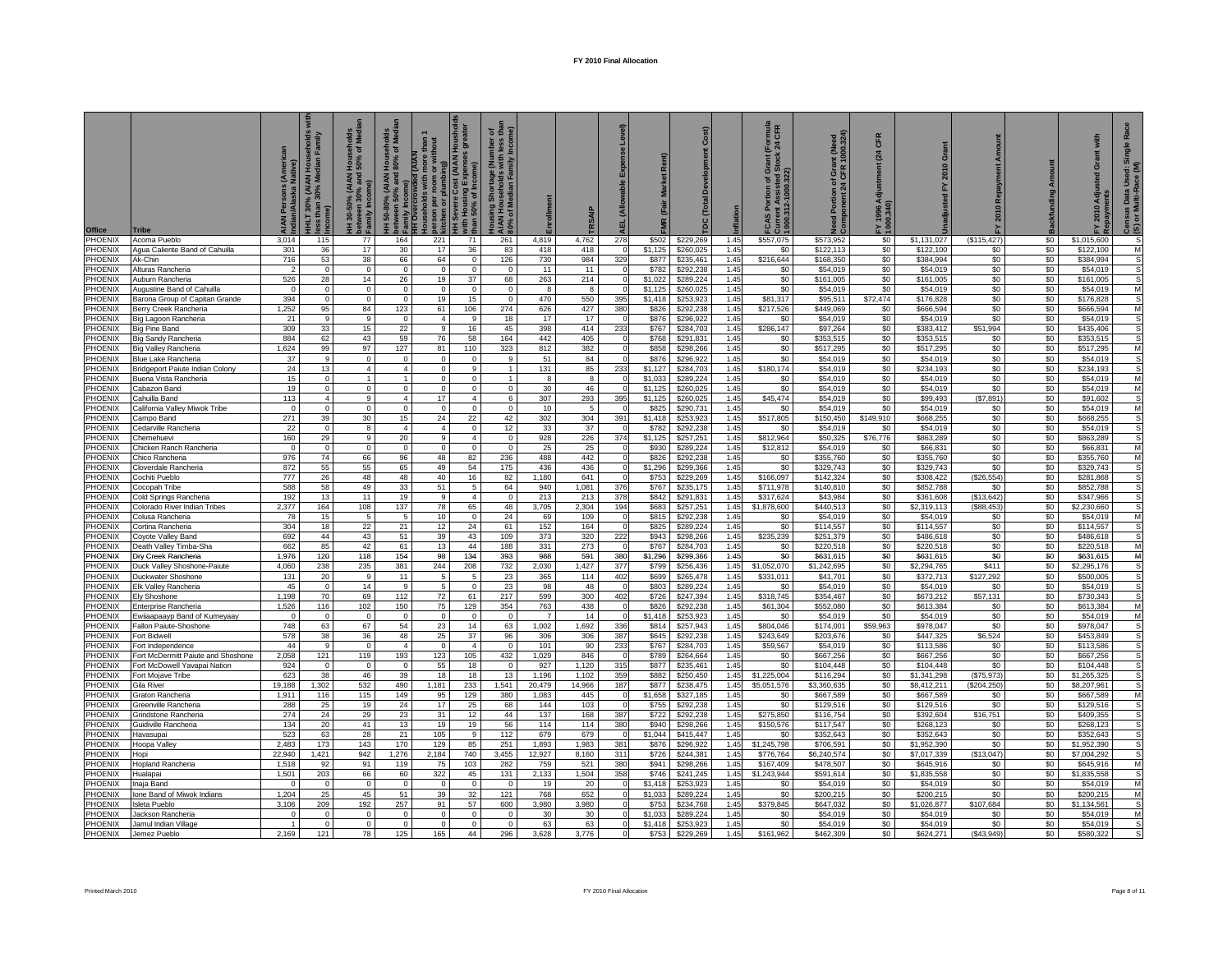| <b>Office</b>             |                                                                      | Persons (Ameri<br>ı/Alaska Native) | villy<br>Hou<br>dian<br>6 (AIAN I<br>30% Me<br><b>IHLT 30% (</b><br>ss than 30<br>ne) | Households<br>50% of Media<br>(AIAN<br>% and<br>30-50%<br>ween 30°<br>ylliums- | 50-80% (AIAN Households<br>ween 50% and 80% of Med<br>betwee<br>Family | than 1<br>thout<br><b>Rd AIAN</b><br>more<br>or witl<br>ercrowded<br>holds with<br>per<br>δ | HH Severe Cost (AIAN Houshol<br>with Housing Expenses greater<br>than 50% of Income) | 5E<br><b>Jousing Shortage (Number</b><br>AIAN Households with less<br>30% of Median Family Incon |                |                 | 巴<br>ৰ          | Market <sub>R</sub><br>(Fair | Cost)                  |              | rmula<br>CFR<br>$\frac{5}{2}$<br>tion of Grassisted Street<br>ssisted Street<br>1000.322)<br>Current As<br>1000.312-11<br>ဖွ | Need Portion of Grant (Need<br>Component 24 CFR 1000.324) | CFR<br>(24)<br>FY 1996 A<br>1000.340) | ō<br>흢                   | 2010<br>놊             | Amount<br><b>Backfunding</b> | with<br>ō<br>Āđji<br>2010 | <b>R</b> a<br>Single<br>Used:<br>ace (M<br>Census Data I<br>(S) or Multi-Ra |
|---------------------------|----------------------------------------------------------------------|------------------------------------|---------------------------------------------------------------------------------------|--------------------------------------------------------------------------------|------------------------------------------------------------------------|---------------------------------------------------------------------------------------------|--------------------------------------------------------------------------------------|--------------------------------------------------------------------------------------------------|----------------|-----------------|-----------------|------------------------------|------------------------|--------------|------------------------------------------------------------------------------------------------------------------------------|-----------------------------------------------------------|---------------------------------------|--------------------------|-----------------------|------------------------------|---------------------------|-----------------------------------------------------------------------------|
| PHOENIX                   | Jicarilla Reservation                                                | 2,787                              | 161                                                                                   | 75                                                                             | 153                                                                    | 134                                                                                         | 47                                                                                   | 210                                                                                              | 3,578          | 3,578           | 225             | \$540                        | \$229,269              | 1.45         | \$933,825                                                                                                                    | \$460,504                                                 | \$0                                   | \$1,394,329              | (S3, 837)             | \$0                          | \$1,390,492               | -S                                                                          |
| PHOENIX                   | Kaibab Band of Paiute                                                | 360                                | 22                                                                                    | 15                                                                             | 20                                                                     | 34                                                                                          | 12                                                                                   |                                                                                                  | 288            | 128             | 346             | \$704                        | \$244,381              | 1.45         | \$323,642                                                                                                                    | \$85,877                                                  | \$0                                   | \$409,519                | (\$33,523)            | \$0                          | \$375,996                 | s                                                                           |
| PHOENIX<br>PHOENIX        | <b>Caruk</b>                                                         | 6.731                              | 445<br>13                                                                             | 418<br>13                                                                      | 559                                                                    | 291                                                                                         | 429<br>9                                                                             | 1.246<br>24                                                                                      | 3.566          | 13.197          | 380<br>395      | \$769                        | \$296,922              | 1.45<br>1.45 | \$1,475,870                                                                                                                  | 62,443,444                                                | \$0                                   | \$3,919,314              | \$0                   | \$0<br>\$0                   | \$3.919.314               | S                                                                           |
| PHOENIX                   | a Jolla Band<br>a Posta Band                                         | 325<br>17                          | 9                                                                                     |                                                                                | 32<br>$\overline{4}$                                                   | 24<br>$\overline{4}$                                                                        | $\Omega$                                                                             | 13                                                                                               | 604<br>16      | 293<br>34       |                 | \$1,418<br>\$1,418           | \$253,923<br>\$252,535 | 1.45         | \$163,004<br>\$0                                                                                                             | \$76,726<br>\$54,019                                      | \$0<br>\$0                            | \$239,731<br>\$54,019    | \$14,057<br>\$0       | \$0                          | \$225,674<br>\$54,019     |                                                                             |
| PHOENIX                   | aguna Pueblo                                                         | 4,203                              | 180                                                                                   | 276                                                                            | 417                                                                    | 489                                                                                         | 51                                                                                   | 755                                                                                              | 8,092          | 4,289           | 20              | \$503                        | \$234,768              | 1.45         | \$547,481                                                                                                                    | \$991,649                                                 | \$0                                   | \$1,539,131              | \$0                   | \$0                          | \$1,539,131               | M                                                                           |
| PHOENIX                   | as Vegas Colony                                                      | 108                                | 9                                                                                     | q                                                                              | $\alpha$                                                               | $\Delta$                                                                                    | $\Delta$                                                                             | 26                                                                                               | 54             | 1.810           |                 | \$1.013                      | \$265,478              | 1.45         | \$0                                                                                                                          | \$54,019                                                  | \$0                                   | \$54,019                 | \$0                   | \$0                          | \$54.01                   |                                                                             |
| PHOENIX                   | aytonville Rancheria                                                 | 162                                | 10 <sup>10</sup>                                                                      | 10 <sup>1</sup>                                                                | 12                                                                     | 9                                                                                           | 10                                                                                   | $\Omega$                                                                                         | 81             | 293             | 380             | \$940                        | \$298,266              | 1.45         | \$268,839                                                                                                                    | \$50,900                                                  | \$0                                   | \$319,739                | \$0                   | \$0                          | \$319,739                 | s                                                                           |
| PHOENIX                   | one Pine Paiute-Shoshone                                             | 515                                | 30                                                                                    | 32                                                                             | 25                                                                     | $\mathbf{9}$                                                                                | 13                                                                                   | 37                                                                                               | 295            | 350             | 233             | \$1,025                      | \$284,703              | 1.45         | \$393,079                                                                                                                    | \$86,724                                                  | \$0                                   | \$479,803                | (\$42,416)            | \$0                          | \$437,387                 | M                                                                           |
| PHOENIX                   | os Coyotes Band of Cahuilla                                          | 62                                 | 13                                                                                    | $\Lambda$                                                                      | $\Lambda$                                                              | $\Lambda$                                                                                   | $\Lambda$                                                                            | 22                                                                                               | 288            | 288             |                 | \$1,418                      | \$253,923              | 1.45         | \$0                                                                                                                          | \$54,019                                                  | \$0                                   | \$54,019                 | \$0                   | \$0                          | \$54,01                   |                                                                             |
| PHOENIX<br>PHOENIX        | ovelock Colony                                                       | 564<br>$\Omega$                    | 33<br>$\Omega$                                                                        | 33                                                                             | 53<br>$\Omega$                                                         | 34<br>$\mathbf{0}$                                                                          | 29<br>$\Omega$                                                                       | 119                                                                                              | 282            | 268<br>$\Omega$ |                 | \$755<br>\$1,296             | \$257,943<br>\$304,090 | 1.45<br>1.45 | \$0<br>\$0                                                                                                                   | \$178,627<br>\$54,019                                     | \$0<br>\$0                            | \$178,627<br>\$54,019    | \$0<br>\$0            | \$0<br>\$0                   | \$178.62<br>\$54,01       | S<br>M                                                                      |
| PHOENIX                   | ower Lake Rancheria<br>ytton Rancheria of California                 | 546                                | 35                                                                                    | 34                                                                             | 41                                                                     | 30                                                                                          | 34                                                                                   | 109                                                                                              | 273            | 273             |                 | \$1,296                      | \$299,366              | 1.45         | $\$0$                                                                                                                        | \$206,675                                                 | \$0                                   | \$206,675                | \$0                   | \$0                          | \$206,67                  | S                                                                           |
| PHOENIX                   | Manchester Point Arena Rancheria                                     | 1,997                              | 126                                                                                   | 125                                                                            | 148                                                                    | 111                                                                                         | 124                                                                                  | 358                                                                                              | 1,074          | 923             | 380             | \$940                        | \$298,266              | 1.45         | \$336,100                                                                                                                    | \$738,525                                                 | \$0                                   | \$1,074,626              | \$0                   | \$0                          | \$1,074,626               | s                                                                           |
| PHOENIX                   | <i>A</i> anzanita Band                                               | 84                                 | 16                                                                                    | 5                                                                              | -8                                                                     | $\mathbf 0$                                                                                 | $\overline{0}$                                                                       | 29                                                                                               | 105            | 105             |                 | \$1,418                      | \$253,923              | 1.45         | \$0                                                                                                                          | \$54,019                                                  | \$0                                   | \$54,019                 | \$0                   | \$0                          | \$54,019                  | M                                                                           |
| PHOENIX                   | Mesa Grande Band                                                     | 66                                 | 13                                                                                    | $\Delta$                                                                       | $\mathbf{q}$                                                           | 9                                                                                           | $\overline{4}$                                                                       | 5                                                                                                | 690            | 117             | 391             | \$1,418                      | \$253,923              | 1.45         | \$210,378                                                                                                                    | \$30,626                                                  | \$0                                   | \$241,005                | \$0                   | \$0                          | \$241,005                 | S                                                                           |
| PHOENIX                   | Mescalero Reservation                                                | 3,367                              | 233                                                                                   | 107                                                                            | 174                                                                    | 190                                                                                         | 51                                                                                   | 202                                                                                              | 4,309          | 4,447           | 287             | \$502                        | \$227,070              | 1.45         | \$1,982,522                                                                                                                  | \$575,751                                                 | \$0                                   | \$2,558,272              | \$0                   | \$0                          | \$2,558,272               | S                                                                           |
| PHOENIX<br>PHOENIX        | Middletown Rancheria<br>Moapa Band of Paiute                         | 182<br>205                         | 12<br>25                                                                              | 11<br>10                                                                       | 14<br>12                                                               | 10<br>5                                                                                     | 11<br>10                                                                             | 36<br>6                                                                                          | 91<br>311      | 163<br>313      | 388             | \$858<br>\$1,013             | \$298,266<br>\$265,478 | 1.45<br>1.45 | \$0<br>\$323,868                                                                                                             | \$69,010<br>\$52,063                                      | \$0<br>\$0                            | \$69,010<br>\$375,931    | \$0<br>\$0            | \$0<br>\$0                   | \$69,010<br>\$375,931     | S                                                                           |
| PHOENIX                   | Mooretown Rancheria                                                  | 2,282                              | 173                                                                                   | 153                                                                            | 225                                                                    | 112                                                                                         | 193                                                                                  | 509                                                                                              | 1,141          | 1,002           | 380             | \$826                        | \$292,238              | 1.45         | \$340,953                                                                                                                    | \$820,700                                                 | \$0                                   | \$1,161,653              | \$0                   | \$0                          | \$1,161,653               | M                                                                           |
| PHOENIX                   | Morongo Band of Cahuilla                                             | 577                                | $\Omega$                                                                              | $\Omega$                                                                       | $\Omega$                                                               | 23                                                                                          | 26                                                                                   | $\Omega$                                                                                         | 1,015          | 2.443           | 395             | \$1,125                      | \$257,387              | 1.45         | \$273.900                                                                                                                    | \$84,906                                                  | \$4,003                               | \$358,806                | \$0                   | \$0                          | \$358,806                 |                                                                             |
| PHOENIX                   | <b>Jambe Pueblo</b>                                                  | 510                                | 87                                                                                    | 48                                                                             | 53                                                                     | 27                                                                                          | 48                                                                                   | 83                                                                                               | 643            | 448             | 300             | \$928                        | \$235,868              | 1.45         | \$451,308                                                                                                                    | \$207,427                                                 | \$0                                   | \$658,736                | \$0                   | \$0                          | \$658,736                 | s                                                                           |
| PHOENIX                   | <b>Javaio Nation</b>                                                 | 192,722                            | 16,545                                                                                | 8,443                                                                          | 8,876                                                                  | 29,982                                                                                      | 4,018                                                                                | 28,021                                                                                           | 277,840        | 192,067         | 293             | \$675                        | \$244,381              | 1.45         | \$32,035,299                                                                                                                 | \$61,780,860                                              | \$0                                   | \$93,816,159             | \$190,508             | \$0                          | \$94,006,667              | S                                                                           |
| PHOENIX                   | <b>North Fork Rancheria</b>                                          | 3,560                              | 250                                                                                   | 171                                                                            | 240                                                                    | 308                                                                                         | 232                                                                                  | 661                                                                                              | 1,780          | 1,377           |                 | \$835                        | \$290,731              | 1.45         | \$0                                                                                                                          | \$1,416,621                                               | \$0                                   | \$1,416,621              | \$0                   | \$0                          | \$1,416,621               | S                                                                           |
| PHOENIX<br><b>PHOENIX</b> | Ohkay Owingeh (was San Juan Pueb<br>Paiute-Shoshone of Bishop Colony | 2.342<br>1,392                     | 68<br>441                                                                             | 116<br>207                                                                     | 88<br>234                                                              | 97<br>128                                                                                   | 65<br>128                                                                            | 224<br>715                                                                                       | 2.791<br>1,713 | 2,721<br>1,651  | $\Omega$<br>233 | \$539<br>\$767               | \$229.269<br>\$284,703 | 1.45<br>1.45 | \$391.437<br>\$795,929                                                                                                       | \$339.932<br>\$1,068,813                                  | \$0<br>\$0                            | \$731.368<br>\$1,864,742 | \$166,817<br>\$68,834 | \$0<br>\$0                   | \$898.185<br>\$1,933,576  | M<br>s                                                                      |
| <b>PHOENIX</b>            | Pala Band                                                            | 766                                | 72                                                                                    | 25                                                                             | 57                                                                     | 43                                                                                          | 36                                                                                   | 125                                                                                              | 906            | 1,049           | 395             | \$1,418                      | \$253,923              | 1.45         | \$408,877                                                                                                                    | \$224,356                                                 | \$0                                   | \$633,233                | \$152,231             | \$0                          | \$785,464                 | s                                                                           |
| PHOENIX                   | Pascua Yaqui Tribe                                                   | 8,068                              | 550                                                                                   | 344                                                                            | 449                                                                    | 509                                                                                         | 361                                                                                  | 936                                                                                              | 16,057         | 14,787          | 356             | \$794                        | \$234,361              | 1.45         | \$2,851,588                                                                                                                  | \$1,695,677                                               | \$0                                   | \$4,547,266              | \$327,942             | \$0                          | \$4,875,208               | M                                                                           |
| PHOENIX                   | Paskenta Band of Nomlaki Indian                                      | 540                                | 47                                                                                    | 36                                                                             | 45                                                                     | 31                                                                                          | 47                                                                                   | 128                                                                                              | 270            | 206             |                 | \$755                        | \$290,731              | 1.45         | \$0                                                                                                                          | \$241,110                                                 | \$0                                   | \$241,110                | \$0                   | \$0                          | \$241,110                 | s                                                                           |
| PHOENIX                   | Pauma Band                                                           | 175                                | 9                                                                                     | 9                                                                              | 11                                                                     | 9                                                                                           | $\overline{4}$                                                                       | 22                                                                                               | 189            | 132             | 395             | \$1,418                      | \$253,923              | 1.45         | \$30,538                                                                                                                     | \$54,019                                                  | \$0                                   | \$84,557                 | (\$17,779)            | \$0                          | \$66,778                  | S                                                                           |
| PHOENIX                   | Pechanga Band                                                        | 368                                | 33                                                                                    | 17                                                                             | 15                                                                     | 32                                                                                          | 13                                                                                   | 65                                                                                               | 1,342          | 1,032           |                 | \$1,125                      | \$260,025              | 1.45         | \$0                                                                                                                          | \$112,395                                                 | \$0                                   | \$112,395                | \$0                   | \$0                          | \$112,395                 | s                                                                           |
| PHOENIX                   | Picayune Rancheria                                                   | 2,468                              | 173                                                                                   | 119                                                                            | 166                                                                    | 213                                                                                         | 161                                                                                  | 443                                                                                              | 1,234          | 798             | 378             | \$842                        | \$290,731              | 1.45         | \$137,891                                                                                                                    | \$977,863                                                 | \$0                                   | \$1,115,754              | \$0                   | \$0                          | \$1,115,754               | s                                                                           |
| PHOENIX<br>PHOENIX        | Picuris Pueblo<br>Pinoleville Rancheria                              | 180<br>474                         | 17<br>30                                                                              | 24<br>30                                                                       | 13<br>35                                                               | 17<br>26                                                                                    | 9<br>29                                                                              | 37<br>90                                                                                         | 302<br>237     | 309<br>237      | 380             | \$718<br>\$940               | \$229,269<br>\$298,266 | 1.45<br>1.45 | \$57,138<br>\$41,827                                                                                                         | \$63,059<br>\$177,194                                     | \$0<br>\$0                            | \$120,198<br>\$219,021   | \$0<br>\$0            | \$0 <sub>1</sub><br>\$0      | \$120,198<br>\$219,021    | s                                                                           |
| PHOENIX                   | Pit River Tribe                                                      | 4,762                              | 294                                                                                   | 296                                                                            | 406                                                                    | 258                                                                                         | 340                                                                                  | 996                                                                                              | 2,381          | 5,634           |                 | \$783                        | \$292,930              | 1.45         | \$0                                                                                                                          | \$1,568,077                                               | \$0                                   | \$1,568,077              | \$0                   | SO <sub>1</sub>              | \$1,568,077               | M                                                                           |
| PHOENIX                   | Pojoaque Pueblo                                                      | 296                                | 44                                                                                    | 30                                                                             | 32                                                                     | 18                                                                                          | 13                                                                                   | 71                                                                                               | 367            | 376             |                 | \$928                        | \$235,868              | 1.45         | \$127,685                                                                                                                    | \$104.762                                                 | \$0                                   | \$232,447                | \$0                   | \$0                          | \$232,447                 | S                                                                           |
| PHOENIX                   | Potter Valley Rancheria                                              | 12                                 |                                                                                       |                                                                                | $\overline{1}$                                                         | $\mathbf{1}$                                                                                | $\overline{1}$                                                                       |                                                                                                  |                |                 |                 | \$940                        | \$298,266              | 1.45         | \$0                                                                                                                          | \$54,019                                                  | \$0                                   | \$54,019                 | \$0                   | \$0                          | \$54,019                  |                                                                             |
| PHOENIX                   | <b>Pyramid Lake Paiute</b>                                           | 4,368                              | 256                                                                                   | 252                                                                            | 409                                                                    | 262                                                                                         | 224                                                                                  | 743                                                                                              | 2,263          | 1,054           | 379             | \$966                        | \$263,442              | 1.45         | \$932,333                                                                                                                    | \$1,360,966                                               | \$0                                   | \$2,293,299              | (\$248,822)           | \$0                          | \$2,044,477               | S                                                                           |
| PHOENIX<br>PHOENIX        | Quartz Valley Reservation<br>Quechan Tribe                           | 487<br>4,635                       | 32<br>270                                                                             | 30<br>194                                                                      | 40<br>340                                                              | 21<br>326                                                                                   | 31<br>187                                                                            | 77<br>626                                                                                        | 258<br>3,388   | 104<br>2,668    | 387<br>389      | \$746<br>\$785               | \$298,429<br>\$253,506 | 1.45<br>1.45 | \$200,182<br>\$1,115,143                                                                                                     | \$173,690<br>\$1,075,454                                  | \$0<br>\$0                            | \$373.872<br>\$2,190,597 | \$0<br>\$7,181        | \$0<br>\$0                   | \$373,872<br>\$2,197,778  | M                                                                           |
| PHOENIX                   | ≷amona Banc                                                          |                                    |                                                                                       |                                                                                |                                                                        | $\Omega$                                                                                    | $\Omega$                                                                             | $\Omega$                                                                                         |                |                 |                 | \$1,125                      | \$260,025              | 1.45         | \$0                                                                                                                          | \$54,019                                                  | \$0                                   | \$54,019                 | \$0                   | \$0                          | \$54,01                   | M                                                                           |
| PHOENIX                   | Redding Rancheria                                                    | 466                                | 32                                                                                    | 24                                                                             | 34                                                                     | 28                                                                                          | 30                                                                                   | 91                                                                                               | 233            | 5.689           |                 | \$802                        | \$292,930              | 1.45         | \$0                                                                                                                          | \$175.342                                                 | \$0                                   | \$175.342                | \$0                   | \$0                          | \$175.342                 | S                                                                           |
| PHOENIX                   | edwood Valley Rancheria                                              | 324                                | 21                                                                                    | 20                                                                             | 24                                                                     | 18                                                                                          | 20                                                                                   | 55                                                                                               | 162            | 162             | 380             | \$943                        | \$298,266              | 1.45         | \$79.929                                                                                                                     | \$119,370                                                 | \$0                                   | \$199,299                | \$0                   | \$0                          | \$199,299                 | S                                                                           |
| PHOENIX                   | teno-Sparks Colony                                                   | 953                                | 49                                                                                    | 307                                                                            | 25                                                                     | 41                                                                                          | 28                                                                                   | 204                                                                                              | 1.005          | 985             | 260             | \$967                        | \$263,442              | 1.45         | \$985,539                                                                                                                    | \$332,804                                                 | \$0                                   | \$1,318,343              | (\$42,942)            | \$0                          | \$1,275,401               | s                                                                           |
| PHOENIX                   | tesighini Rancheria                                                  | 41                                 | $\Omega$                                                                              |                                                                                | $\overline{7}$                                                         | $\Omega$                                                                                    | $\Omega$                                                                             | 11                                                                                               | 111            | 89              |                 | \$803                        | \$289,224              | 1.45         | \$0                                                                                                                          | \$54,019                                                  | \$0                                   | \$54,019                 | \$0                   | \$0                          | \$54,019                  | M<br>s                                                                      |
| PHOENIX<br>PHOENIX        | Rincon Reservation                                                   | 454<br>866                         | 60<br>55                                                                              | 21<br>54                                                                       | 30<br>64                                                               | 30<br>48                                                                                    | 15<br>54                                                                             | 61<br>132                                                                                        | 575<br>433     | 574<br>433      | 395<br>380      | \$1,418<br>\$858             | \$253,923<br>\$298,266 | 1.45<br>1.45 | \$292,037<br>\$226,766                                                                                                       | \$134,037<br>\$313,169                                    | \$0<br>\$0                            | \$426,074<br>\$539,934   | (\$63,836)<br>\$0     | \$0<br>\$0                   | \$362,238<br>\$539,934    | s                                                                           |
| PHOENIX                   | Robinson Rancheria<br>Rohnerville Rancheria (Bear River Bd)          | 107                                | 24                                                                                    | 8                                                                              | $\mathbf{q}$                                                           | 11                                                                                          | 10                                                                                   | 40                                                                                               | 291            | 231             |                 | \$876                        | \$296,922              | 1.45         | \$0                                                                                                                          | \$69,511                                                  | \$0                                   | \$69,511                 | \$0                   | \$0                          | \$69,511                  | S                                                                           |
| PHOENIX                   | Round Valley Reservation                                             | 7,570                              | 460                                                                                   | 454                                                                            | 592                                                                    | 375                                                                                         | 512                                                                                  | 1,395                                                                                            | 3,785          | 2,777           | 222             | \$941                        | \$298,266              | 1.45         | \$661,130                                                                                                                    | \$2,380,794                                               | \$0                                   | \$3,041,924              | \$0                   | \$0                          | \$3,041,924               | M                                                                           |
| PHOENIX                   | Rumsev Rancheria                                                     | 88                                 | 5                                                                                     | 6                                                                              | 6                                                                      | $\overline{4}$                                                                              | $\overline{7}$                                                                       | 18                                                                                               | 44             | 44              | 380             | \$1,055                      | \$289,224              | 1.45         | \$0                                                                                                                          | \$54,019                                                  | \$0                                   | \$54,019                 | \$0                   | \$0                          | \$54,019                  | s                                                                           |
| PHOENIX                   | Salt River Plma-Maricopa                                             | 4,118                              | 281                                                                                   | 193                                                                            | 187                                                                    | 284                                                                                         | 73                                                                                   | 332                                                                                              | 8,965          | 7,313           | 333             | \$877                        | \$238,475              | 1.45         | \$1,800,951                                                                                                                  | \$837,844                                                 | \$0                                   | \$2,638,794              | \$0                   | \$0                          | \$2,638,794               |                                                                             |
| PHOENIX                   | San Carlos Apache                                                    | 11,168                             | 816                                                                                   | 436                                                                            | 550                                                                    | 1,086                                                                                       | 310                                                                                  | 1,130                                                                                            | 13,246         | 10,709          | 368             | \$739                        | \$229,433              | 1.45         | \$4,035,833                                                                                                                  | \$2,696,322                                               | \$0                                   | \$6,732,155              | \$68,863              | \$0                          | \$6,663,292               |                                                                             |
| PHOENIX<br>PHOENIX        | san Felipe Pueblo<br>san Ildefonso Pueblo                            | 2.755<br>591                       | 171<br>62                                                                             | 109<br>47                                                                      | 66<br>53                                                               | 252<br>18                                                                                   | 53<br>13                                                                             | 347<br>100                                                                                       | 3,377<br>672   | 3.377<br>773    |                 | \$753<br>\$928               | \$229,269<br>\$229,269 | 1.45<br>1.45 | \$16,060<br>\$286,527                                                                                                        | \$600.270<br>\$136.773                                    | \$0<br>\$0                            | \$616,330<br>\$423,301   | \$14,460<br>\$0       | \$0<br>\$0                   | \$630.790<br>\$423,301    | s                                                                           |
| PHOENIX                   | San Juan Southern Paiute Tribe                                       | 416                                | 26                                                                                    | 17                                                                             | 23                                                                     | 40                                                                                          | 13                                                                                   | 66                                                                                               | 208            | 208             |                 | \$1,044                      | \$244,381              | 1.45         | \$0                                                                                                                          | \$114,526                                                 | \$0                                   | \$114,526                | \$0                   | \$0                          | \$114,526                 | S                                                                           |
| PHOENIX                   | San Manuel Band                                                      | 44                                 | $\overline{4}$                                                                        | $\Delta$                                                                       | $\overline{4}$                                                         | $\Omega$                                                                                    | $\overline{4}$                                                                       | 13                                                                                               | 178            | 156             |                 | \$1,125                      | \$257,251              | 1.45         | \$0                                                                                                                          | \$54,019                                                  | \$0                                   | \$54,019                 | \$0                   | \$0                          | \$54,019                  | s                                                                           |
| PHOENIX                   | San Pasqual Band                                                     | 377                                | 34                                                                                    | 15                                                                             | 38                                                                     | 13                                                                                          | 11                                                                                   | 17                                                                                               | 429            | 294             | 395             | \$1,418                      | \$253,923              | 1.45         | \$414.260                                                                                                                    | \$82,437                                                  | \$0                                   | \$496.698                | \$0                   | \$0                          | \$496.698                 | s                                                                           |
| PHOENIX                   | San Rosa Band of Cahuilla                                            | 56                                 | $\overline{4}$                                                                        | $\overline{4}$                                                                 | $\overline{4}$                                                         | $\mathbf{9}$                                                                                | $\Omega$                                                                             | 9                                                                                                | 141            | 141             | 395             | \$1,125                      | \$260,025              | 1.45         | \$16,536                                                                                                                     | \$54,019                                                  | \$0                                   | \$70,555                 | (S4, 357)             | \$0                          | \$66,198                  | S                                                                           |
| PHOENIX<br>PHOFNIX        | Sandia Pueblo<br>Santa Ana Pueblo                                    | 559                                | 35                                                                                    | 31                                                                             | 58                                                                     | 18                                                                                          | 26                                                                                   | 102                                                                                              | 487            | 413             |                 | \$753                        | \$234,768              | 1.45         | \$151.485                                                                                                                    | \$140,890                                                 | \$0                                   | \$292,375                | \$75,711              | \$0                          | \$368,086                 | s                                                                           |
| PHOENIX                   | Santa Clara Pueblo                                                   | 529<br>1.496                       | 18<br>115                                                                             | 16<br>84                                                                       | 37<br>115                                                              | 41<br>70                                                                                    | 9<br>55                                                                              | 64<br>210                                                                                        | 765<br>2,200   | 681<br>2,764    | 300             | \$753<br>\$559               | \$229,269<br>\$229,269 | 1.45<br>1.45 | \$104.537<br>\$550,217                                                                                                       | \$104.688<br>\$350,883                                    | \$0<br>\$0                            | \$209,225<br>\$901,101   | \$68,089<br>\$131,266 | \$0<br>\$0                   | \$277.314<br>\$1,032,367  | S                                                                           |
|                           |                                                                      |                                    |                                                                                       |                                                                                |                                                                        |                                                                                             |                                                                                      |                                                                                                  |                |                 |                 |                              |                        |              |                                                                                                                              |                                                           |                                       |                          |                       |                              |                           |                                                                             |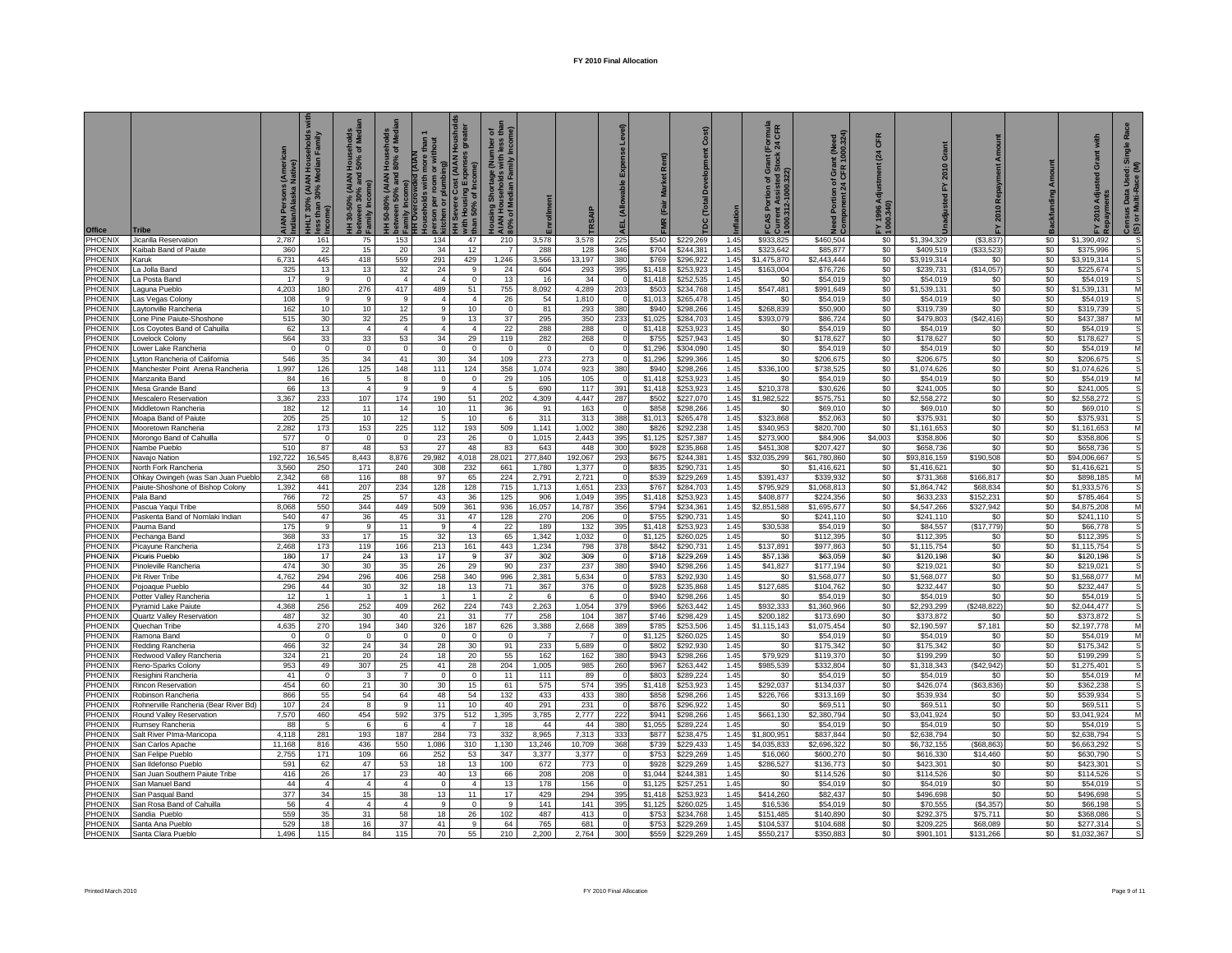| <b>Office</b>      | Tribe                                  | sons (Americ<br>Iska Native) | g<br>≧<br>ਰੋਂ ਛ<br>HHLT 30% (AIAN H<br>ass than 30% Medi | seholds<br>of Medi<br><b>Hous</b><br>50%<br>(AIAN<br>% and<br>between 30% an.<br>Family Income)<br>30-50% ( | $\sum_{i=1}^{n}$<br>ㅎㅎ<br><b>Hous</b><br>80%<br>50-80% (AIAN H<br>ween 50% and 8<br>me)<br>between<br>Family Incor<br>HH Overcro<br>Ŧ. | person per room or without<br> kitchen or plumbing)<br> HH Severe Cost (AIAN Houshold<br> with Housing Expenses greater<br> than 50% of Income)<br>more than<br>or without<br>$\overline{A}$<br><b>Prerowded</b><br>holds with | Housing Shortage (Number of<br>AIAN Households with less tha<br>80% of Median Family Income) | Enrollm      | SA           | evel) | $\alpha$<br><b>IMR</b> | $\epsilon$<br>Õ<br>g   |              | rnula<br>CFR<br><b>Current Assisted S</b><br>1000.312-1000.322)<br>a.<br>FCAS | of Grant (Need<br>CFR 1000.324)<br>Component | CFR<br>$\mathbf{z}$<br>FY 1996 Ao<br>1000.340) | $\circ$<br>201           | 2010        |            | with<br>2010 Adju        | õŽ<br>Census Data Used: S<br>(S) or Multi-Race (M) |
|--------------------|----------------------------------------|------------------------------|----------------------------------------------------------|-------------------------------------------------------------------------------------------------------------|----------------------------------------------------------------------------------------------------------------------------------------|--------------------------------------------------------------------------------------------------------------------------------------------------------------------------------------------------------------------------------|----------------------------------------------------------------------------------------------|--------------|--------------|-------|------------------------|------------------------|--------------|-------------------------------------------------------------------------------|----------------------------------------------|------------------------------------------------|--------------------------|-------------|------------|--------------------------|----------------------------------------------------|
| PHOENIX            | Santa Rosa Rancheria                   | 527                          | 35                                                       | 17                                                                                                          | 24                                                                                                                                     | 45<br>10                                                                                                                                                                                                                       | 30                                                                                           | 738          | 701          | 378   | \$766                  | \$275,498              | 1.45         | \$356,062                                                                     | \$126,360                                    | \$0                                            | \$482,422                | \$0         | \$0        | \$482,422                | .s                                                 |
| PHOENIX            | Santa Ynez Band of Chumash             | 88                           | $^{\circ}$                                               | $^{\circ}$                                                                                                  | $\overline{0}$                                                                                                                         | $\mathbf 0$<br>$\overline{4}$                                                                                                                                                                                                  | $\overline{0}$                                                                               | 154          | 400          | 395   | \$1,262                | \$294,030              | 1.45         | \$38,214                                                                      | \$221,283                                    | \$196,149                                      | \$259,497                | \$0         | \$0        | \$259,497                | <b>S</b>                                           |
| PHOENIX            | Santa Ysabel Reservation               | 249                          | 24                                                       | 20                                                                                                          | 31                                                                                                                                     | 29<br>$\mathbf{0}$                                                                                                                                                                                                             | 75                                                                                           | 768          | 768          |       | \$1,418                | \$253,923              | 1.45         | \$0                                                                           | \$86,481                                     | \$0                                            | \$86,481                 | \$0         | \$0        | \$86,481                 | S                                                  |
| PHOENIX            | Santo Domingo Pueblo                   | 3,448                        | 183                                                      | 144                                                                                                         | 162                                                                                                                                    | 310<br>21                                                                                                                                                                                                                      | 417                                                                                          | 4.492        | 4,807        |       | \$753                  | \$229,269              | 1.45         | \$335,699                                                                     | \$683,922                                    | \$0                                            | \$1,019,621              | \$0         | \$0        | \$1,019,621              |                                                    |
| PHOENIX            | Scotts Valley (Pomo)                   | 432                          | 27                                                       | 27                                                                                                          | 32                                                                                                                                     | 27<br>24                                                                                                                                                                                                                       | 87                                                                                           | 216          | 294          |       | \$1,232                | \$298,266              | 1.45         | \$0                                                                           | \$163,040                                    | \$0                                            | \$163,040                | (S11, 735)  | \$0        | \$151,305                |                                                    |
| PHOENIX            | Sherwood Valley Rancheria              | 918                          | 58                                                       | 58                                                                                                          | 68                                                                                                                                     | 57<br>51                                                                                                                                                                                                                       | 160                                                                                          | 459          | 644          | 380   | \$941                  | \$298,266              | 1.45         | \$177,677                                                                     | \$338,338                                    | \$0                                            | \$516,015                | \$0         | \$0        | \$516,015                |                                                    |
| PHOENIX            | Shingle Springs Rancheria              | 898                          | 63                                                       | 60                                                                                                          | 91                                                                                                                                     | 36<br>118                                                                                                                                                                                                                      | 213                                                                                          | 449          | 1.688        |       | \$1,022                | \$289,224              | 1.45         | \$0                                                                           | \$449.715                                    | \$0                                            | \$449.715                | \$0         | \$0        | \$449.715                |                                                    |
| PHOENIX            | Smith River Rancheria                  | 2,656                        | 176                                                      | 165                                                                                                         | 221                                                                                                                                    | 115<br>169                                                                                                                                                                                                                     | 561                                                                                          | 1,407        | 3,191        |       | \$797                  | \$289,224              | 1.45         | \$0                                                                           | \$960,800                                    | \$0                                            | \$960,800                | \$0         | \$0        | \$960,800                |                                                    |
| PHOENIX            | Soboba Band                            | 460                          | 19                                                       | 13                                                                                                          | 16                                                                                                                                     | 23<br>15                                                                                                                                                                                                                       | 15                                                                                           | 963          | 963          | 395   | \$1,125                | \$260,025              | 1.45         | \$214,433                                                                     | \$104,944                                    | \$35,782                                       | \$319,377                | (\$101,309) | \$0        | \$218,068                |                                                    |
| PHOENIX            | Stewarts Point Rancheria               | 1,478                        | 90                                                       | 89                                                                                                          | 116                                                                                                                                    | 73<br>100                                                                                                                                                                                                                      | 294                                                                                          | 739          | 565          | 380   | \$1,296                | \$299,366              | 1.45         | \$0                                                                           | \$472,573                                    | \$0                                            | \$472,573                | (\$55,533   | \$0        | \$417,040                | M                                                  |
| PHOENIX            | Sulphur Bank Rancheria                 | 238                          | 15                                                       | 15                                                                                                          | 18                                                                                                                                     | 13<br>15                                                                                                                                                                                                                       | 48                                                                                           | 119          | 246          |       | \$858                  | \$298,266              | 1.45         | \$0                                                                           | \$90.072                                     | \$0                                            | \$90,072                 | \$0         | \$0        | \$90.072                 |                                                    |
| PHOENIX            | Summit Lake Paiute Tribe               | 12                           | $\Omega$                                                 | $\Omega$                                                                                                    | $\Omega$                                                                                                                               | $\overline{0}$<br>$\Omega$                                                                                                                                                                                                     | $\Omega$                                                                                     | 106          | 133          |       | \$787                  | \$257,943              | 1.45         | \$0                                                                           | \$54,019                                     | \$0                                            | \$54,019                 | \$0         | \$0        | \$54,019                 | <b>S</b>                                           |
| PHOENIX            | Susanville Rancheria                   | 1,362                        | 66                                                       | 178                                                                                                         | 105                                                                                                                                    | 49<br>62                                                                                                                                                                                                                       | 294                                                                                          | 681          | 1.757        | 387   | \$841                  | \$292.238              | 1.45         | \$471.345                                                                     | \$393.224                                    | \$0                                            | \$864.569                | (\$29.971)  | \$0        | \$834.598                | M                                                  |
| PHOENIX            | Sycuan Band of Kumeyaay Nation         | 23                           | 4                                                        | $\overline{4}$                                                                                              | $^{\circ}$                                                                                                                             | $\mathbf 0$<br>$\overline{4}$                                                                                                                                                                                                  | 9                                                                                            | 73           | 153          | 395   | \$1,418                | \$253,923              | 1.45         | \$0                                                                           | \$54,019                                     | \$0                                            | \$54,019                 | \$0         | \$0        | \$54,019                 |                                                    |
| PHOENIX            | Table Bluff Rancheria, Wiyot Tribe     | 77                           | 13                                                       | 9                                                                                                           | $\overline{4}$                                                                                                                         | $\overline{4}$<br>9                                                                                                                                                                                                            | 27                                                                                           | 526          | 96           |       | \$876                  | \$296,922              | 1.45         | \$0                                                                           | \$54,019                                     | \$0                                            | \$54,019                 | \$0         | \$0        | \$54,019                 |                                                    |
| PHOENIX            | <b>Table Mountain Rancheria</b>        |                              | $\Omega$                                                 | $\mathbf{0}$                                                                                                | $\Omega$                                                                                                                               | $\overline{0}$<br>$\mathbf{0}$                                                                                                                                                                                                 | $\mathbf{0}$                                                                                 | 115          | 115          |       | \$842                  | \$291,831              | 1.45         | \$0                                                                           | \$54,019                                     | \$0                                            | \$54,019                 | \$0         | \$0        | \$54,019                 |                                                    |
| <b>PHOENIX</b>     | Taos Pueblo                            | 1,446                        | 124                                                      | 85                                                                                                          | 100                                                                                                                                    | 36<br>115                                                                                                                                                                                                                      | 200                                                                                          | 2,481        | 2.410        |       | \$718                  | \$229,269              | 1.45         | \$366,312                                                                     | \$359,823                                    | \$0                                            | \$726.135                | (S38, 744)  | \$0        | \$687.391                |                                                    |
| PHOENIX            | Te-Moak                                | 936                          | 96                                                       | 75                                                                                                          | 93                                                                                                                                     | 21<br>34                                                                                                                                                                                                                       | 66                                                                                           | 2,597        | 2,597        | 418   | \$813                  | \$256,436              | 1.45         | \$1,194,576                                                                   | \$231,059                                    | \$0                                            | \$1,425,635              | \$0         | \$0        | \$1,425,635              |                                                    |
| PHOENIX            | esuque Pueblo                          | 398                          | 30                                                       | 26                                                                                                          | 39                                                                                                                                     | 25<br>$\overline{4}$                                                                                                                                                                                                           | 73                                                                                           | 481          | 435          |       | \$928                  | \$235,868              | 1.45         | \$80,312                                                                      | \$94,498                                     | \$0                                            | \$174,810                | \$0         | \$0        | \$174,810                |                                                    |
| PHOENIX            | Tohono O'Odham Nation                  | 13,856                       | 1.143                                                    | 521                                                                                                         | 438                                                                                                                                    | 1,406<br>287                                                                                                                                                                                                                   | 1,538                                                                                        | 26,673       | 26,673       | 170   | \$756                  | \$238,475              | 1.45         | \$2,314,825                                                                   | \$3,406,831                                  | \$0                                            | \$5,721,655              | \$0         | \$0        | \$5,721,655              |                                                    |
| PHOENIX            | <b>Tonto Apache of Arizona</b>         | 132                          | 9                                                        | 5                                                                                                           | 14                                                                                                                                     | 18<br>$\overline{0}$                                                                                                                                                                                                           | 27                                                                                           | 125          | 131          |       | \$809                  | \$233,832              | 1.45         | \$0                                                                           | \$54,019                                     | \$0                                            | \$54,019                 | \$0         | \$0        | \$54,019                 |                                                    |
| PHOENIX            | Torres-Martinez Band of Cahuilla       | 207                          | 28                                                       | 13                                                                                                          | 31                                                                                                                                     | 32<br>11                                                                                                                                                                                                                       | 38                                                                                           | 573          | 321          | 395   | \$1,122                | \$257,387              | 1.45         | \$180,474                                                                     | \$95.822                                     | \$0                                            | \$276.297                | \$0         | \$0        | \$276.297                | S                                                  |
| PHOENIX            | <b>Trinidad Rancheria</b>              | 66                           |                                                          | $\overline{4}$                                                                                              | <b>q</b>                                                                                                                               | 13<br>$\overline{4}$                                                                                                                                                                                                           | 18                                                                                           | 214          | 186          |       | \$876                  | \$296,922              | 1.45         | \$0                                                                           | \$54,019                                     | \$0                                            | \$54,019                 | \$0         | \$0        | \$54,019                 |                                                    |
| PHOENIX            | <b>Tule River Indian Tribe</b>         | 3,202                        | 193                                                      | 158                                                                                                         | 204                                                                                                                                    | 232<br>205                                                                                                                                                                                                                     | 464                                                                                          | 1,601        | 1,205        | 373   | \$674                  | \$284,296              | 1.45         | \$624,489                                                                     | \$1,131,428                                  | \$0                                            | \$1,755,916              | \$0         | \$0        | \$1,755,916              |                                                    |
| PHOENIX            | Tuolumne Band of Me-Wuk Indians        | 752                          | 49                                                       | 78                                                                                                          | 56                                                                                                                                     | 45<br>42                                                                                                                                                                                                                       | 150                                                                                          | 376          | 2,812        | 378   | \$930                  | \$289,224              | 1.45         | \$182,960                                                                     | \$286,228                                    | \$0                                            | \$469,188                | \$0         | \$0        | \$469,188                | -S                                                 |
| PHOENIX            | Twenty Nine Palms Band                 | $^{\circ}$                   | $\Omega$                                                 | $^{\circ}$                                                                                                  | $\Omega$                                                                                                                               | $\overline{0}$<br>$\Omega$                                                                                                                                                                                                     | $\Omega$                                                                                     | 13           | 13           |       | \$1,125                | \$257,251              | 1.45         | \$0                                                                           | \$54,019                                     | \$0                                            | \$54,019                 | \$0         | \$0        | \$54,019                 | M                                                  |
| PHOENIX            | Upper Lake Rancheria (Habematolel      | 392                          | 24                                                       | 23                                                                                                          | 31                                                                                                                                     | 19<br>26                                                                                                                                                                                                                       | 78                                                                                           | 196          | 151          |       | \$858                  | \$298,266              | 1.45         | \$0                                                                           | \$125.286                                    | \$0                                            | \$125,286                | \$0         | \$0        | \$125,286                | M                                                  |
| PHOENIX            | Utu Utu Gwaiti Paiute                  | 42                           | 13                                                       | 9                                                                                                           | $\overline{4}$                                                                                                                         | 9<br>$\overline{4}$                                                                                                                                                                                                            | 26                                                                                           | 136          | 67           |       | \$1,127                | \$284,703              | 1.45         | \$0                                                                           | \$54,019                                     | \$0                                            | \$54,019                 | \$0         | \$0        | \$54,019                 |                                                    |
| PHOENIX            | lejas Group of Capitan Grande          | 161                          | 13                                                       | 9                                                                                                           | 20                                                                                                                                     | 24<br>$\overline{2}$                                                                                                                                                                                                           | 28                                                                                           | 268          | 224          | 395   | \$1,418                | \$253,923              | 1.45         | \$122,978                                                                     | \$64,866                                     | \$22.595                                       | \$187,844                | (S91, 436)  | \$0        | \$96,408                 |                                                    |
| PHOENIX            | <b>Nalker River Paiute Tribe</b>       | 6,016                        | 352                                                      | 348                                                                                                         | 564                                                                                                                                    | 361<br>308                                                                                                                                                                                                                     | 1,108                                                                                        | 3,008        | 1,740        | 349   | \$749                  | \$257,943              | 1.45         | \$856,722                                                                     | \$1,858,228                                  | \$0                                            | \$2,714,950              | (\$112,536) | \$0        | \$2,602.414              |                                                    |
| PHOENIX            | Washoe Tribe                           | 3.164                        | 185                                                      | 183                                                                                                         | 297                                                                                                                                    | 190<br>162                                                                                                                                                                                                                     | 475                                                                                          | 1,582        | 1,580        | 385   | \$972                  | \$257,943              | 1.45         | \$1,082,452                                                                   | \$946,386                                    | \$0                                            | \$2,028,838              | \$0         | \$0        | \$2,028,838              | S                                                  |
| PHOENIX            | White Mountain Apache (Fort Apache     | 13,021                       | 1,064                                                    | 543                                                                                                         | 598                                                                                                                                    | 1,463<br>310                                                                                                                                                                                                                   | 1,161                                                                                        | 13,230       | 12,213       | 163   | \$702                  | \$230,940              | 1.45         | \$4,907,937                                                                   | \$3,278,148                                  | \$0                                            | \$8,186,085              | (\$414,595) | \$0        | \$7,771,490              |                                                    |
| PHOENIX            | Wilton Rancheria                       | $\bf{0}$                     |                                                          | $\mathbf{0}$                                                                                                | $\mathbf{0}$                                                                                                                           | $\bf{0}$<br>$\mathbf{0}$                                                                                                                                                                                                       | $\mathbf{0}$                                                                                 | $\mathbf{0}$ | $\mathbf{0}$ |       | \$1,022                |                        | 1.45         | \$0                                                                           | \$54,019                                     | \$0                                            | \$54,019                 | \$0         | \$0        | \$54,019                 | M                                                  |
| PHOENIX            | Winnemucca Colony                      | 46                           | 8                                                        | $\overline{4}$                                                                                              | $\overline{0}$                                                                                                                         | 8<br>$\overline{4}$                                                                                                                                                                                                            | 13                                                                                           | 77           | 66           |       | \$787                  | \$257,943              | 1.45         | \$0                                                                           | \$54,019                                     | \$0                                            | \$54,019                 | \$0         | \$0        | \$54,019                 |                                                    |
| PHOENIX            | Yavapai-Apache (Camp Verde)            | 782                          | 92                                                       | 40                                                                                                          | 42                                                                                                                                     | 169<br>40                                                                                                                                                                                                                      | 76                                                                                           | 2.134        | 2.011        | 356   | \$844                  | \$241,245              | 1.45         | \$978.869                                                                     | \$334.908                                    | \$0                                            | \$1,313,777              | \$0         | \$0        | \$1,313,777              |                                                    |
| PHOENIX            | Yavapai-Prescott                       | 129                          |                                                          | $^{\circ}$                                                                                                  | $\Omega$                                                                                                                               | $\overline{4}$                                                                                                                                                                                                                 | $\Omega$                                                                                     | 167          | 272          |       | \$844                  | \$241,245              | 1.45         | \$0                                                                           | \$54,019                                     | \$0                                            | \$54,019                 | \$0         | \$0        | \$54,019                 |                                                    |
| PHOENIX            | Yerington Paiute Tribe                 | 1,935                        | 113                                                      | 112                                                                                                         | 181                                                                                                                                    | 116<br>99                                                                                                                                                                                                                      | 349                                                                                          | 1,026        | 467          | 335   | \$794                  | \$257,943              | 1.45         | \$324,805                                                                     | \$596,053                                    | \$0                                            | \$920,858                | (\$1,301)   | \$0        | \$919,557                |                                                    |
| PHOENIX<br>PHOENIX | 'omba Shoshone Tribe<br>'sleta Del Sur | 378<br>3,288                 | 22<br>195                                                | 22<br>134                                                                                                   | 35<br>221                                                                                                                              | 23<br>19<br>239<br>137                                                                                                                                                                                                         | 57<br>522                                                                                    | 189<br>1,644 | 116<br>901   | 382   | \$715<br>\$595         | \$265,478<br>\$212,000 | 1.45<br>1.45 | \$176,402<br>\$452,080                                                        | \$117,088<br>\$768,495                       | \$0<br>\$0                                     | \$293.490<br>\$1,220,575 | \$0<br>\$0  | \$0<br>\$0 | \$293.490<br>\$1,220,575 |                                                    |
| PHOENIX            | Yurok Tribe                            | 10,440                       | 690                                                      | 648                                                                                                         | 867                                                                                                                                    | 452<br>666                                                                                                                                                                                                                     | 2,130                                                                                        | 5,531        | 2,847        | 380   | \$865                  | \$296,922              | 1.45         | \$505,650                                                                     | \$3,851,272                                  | \$0                                            | \$4,356,922              | (\$7,677)   | \$0        | \$4,349,245              |                                                    |
| PHOENIX            | Zia Pueblo                             | 721                          | 22                                                       | 34                                                                                                          | 37                                                                                                                                     | 45<br>$\overline{4}$                                                                                                                                                                                                           | 60                                                                                           | 832          | 865          |       | \$753                  | \$229,269              | 1.45         | \$128,150                                                                     | \$113,489                                    | \$0                                            | \$241,640                | \$0         | \$0        | \$241,640                |                                                    |
| PHOENIX            | Zuni Tribe                             | 8.097                        | 414                                                      | 360                                                                                                         | 420                                                                                                                                    | 496<br>195                                                                                                                                                                                                                     | 910                                                                                          | 10,258       | 10.369       | 278   | \$612                  | \$245,765              | 1.45         | \$1,580,563                                                                   | \$1,726,235                                  | \$0                                            | \$3,306,798              | (\$105,303  | \$0        | \$3,201,495              |                                                    |
| <b>PHOENIX</b>     | <b>TOTAL</b>                           | 457,088                      | 34,510                                                   | 21,853                                                                                                      | 25,681                                                                                                                                 | 48,671<br>14,588                                                                                                                                                                                                               | 66,075                                                                                       | 541,824      | 446,923      |       |                        |                        |              | \$94,213,025                                                                  | \$136,760,500                                | \$617,652                                      | \$230,973,515            | (\$528,932) | \$O        | \$230,444,583            |                                                    |
|                    |                                        |                              |                                                          |                                                                                                             |                                                                                                                                        |                                                                                                                                                                                                                                |                                                                                              |              |              |       |                        |                        |              |                                                                               |                                              |                                                |                          |             |            |                          |                                                    |